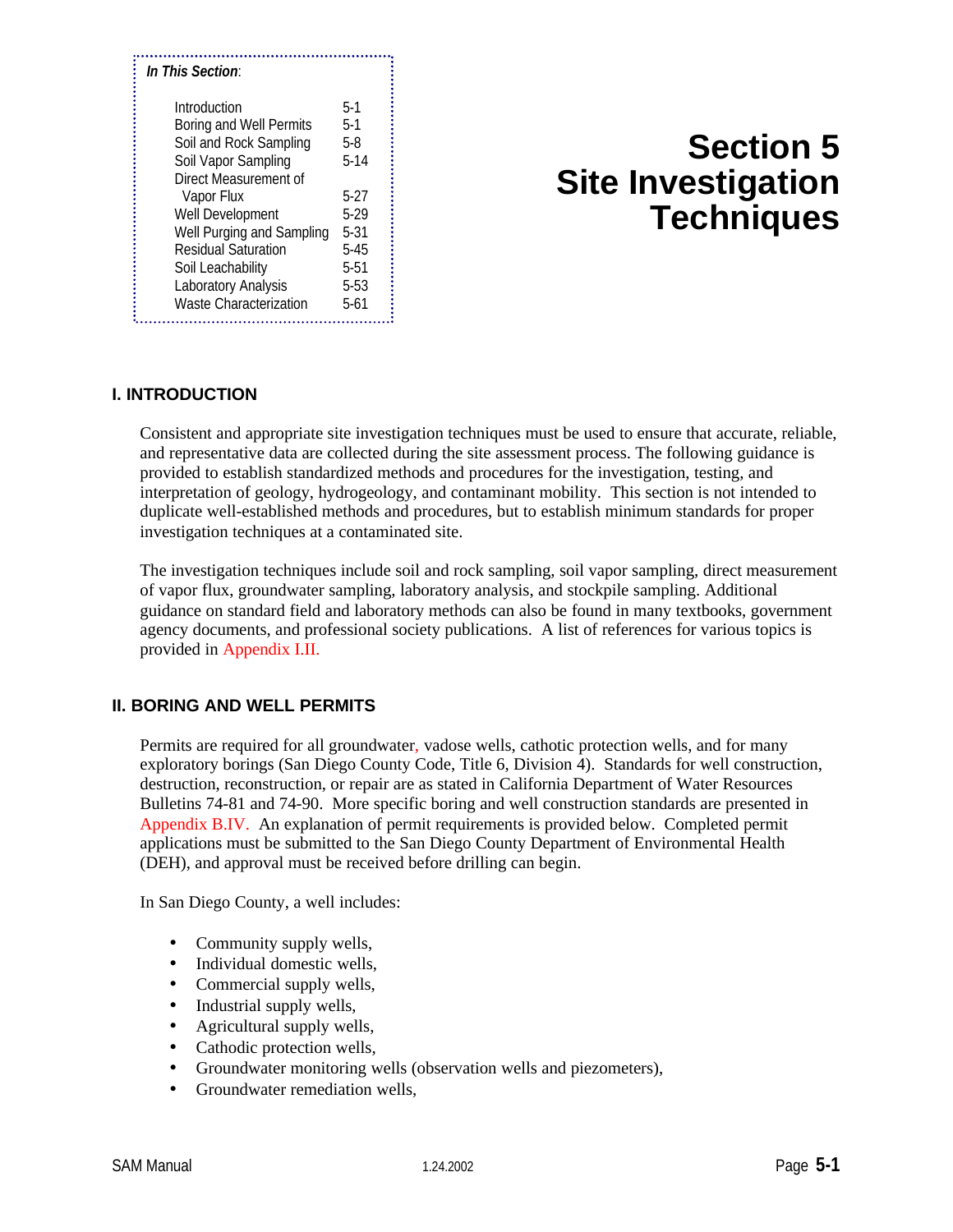- Vadose monitoring wells, (vapor wells, gas monitoring wells, vapor probes),
- Vapor extraction/inlet wells, and
- Borings (test holes, auger holes, driven test holes, cone penetrometer test holes, Site Characterization and Analysis Penetrometer System [SCAPS] test holes, geotechnical borings, etc.).

# **A. Permit Requirements**

#### **1. Groundwater, Vadose, and Cathodic Protection Wells**

Well permits are required for any groundwater, vadose, or cathodic protection well installation regardless of how the well is installed. Information on the construction and destruction methods and specific permitting requirements for cathodic protection wells can be found on the San Diego County website at the Monitoring Well Program page (http://www.co.san-diego.ca.us/deh/lwq/sam/monitoring\_well\_program.htm).

#### **2. Exploratory or Test Borings and Geotechnical Borings**

Well permits are required on all sites for:

- Any boring in which a casing will be installed
- Any boring that has a monitoring device installed
- Any soil boring greater than 20 feet in depth
- Any soil boring, 20 feet or less in depth, where the groundwater table is anticipated to be encountered

In areas where hazardous waste or hazardous materials have not been stored, are not now stored, are not proposed to be stored; or where soil and groundwater contamination is not known or suspected, a permit may be waived after review by DEH. For this determination submit a detailed site map and a description of the proposed work to assist in the evaluation.

#### **3. Well Destruction**

Well permits are required for destruction of any groundwater, vadose, or cathodic protection well.

#### **4. Well Reconstruction**

Well permits are required for reconstruction of any groundwater, vadose, or cathodic protection well. Minor modifications may be completed without a permit but must be approved by DEH before work is begun.

# **B. Permit Application**

Submit three (3) copies of a complete "Permit Application for Groundwater and Vadose Monitoring Wells and Exploratory or Test Borings" (well/boring application), detailed site plan, additional supporting documents (if required), and the appropriate fees. A copy of the well/boring application is available in Appendix B.II. DEH will not process the application until all fees are submitted. At least one of the application copies must have original signatures of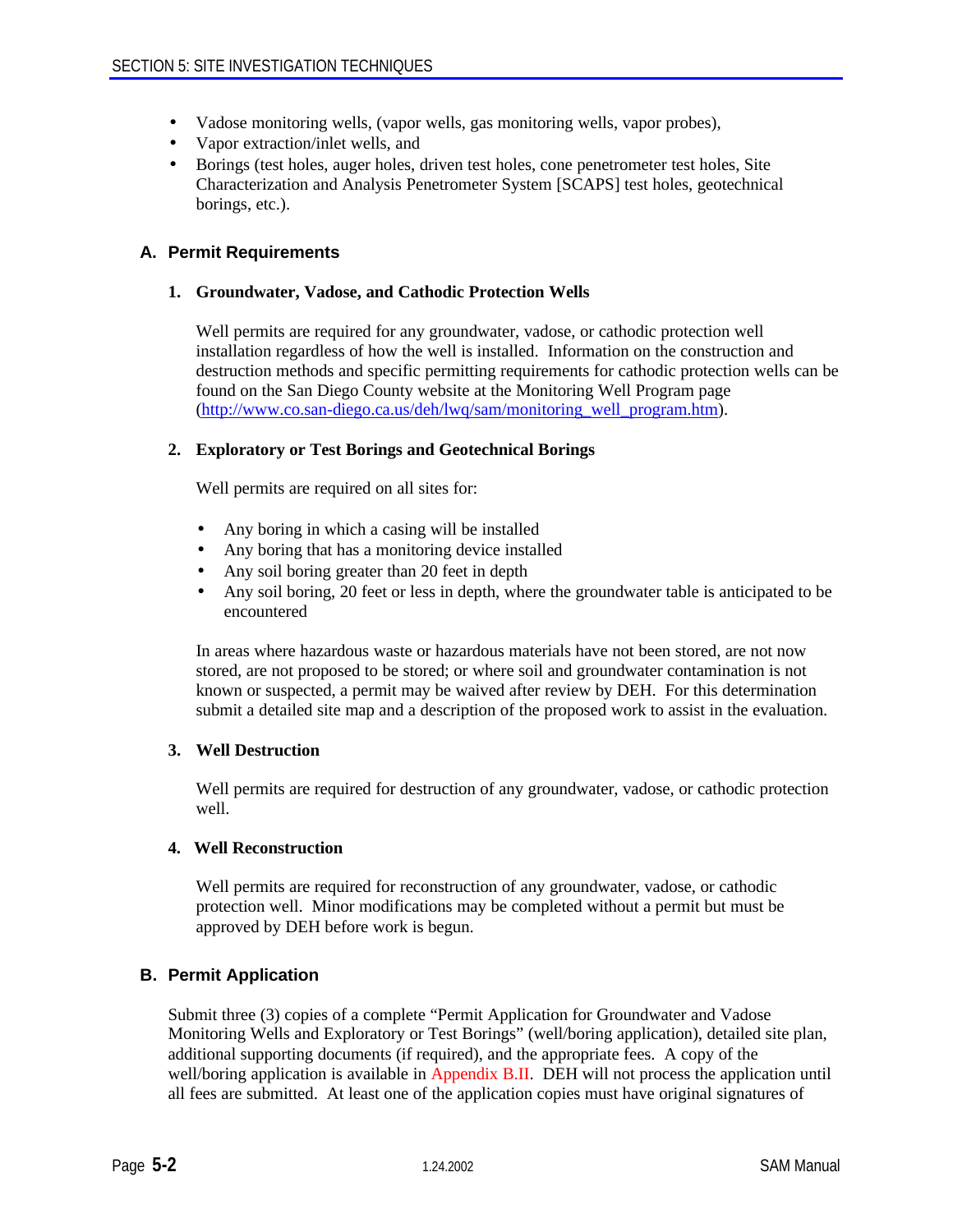both the driller and the Registered Geologist (RG), Registered Civil Engineer (RCE), Certified Engineering Geologist (CEG), or Certified Hydrogeologist (CHG). Please allow seven to ten (7 to 10) working days for processing and review.

If an incomplete application is submitted, the permit will be disapproved and returned to the applicant for correction and resubmittal. A time frame will be established for modifying the application for resubmission.

The contact person indicated on the well/boring application will be notified when the application is approved or disapproved. At that time arrangements will be made to have the permit picked up at the DEH office or mailed to the address indicated on the application.

# **1. Application**

Complete the "Permit Application for Groundwater and Vadose Monitoring Wells and Exploratory or Test Borings." The following information must be included on the application.

- a. Assessor's parcel number (APN)
- b. Current property owner
- c. C57 driller's name doing work (All work must be done by a properly licensed and bonded contractor.)
- d. Registered Geologist or Civil Engineer on project
- e. Number of wells (or borings) to be constructed
- f. Well type
- g. Drilling method
- h. Proposed materials to be used
- i. Proposed well construction
- j. Driller's signature (must have original signature)
- k. Original signature of Registered Geologist (RG), Registered Civil Engineer (RCE), Certified Engineering Geologist (CEG), or Certified Hydrogeologist (CHG)
- l. Evidence of a \$2,500 bond, posted with the San Diego County Department of Environmental Health
- m. Detailed site plan (drawn to scale) showing the location of the proposed well(s) and/or boring(s) and the location of existing wells. The plan must show the location of existing improvements, such as structures, underground storage tanks (USTs), and underground utilities. An adequate vicinity map is also required to show the site location in relation to the surrounding area.
- n. Supporting documents that may be required, such as Traffic Control Permit, Encroachment/Excavation Permit, and/or Property Owner Responsibility Agreement

# **2. Fees**

To be accepted by DEH, a well/boring application must be submitted with the appropriate fees. The current permit fees are detailed on page three of the application that is provided in Appendix B.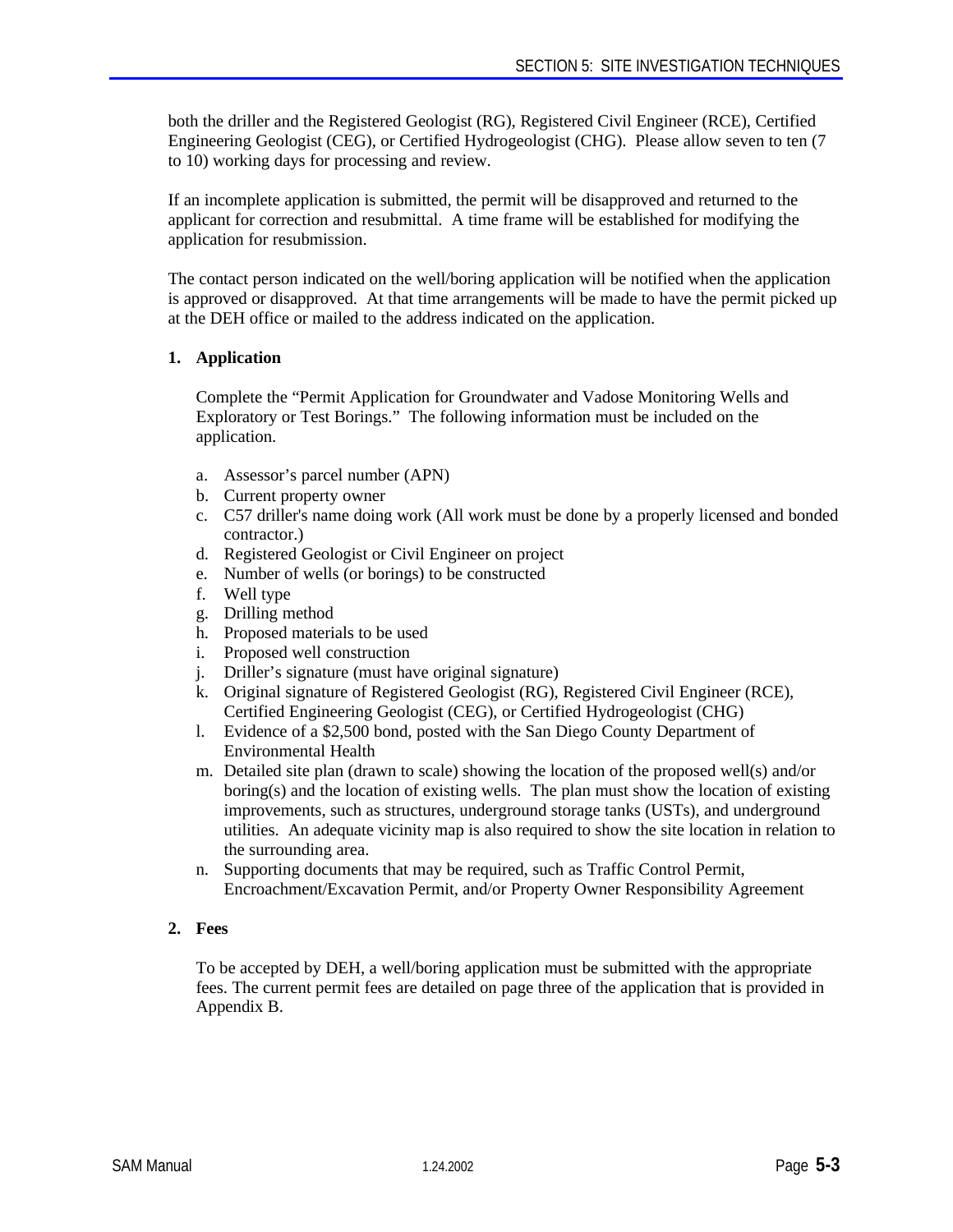#### **3. Refund of Permit Fees**

If you did not complete the original scope of work for the permit issued, submit a written request to the monitoring well permit desk for a refund of the appropriate portion of the unused fees. Your request must be received within 30 days of the expiration date of the permit. A fee will be deducted from the refund to cover the processing and the technical review of the permit.

#### **4. Permit Extensions**

A permit may be extended for an additional 120 days. Submit a written request for an extension to the well permitting desk within 30 days of the expiration date, along with a \$45 fee. The maximum term of a permit cannot exceed one (1) year.

#### **C. Inspections**

#### **1. Drilling Inspections**

DEH must be given 48 hours notice prior to commencement of drilling activity. This allows DEH staff to schedule random on-site drilling inspections. These inspections are to observe field activities and to ensure that all work is being completed in compliance with the current local and state requirements.

#### **2. Well Completion Inspections**

- a. DEH staff will perform inspections of all sites that have groundwater, vadose, or cathodic protection wells, or where these wells have been destroyed, to determine if the wells were completed in accordance with current local and state standards and to observe the longterm maintenance of the well(s) and site.
- b. Official Notices will be issued when it is observed that monitoring wells or cathodic protection wells are not being maintained and/or they present a potential public health hazard or environmental hazard.

#### **3. Re-inspections**

While inspecting drilling sites, DEH staff may discover that the scheduled drilling operations were cancelled. If the DEH well permitting clerk has not been properly notified of a drilling cancellation, and staff completes an inspection, a \$75.00 re-inspection fee will be required. Contact the well permitting clerk at (619) 338-2339 for any drilling activity, including cancellations.

No additional fees are charged when an Official Notice has been issued and, upon reinspection, violations have been corrected. A \$75.00 re-inspection fee will be required for each subsequent re-inspection when violations have not been corrected.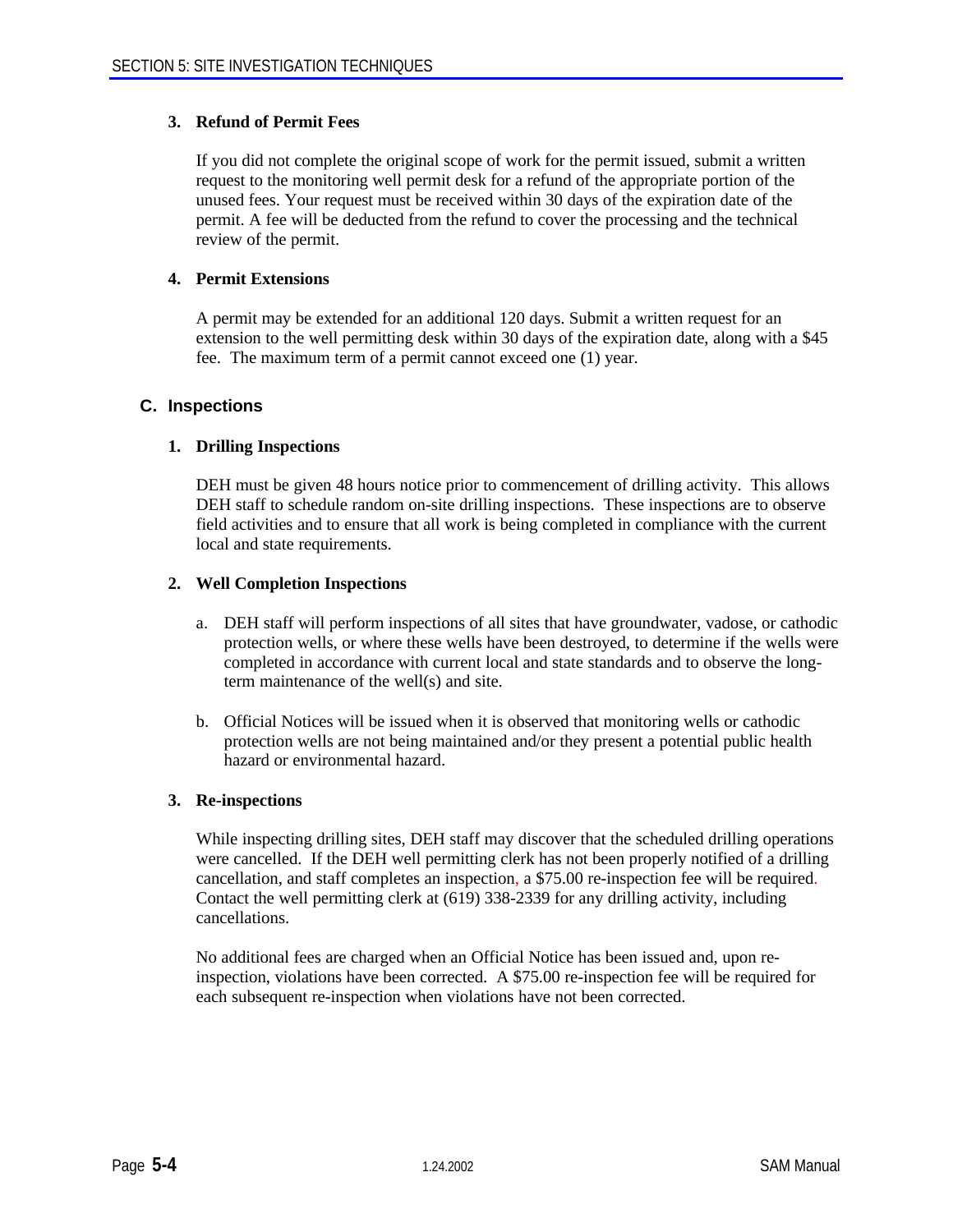# **D. Drilling Bond**

Prior to obtaining a permit to drill, the licensed driller must have a \$2,500 bond posted with DEH. This bond can either be a cash bond or an insurance performance bond. For details concerning drilling bonds, call (858) 565-5173.

# **E. Permit Conditions**

#### **1. Workplans**

An approved drilling permit application does not constitute an approved workplan as defined in CCR Title 23, Article 11, Section 2722.

#### **2. DEH Notification**

The consultant/driller must notify DEH 48 hours before the date of drilling. Additionally, the consultant/driller must also notify DEH of any cancellation or rescheduling of drilling. Call (619) 338-2339 for all scheduled drilling, cancellations, or rescheduling.

#### **3. Department of Water Resources Notification**

Permittees must notify the California Department of Water Resources of their intent to drill.

California Department of Water Resources 770 Fairmont Ave. Glendale, CA 91203-1035 Phone: (818) 543-4613 Fax: (818) 543-4604

# **4. Well Log Submission**

Within 60 days after construction or destruction of wells, or drilling of borings, a report with the following information must be submitted to DEH and the California Department of Water Resources (770 Fairmount Avenue, Glendale, CA 91203-1035) on DWR Form 118. The information for DEH must be sent directly to Monitoring Well Permit Desk, Site Assessment and Mitigation Program, County of San Diego, Department of Environmental Health, P. O. Box 129261, San Diego, CA 92112-9261.

- a. For wells and borings, provide:
	- (1) Location and identification of property by:
		- Site name and address
		- Assessor's parcel number
		- Establishment number  $(H#)$ , if any
		- Well permit number
	- (2) A detailed plot plan drawn to scale showing location of site and nearest cross streets, property boundary lines, existing improvements such as USTs, piping, and/or utilities, and the location of all wells and borings, both existing and proposed.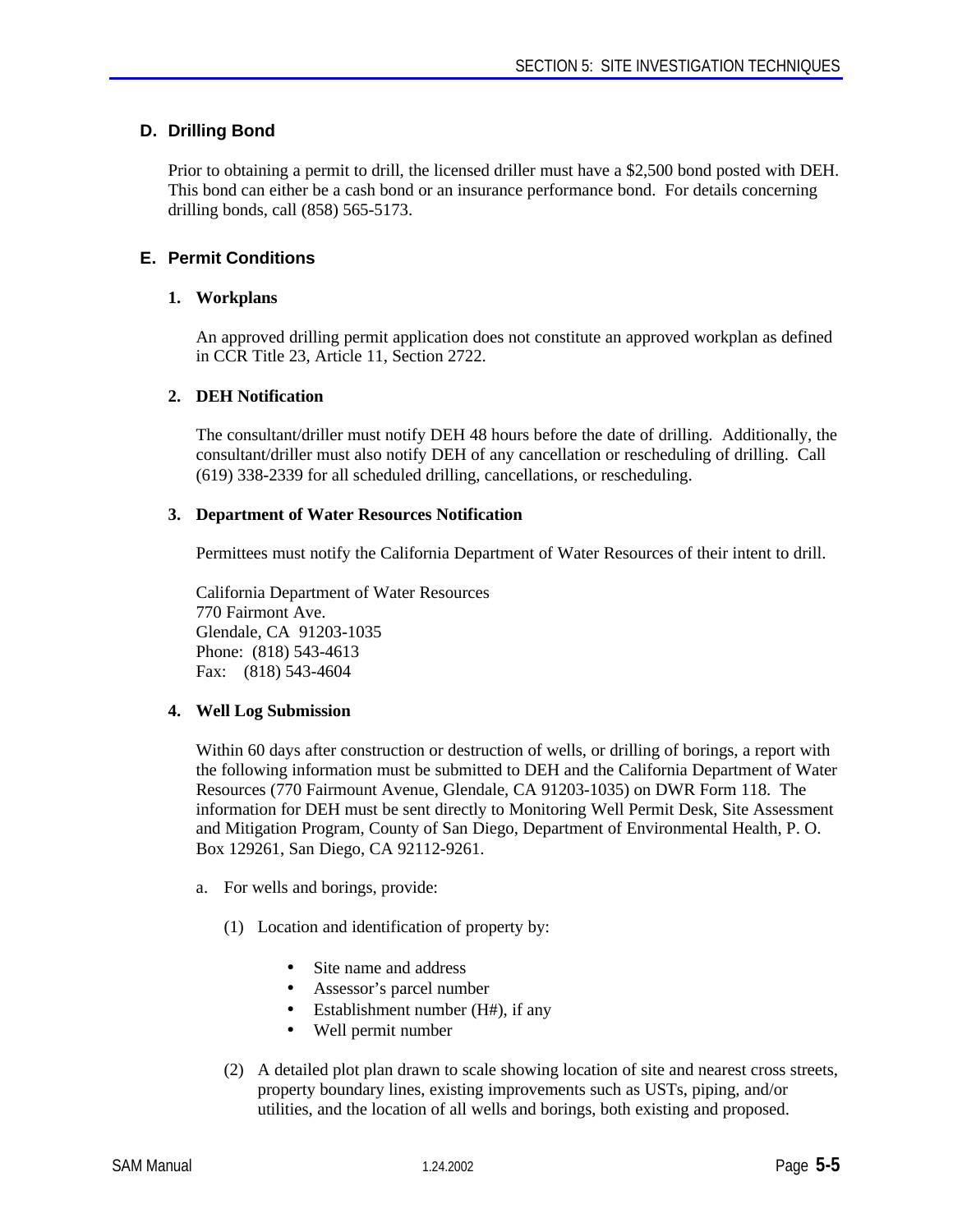- (3) A detailed log for each well/boring describing the density, moisture content, color, grain size distribution, and character of all lithologic units penetrated. The log must include:
	- Depth of first groundwater
	- Static water level in the completed well(s)
	- Date of measurement
	- Field vapor readings
- (4) A detailed "as-built" well construction diagram with type of casing, screened interval, screen slot size, type of filter pack, location and type of seals, and quantities of materials used, and surveyed well elevations and locations. Surveying must be performed by an appropriately licensed professional and meet the accuracy requirements of CCR Title 12, Section 2729-2729.1.
- (5) A grain-size analysis of the lithologic unit or units that represent soils adjacent to the perforated portion of the well, if performed.
- (6) All laboratory analysis data and chain of custody if there is no current DEH site assessment case.
- (7) The RG, CEG, RCE, or CHG is responsible for the accuracy and completeness of the logs and accompanying data. All well construction and boring reports must have the original signature of the registered professional and/or their seal as required by the Business and Professions Code.
- b. For Well Destruction
	- (1) Provide a detailed site plan, as outlined in Section 5.II.E.4.a. (2), drawn to scale, and giving accurate locations of all wells and borings with well identification numbers.
	- (2) Include the location of the site by:
		- Site name and address
		- Assessor's parcel number
		- Well permit number and/or establishment number
	- (3) Documentation of well destruction includes:
		- Description of the method of destruction
		- Description of the type of sealing materials and quantity used
		- Date the work was started and the date the work was completed

#### **5. Storage of Drill Cuttings and Groundwater**

a. Drum Labeling

Temporary drum storage of contaminated drill cuttings (soil) or groundwater requires proper labeling.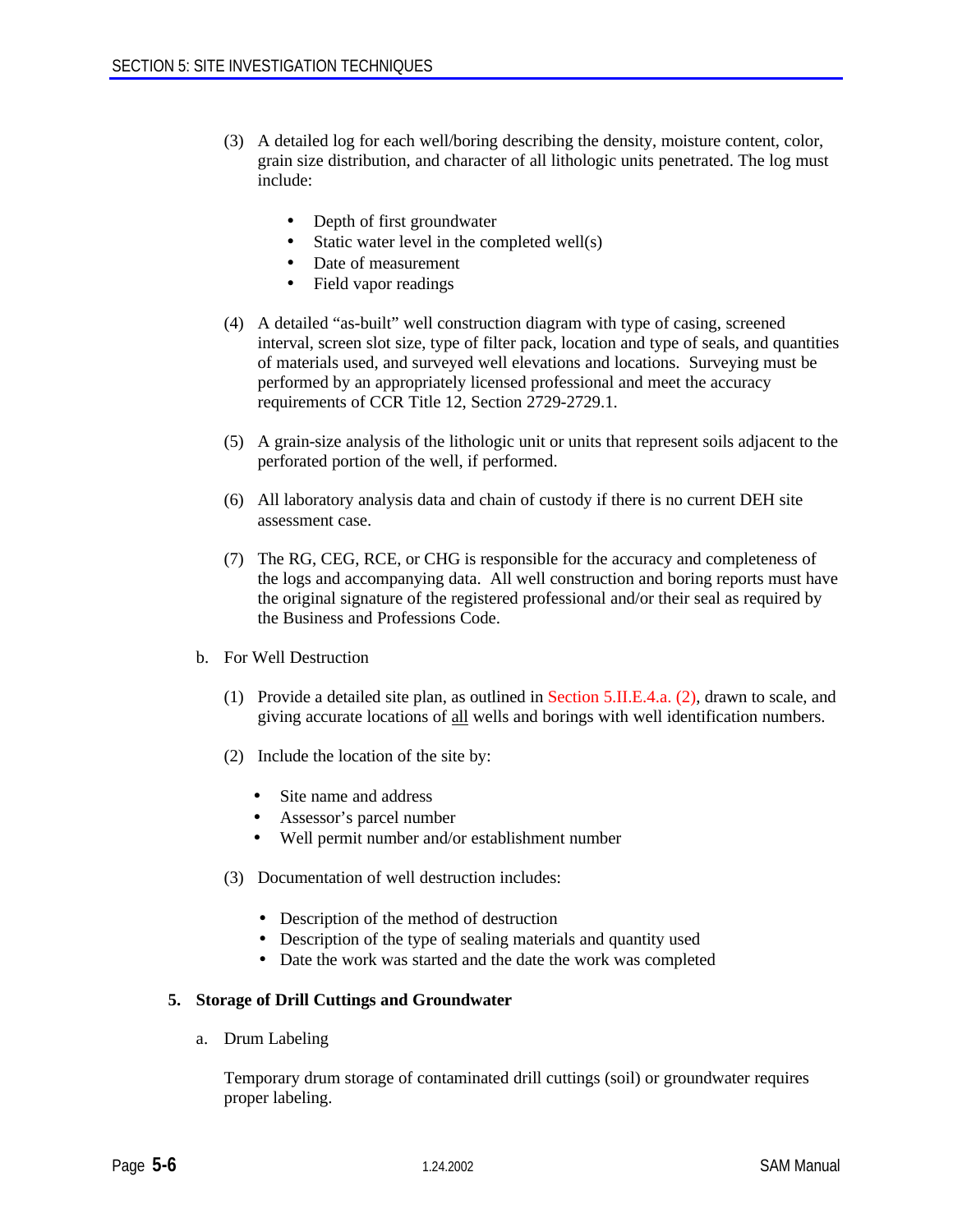- (1) If the drill cuttings or groundwater is a hazardous waste, a hazardous waste label must be properly completed and affixed to drums. All hazardous waste must be managed, stored, and disposed of in accordance with all applicable hazardous waste laws and regulations.
- (2) If the drill cuttings (soil) or the groundwater is not suspected of being contaminated (e.g., awaiting laboratory results), the drums must be clearly marked with the following information.
	- Description of contents (e.g., soil, water)
	- Boring identification
	- Date of boring
	- Consulting company name
	- 24-Hour contact phone number
- b. Drum Storage

All drums must be labeled and stored within a secure area. Drums containing hazardous waste must be removed within 90 days.

#### **F. Permit Extension**

A permit for wells and borings is valid for 120 days after approval. An extension of 120 days can be requested for an application fee of \$30.00. An extension must be applied for prior to the expiration of the permit. The maximum term of a permit cannot exceed one (1) year.

# **G. Well and Boring Standards**

Please refer to Appendix B.IV for local standards on well construction, well reconstruction, and well and boring destruction. Additionally, San Diego County requires all work to comply with the Department of Water Resources Bulletins 74-81 and 74-90.

# **III. SOIL AND ROCK SAMPLING**

#### **A. Geologic Observations and Interpretations**

Understanding the geology at a site is critical in designing and implementing site assessment and remediation programs. Observations of soil and rock types encountered during site investigations should be integrated with all site findings and correlated with the local geologic environment.

Consider the following items to improve your understanding of the site.

- Review of existing geologic information from all available sources such as:
	- $\triangleright$  Published geologic maps and reports,
	- $\triangleright$  Personal or company experience in the site vicinity,
	- $\triangleright$  Reference material at local university libraries,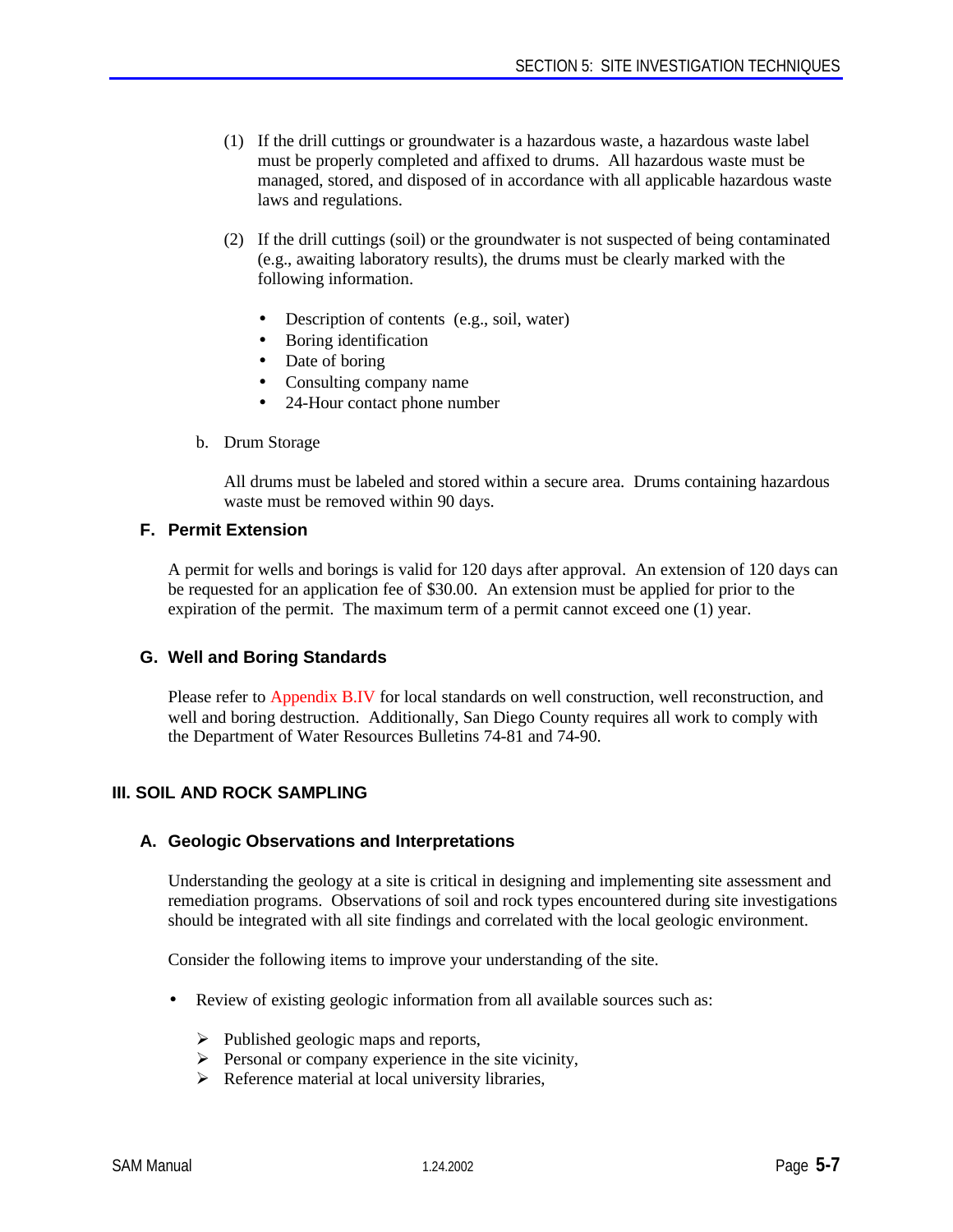- $\triangleright$  Site investigation and assessment reports prepared by environmental consultants on file with governmental agencies such as DEH, RWQCB, building departments, or others.
- Review of aerial photographs
- Review of topographic maps
- Observation of road cuts, excavations, and other exposures in the site vicinity
- Drilling one or more soil boring(s) using continuous coring methods

It is important to understand the local geologic environment to interpret the significance of changes in soil and rock types encountered in excavations and boreholes at the site.

Field observations, chemical analytical data, presence of groundwater, and presence of free product should be detailed in boring logs and trench logs. The depth and thickness of perched water or zones with non-aqueous phase liquid (NAPL) above the water table should be logged, sampled, and reported on the boring logs. Drilling generates cuttings that can be logged and interpreted to describe the underlying rock type and geologic structure. An interpretation should be made between fill and native soil, and should include an identification of the fill and native soil contact. Furthermore, all soil and fill materials should be described by using a soil classification system. Rocks and geologic formations should be described by using an appropriate rock classification system.

A list of the observations that should be made and noted on field logs is presented in Table 5-1. Note that additional field descriptions for soils may be made depending on grain size. A key must be submitted with all boring logs. A list of field description guides is available in Appendix I.II, under *Technical References*.

An RG, CEG, RCE, or CHG who is registered with, or certified by, the State of California must log all soil and rock materials. A trained and experienced technician working under the direct supervision and review of one of these registered professionals shall be deemed qualified, provided this professional assumes responsibility for the accuracy and completeness of the logs. In addition, all work and reports that require geologic or engineering evaluations and/or judgments must be performed under the direction of an appropriately registered or certified professional. The registered professional must sign all reports containing such information.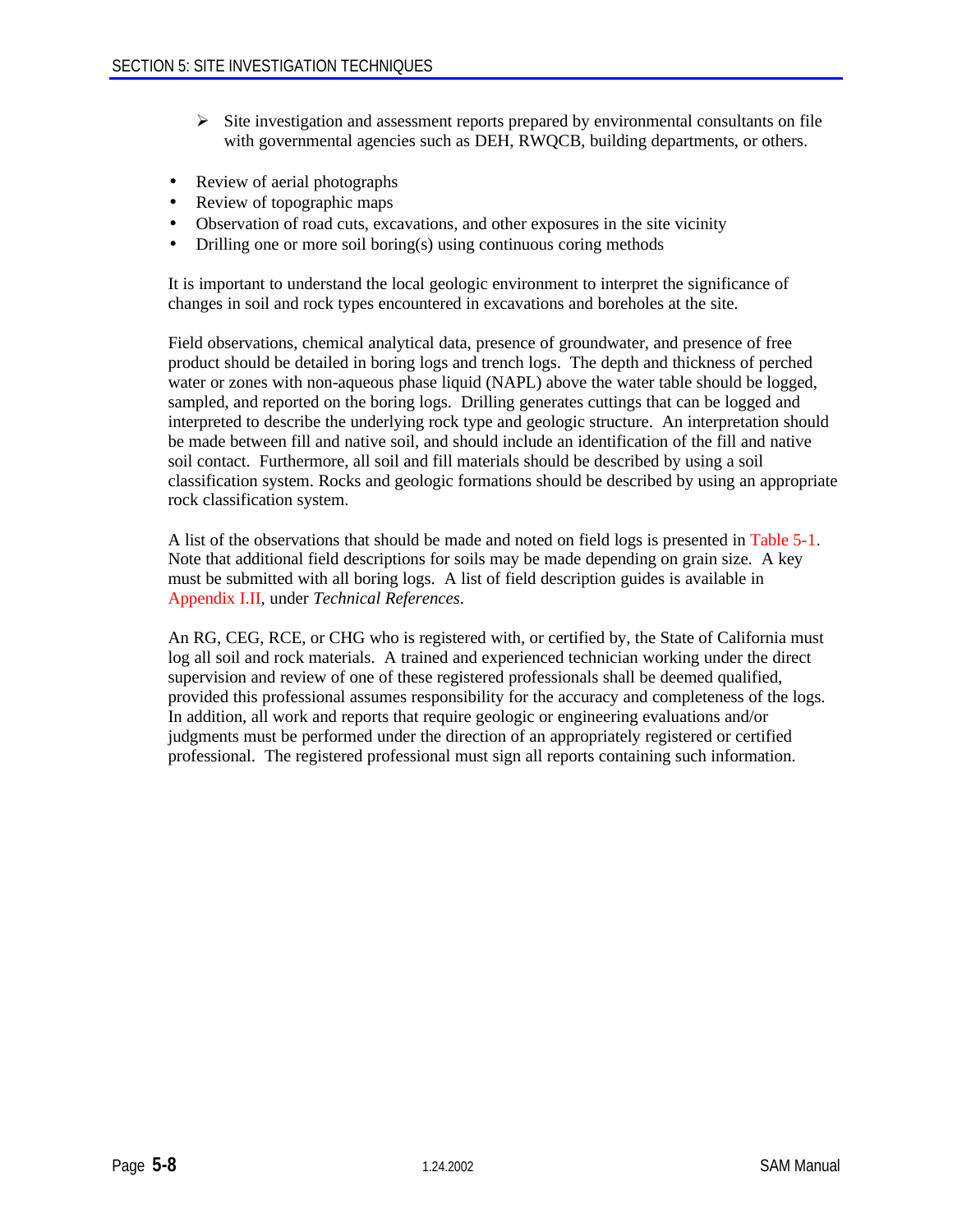$\overline{\mathsf{I}}$ 

| <b>DESCRIPTIONS</b>                     | $(1)$ SOIL                                       | (2) SEDIMENTARY                                                                                 |  |
|-----------------------------------------|--------------------------------------------------|-------------------------------------------------------------------------------------------------|--|
| Classification System                   | <b>USCS</b>                                      | List system used                                                                                |  |
| Classification                          | ML, SW, CL, etc.<br>Specify fill or native soil. | Sandstone, siltstone, conglomerate                                                              |  |
| Distribution/Abundance of<br>Grain Size | Relative (include maximum<br>Particle size)      | Relative<br>(include maximum particle size)                                                     |  |
| Minerals                                | Optional                                         | List most abundant to least abundant                                                            |  |
| Color                                   | <b>Munsell Color Chart</b>                       | <b>Munsell Color Chart</b>                                                                      |  |
| Moisture Content/Saturation             | Relative                                         | Relative                                                                                        |  |
| Odor                                    | Optional                                         | Optional                                                                                        |  |
| <b>OVA</b> Readings                     | Optional                                         | Optional                                                                                        |  |
| <b>Contaminant Discoloration</b>        | As present                                       | As present                                                                                      |  |
| Natural Organics                        | As present                                       | As present                                                                                      |  |
| Plasticity                              | Degree of                                        | Degree of                                                                                       |  |
| Visible Porosity                        | As applicable                                    | As applicable                                                                                   |  |
| <b>Blow Counts</b>                      | As applicable                                    | As applicable                                                                                   |  |
| Density (field)                         | Relative                                         | Relative                                                                                        |  |
| Induration                              | Optional                                         | Relative                                                                                        |  |
| Cementation                             | As present (type and degree)                     | As present (type and degree)                                                                    |  |
| Weathering                              | Not applicable                                   | Degree of                                                                                       |  |
| Fossil Assemblages or Trace<br>Fossils  | As present                                       | As present                                                                                      |  |
| Texture/Structure                       | Grain shape $(s)$<br>layers/laminations          | Bed thickness, laminations, sorting,<br>packing, grain shape(s), fracturing or<br>folding, etc. |  |
| Other Observations                      | As present                                       | As present                                                                                      |  |

 $\mathbb{F}$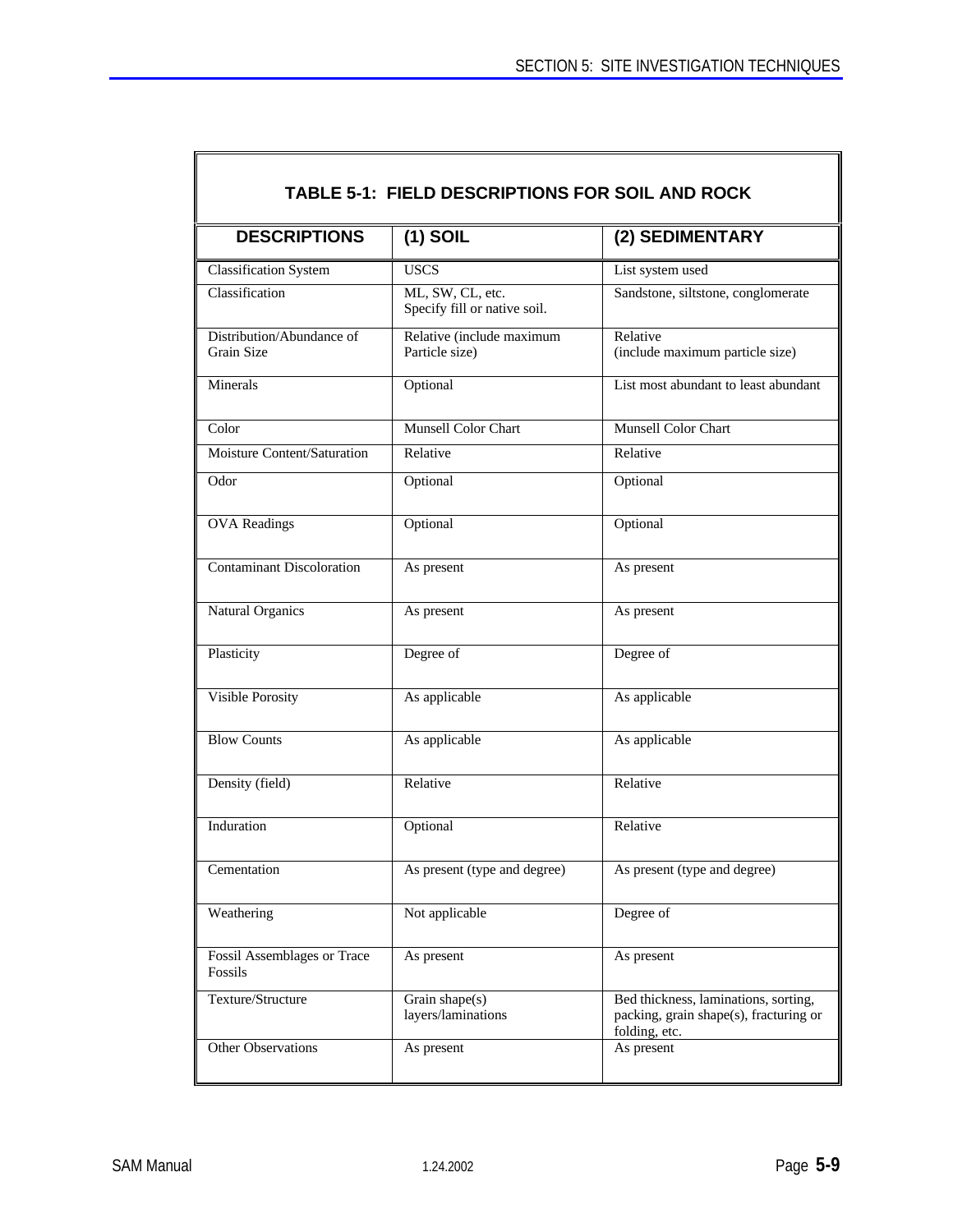| <b>DESCRIPTIONS</b>                    | (3) IGNEOUS                                                                                                    | (4) METAMORPHIC                                                       |  |
|----------------------------------------|----------------------------------------------------------------------------------------------------------------|-----------------------------------------------------------------------|--|
| <b>Classification System</b>           | List system used                                                                                               | List system used                                                      |  |
| Classification                         | Diorite, monzonite, gabbro, dacite,<br>basalt, etc.                                                            | Schist, gneiss, quartzite,<br>mylonite, etc.                          |  |
| Minerals                               | List most abundant to<br>least abundant                                                                        | List most abundant to<br>least abundant                               |  |
| Particle/Grain Size Distribution       | Relative<br>(include maximum particle size)                                                                    | Relative<br>(include maximum particle<br>size)                        |  |
| Color                                  | Munsell Color Chart                                                                                            | Munsell Color Chart                                                   |  |
| Moisture Content/Saturation            | Relative                                                                                                       | Relative                                                              |  |
| Odor                                   | Optional                                                                                                       | Optional                                                              |  |
| <b>OVA</b> Readings                    | Optional                                                                                                       | Optional                                                              |  |
| <b>Contaminant Discoloration</b>       | As present                                                                                                     | As present                                                            |  |
| <b>Natural Organics</b>                | Not applicable, unless in fractures                                                                            | Not applicable, unless in<br>fractures                                |  |
| <b>Visible Porosity</b>                | As applicable                                                                                                  | As applicable                                                         |  |
| <b>Blow Counts</b>                     | As applicable                                                                                                  | As applicable                                                         |  |
| Density (field)                        | Relative                                                                                                       | Relative                                                              |  |
| Induration                             | Relative                                                                                                       | Relative                                                              |  |
| Weathering                             | Degree of                                                                                                      | Degree of                                                             |  |
| Fossil Assemblages or Trace<br>Fossils | Not applicable                                                                                                 | As present (remnant)                                                  |  |
| Texture                                | Euhedral to anhedral, equigranular to<br>porphyritic, vesicular to scoriaceous,<br>crystalline or glassy, etc. | Lineations, foliation,<br>cleavage, cataclastic to<br>mylonitic, etc. |  |
| Structure                              | Size and density of fractures,<br>faulting, folding, cleavage, etc.                                            | Size and density of fractures,<br>faulting, folding, cleavage, etc.   |  |
| Other Observations                     | As present                                                                                                     | As present                                                            |  |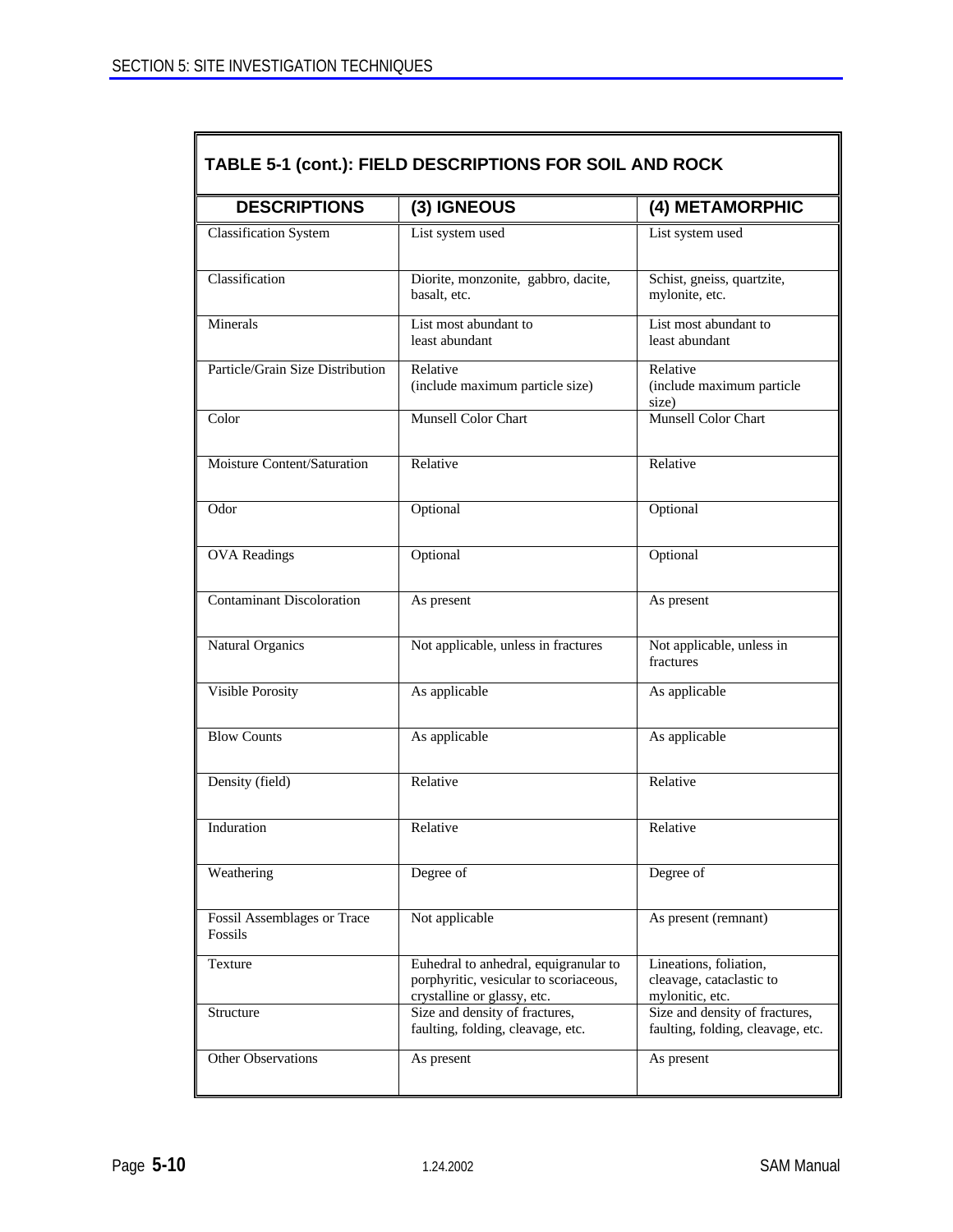Site geology controls the migration of contaminants. An understanding of soil and rock types within their geologic framework allows for better determination of the location of additional soil borings and monitoring wells, should further assessment or monitoring of subsurface contamination be necessary. Graphical presentations such as geologic cross sections are essential to illustrate interpreted changes in soil and rock types (refer to Appendix F.I for examples of site maps and geologic cross sections). Site-specific geologic information is necessary to evaluate and design remediation programs and to perform fate and transport studies.

# **B. Sample Collection**

The goal of the site assessment is to determine the nature and extent of contamination. The quality and integrity of samples, sample locations, and other field observations will strongly influence interpretation of site conditions. Sample collection, management, and analysis must be done in accordance with the procedures specified in:

- CCR Title 22, Division 4.5, Chapter 11, Article 3, Section 66261.20(c), and
- U.S. Environmental Protection Agency document, Test Methods for Evaluating Solid Waste, Physical/Chemical Methods, SW-846, Third Edition (1986).

Many container types are available for contaminant sampling and/or storage. The contaminant class determines the type of container that is selected. Follow the protocols outlined in EPA SW-846 for selecting the appropriate containers and for determining proper handling and storage requirements. Sleeves or liners are generally used when volatile compounds are present or suspected. Their use, however, may be limited by certain geologic conditions in San Diego County. Non-clear sleeves and liners also limit observations of lithology and the presence or absence of contamination. For these reasons, glass jars with Teflon-lined lids are commonly used. When glass jars are used they should be filled completely to minimize headspace and reduce volatilization of target compounds.

# **C. Sampling to Delineate Contamination**

Subsurface sample locations should be guided by the underlying geology, contaminant characteristics, and field conditions to determine the extent and magnitude of contamination. Discrete samples are required to demonstrate delineation of contamination; composite samples will not be accepted. Delineation is generally complete when successive nondetectable levels of contaminants are observed.

Samples are usually collected at intervals of 5 feet or less. However, thin distinct layers of contaminated soil may exist, or changes in lithology that affect contaminant distribution may occur within a 5-foot interval. Soil and rock samples, therefore, should also be collected at significant changes in lithology and other locations as necessary, based on field observations of contamination.

Within the capillary fringe and the saturated zone, samples should generally be collected at 1- to 2-foot intervals in order to delineate the "smear zone." For the purpose of this manual, the "smear zone" is defined as soil or rock in the vicinity of the capillary fringe, and below the water table, which contains contaminants in a sorbed or free product phase (light non-aqueous phase liquid or LNAPL). The smear zone develops when the water table fluctuates or is depressed by NAPL.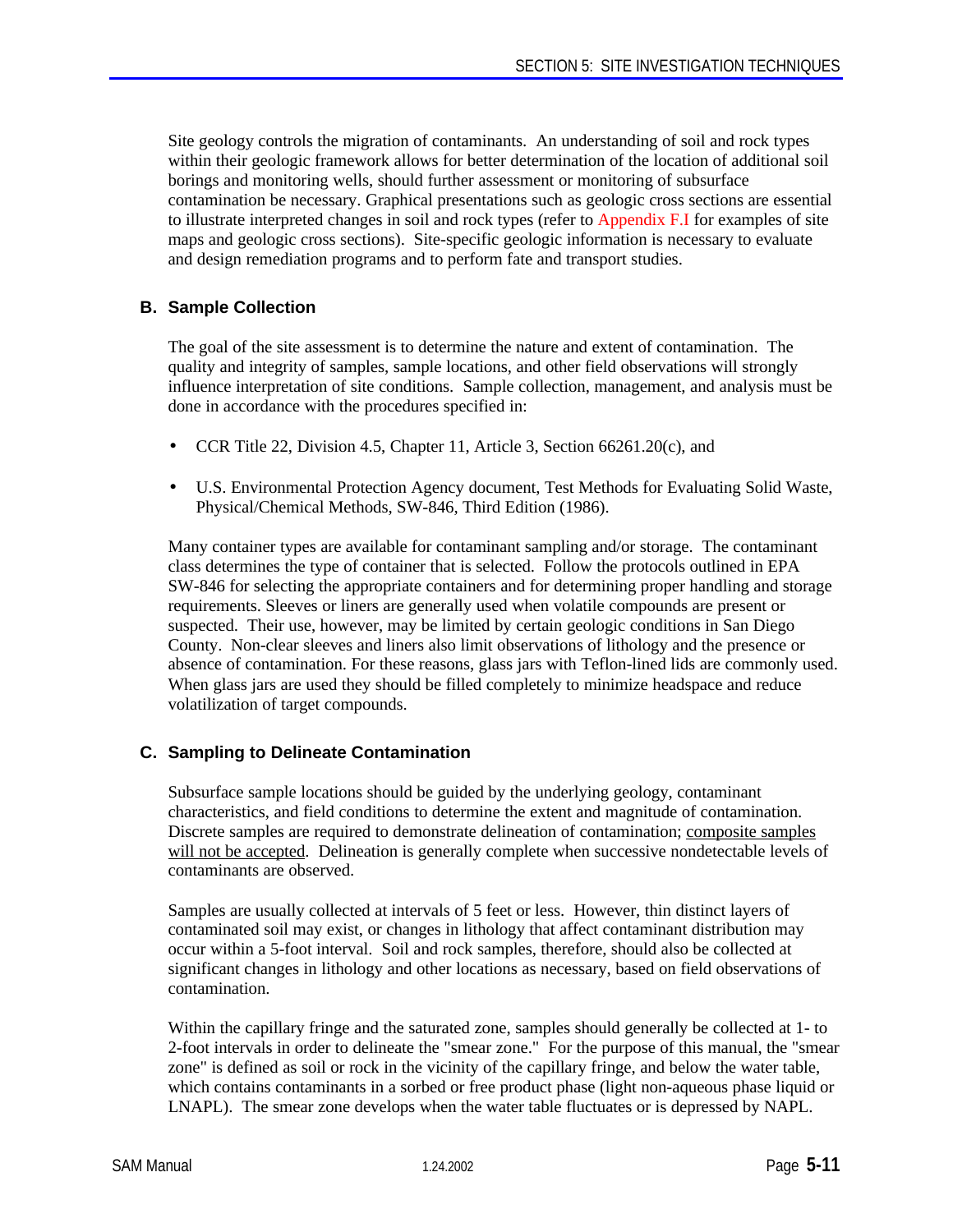The smear zone will provide a continuing source of groundwater contamination and must be delineated for an effective remediation program to be designed.

Site-specific sampling protocol and sampling strategy must be presented in a workplan (Section 4.III), and should be discussed with DEH staff. Sampling plans often need to be modified during field operations; therefore, details of the sampling and analyses actually performed must be described in the site assessment report.

# **D. Drilling Techniques for Sample Collection**

A number of sample collection techniques are used in subsurface investigations. Determining a suitable approach to sampling will depend upon the site accessibility, underlying lithology, and contaminant type. Driven sampling methods that utilize split-spoon samplers, probe/pushsampling techniques, and continuous coring techniques are preferred because these methods allow collection of samples at precise depths. Samples should be collected at least 6 to 18 inches in advance of the drill bit or auger to ensure that undisturbed native material is obtained.

Because the original borehole depth of grab samples collected from auger flights is uncertain, this sampling technique should only be used when driven-sampler and continuous-coring methods are not feasible. When grab samples are being collected, they should be obtained from the lowest flight of the auger and close to the auger stem. Caving or sloughing of the sides of the borehole in softer sediments may further complicate identification of grab sample depths and should be noted on field logs.

Drilling methods that add water, drilling fluids, or other substances into the boring during drilling may contaminate samples, spread contamination, and interfere with analysis for target compounds. A Material Safety Data Sheet (MSDS) must be obtained from the manufacturer for each drilling fluid or additive used at the site. For percussion drilling and other down-hole devices that require lubrication, a pure vegetable oil or other petroleum-free hydrocarbon lubricant must be used. Any substance introduced into the boring or drilling environment should be sampled for comparison analysis of target compounds if cross-contamination is suspected.

The most common drilling and auguring methods are presented in Table 5-2. Actual site conditions may affect the suitability of these methods. Alternative approaches must be discussed with DEH staff.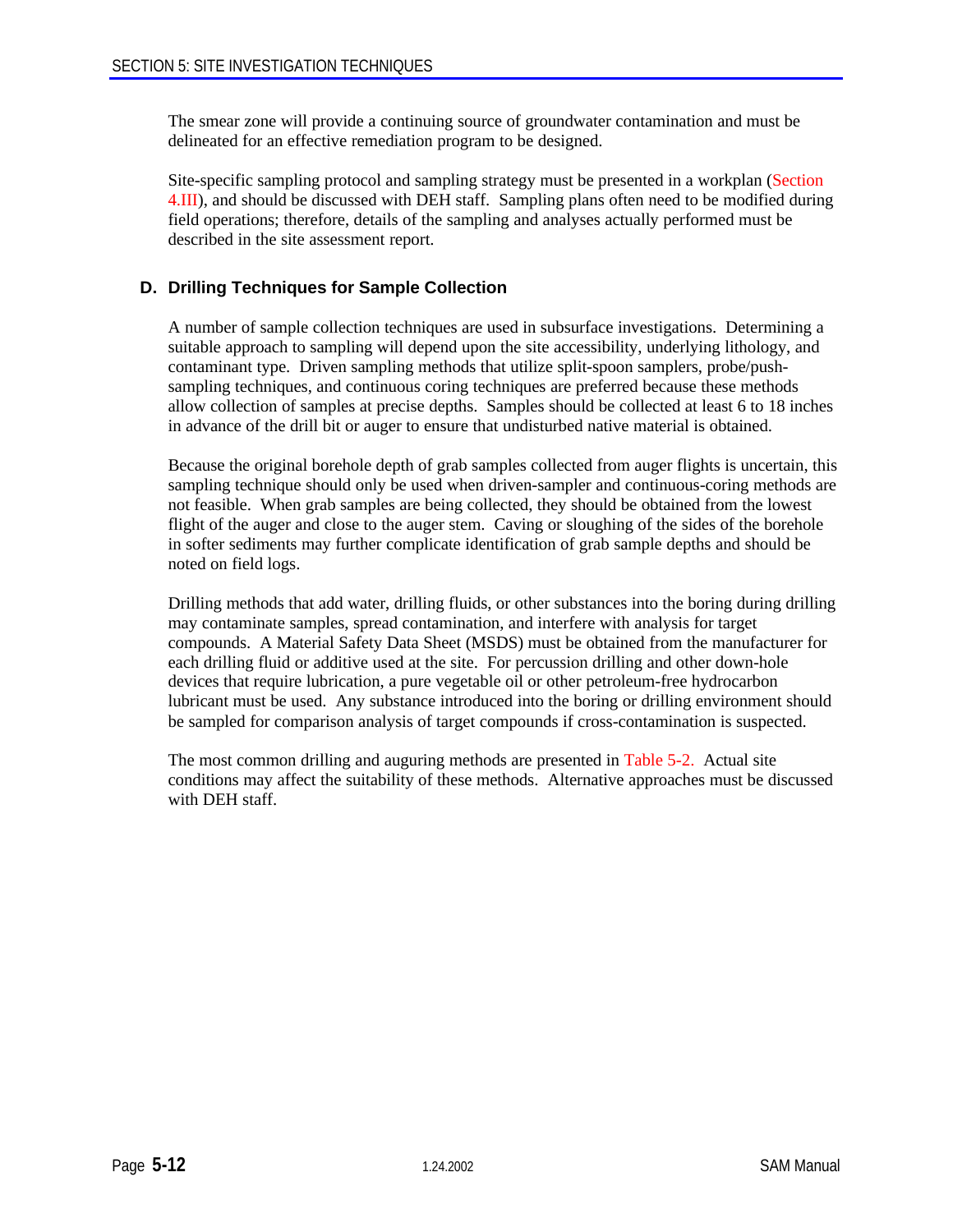| <b>TABLE 5-2: SAMPLING TECHNIQUES</b>                                         |                                                                            |                                                           |                                                                                                   |  |  |
|-------------------------------------------------------------------------------|----------------------------------------------------------------------------|-----------------------------------------------------------|---------------------------------------------------------------------------------------------------|--|--|
| <b>METHOD</b>                                                                 | <b>BEST RESULTS</b><br>IN                                                  | <b>NOT GOOD FOR</b>                                       | <b>OTHER REMARKS</b>                                                                              |  |  |
| <b>Hollow Stem</b><br>Auger                                                   | Fill, soil, most<br>sediments                                              | Larger cobbles,<br>boulders, hard rock                    | Good for discrete, in situ<br>samples                                                             |  |  |
| Solid Stem Auger<br>$(18-24)$ inch<br>diameter)                               | Fill, soil, cobbles,<br>consolidated sediments                             | Cohesionless or<br>saturated soil, boulders,<br>hard rock | Large quantities of spoils;<br>difficult sampling below<br>water table; poor sample<br>integrity  |  |  |
| <b>Bucket Auger</b>                                                           | Cobble-rich strata,<br>consolidated sediments                              | Cohesionless or<br>saturated soil, boulders,<br>hard rock | Large quantities of spoils;<br>difficult sampling below<br>water table; poor sample<br>integrity  |  |  |
| Probe/Push<br>Samplers<br>(CPT, Strataprobe,<br>Geoprobe or<br>like samplers) | Fill, soil, most<br>sediments, weathered<br>decomposed granite             | Gravelly soil, cobbles,<br>boulders, hard rock            | Limited sample volume for<br>analysis; limited depth.<br>Doesn't penetrate<br>consolidated soils. |  |  |
| Air Rotary                                                                    | Any soil or rock                                                           |                                                           | Air may volatilize<br>contaminants; air stream<br>must be dual filtered                           |  |  |
| Air Percussion                                                                | Cemented strata,<br>conglomerate, boulders,<br>cobbles, hard rock          | Unconsolidated soils<br>and sediments                     | Air may volatilize<br>contaminants; air stream<br>must be dual filtered                           |  |  |
| Mud Rotary                                                                    | Any soil or rock                                                           |                                                           | Use only appropriate drilling<br>fluids                                                           |  |  |
| Rock or Diamond<br>Coring                                                     | Hard rock                                                                  | Gravels, cobbles,<br>unconsolidated soils                 | Use face-discharging drill bit<br>designed for environmental<br>purposes                          |  |  |
| <b>Casing Hammer</b>                                                          | Soil, unconsolidated<br>river wash, gravel,<br>cobbles, conglomerate       | Hard rock                                                 | ----                                                                                              |  |  |
| Vibracores                                                                    | Soft mud and other<br>saturated,<br>unconsolidated or<br>benthic sediments | Consolidated sediments,<br>hard rock                      |                                                                                                   |  |  |
| <b>Hand Auger</b>                                                             | Fill, soil, most<br>sediments                                              | Cobbles, boulders, hard<br>rock                           | Limited depth                                                                                     |  |  |

F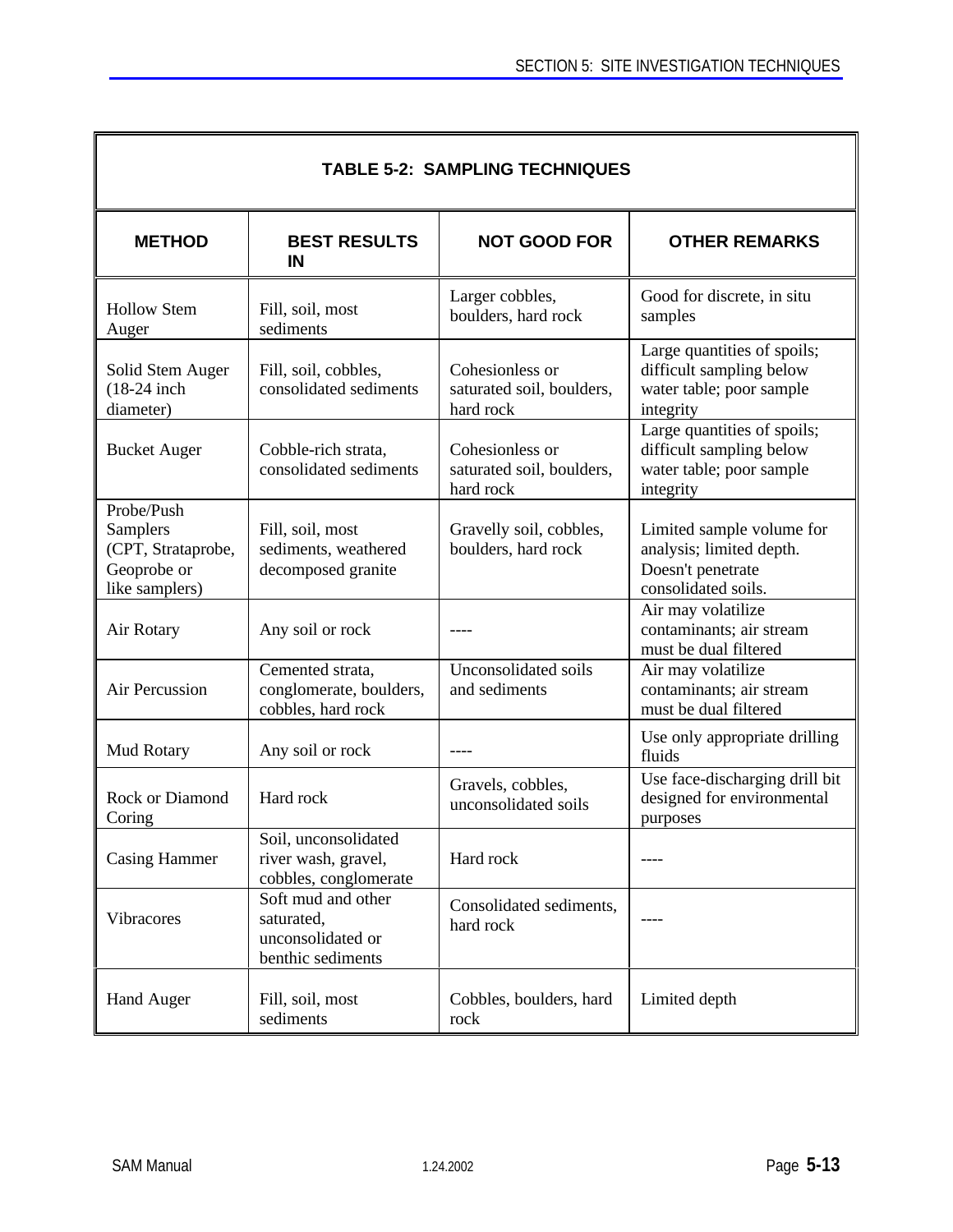# **IV. SOIL VAPOR SAMPLING**

#### **A. Soil Gas Surveys**

Soil gas surveys are an effective means to locate potential release points of contaminant vapors and are a useful method to approximate the aerial extent of contamination. Soil gases can travel long distances from the contamination source and are representative of the "general area of contamination." Soil gas surveys should be used cautiously when evaluating contaminated areas. Due to heterogeneous subsurface conditions, soil gas surveys can provide misleading results. Therefore, soil sampling should always be used to confirm the results of a soil gas survey.

The following guidelines are for conducting soil vapor sampling in San Diego County. The references used to develop these guidelines are presented in Appendix I.II. Soil vapor sampling may be used to:

- Evaluate the risk associated with vapor phase migration
- Identify potential soil contamination
- Identify the extent of vapor phase contamination
- Track vapor phase contamination over time
- Identify vapors emanating from contaminated groundwater
- Monitor landfills gases
- Monitor remediation systems

DEH neither endorses nor discourages the use of soil vapor sampling. The decision to perform soil vapor sampling is to be made on a case-by-case basis and should be discussed with lead agency personnel prior to implementation. For cases under DEH jurisdiction, a workplan describing the purpose and rationale for the soil vapor sampling, survey design including sample locations and sampling depths, and sampling protocols, both collection and analytical, must be submitted and approved prior to initiation of field work.

Soil vapor sampling may include either active or passive sampling methods. The active approach consists of the withdrawal of vapor from the subsurface, typically with a sampling probe, and direct analysis of the vapors in the field or laboratory. The method is quantitative and values are reportable in concentration units (e.g., parts per million by volume [ppmv], micrograms per liter of vapor [ug/l-vapor]). This approach is best suited to locations with relatively high soil permeabilities and contaminant concentrations.

The passive approach consists of emplacement of an adsorbent into the subsurface for a predetermined amount of time and subsequent analysis of the adsorbent. Because the amount of vapor that comes into contact with the adsorbent is unknown, measured values can only be reported as a mass (e.g., micrograms [ug]). Due to this limitation, passive sampling is useful for qualitative purposes only. This approach offers advantages over the active approach in locations of relatively low soil permeability and contaminant concentrations.

#### **1. Collection of Soil Vapor Samples**

The design and protocol of a soil vapor sampling program depend on the objectives of the program and the types of contaminants anticipated to be present. The following items need to be considered when a soil vapor sampling program is designed.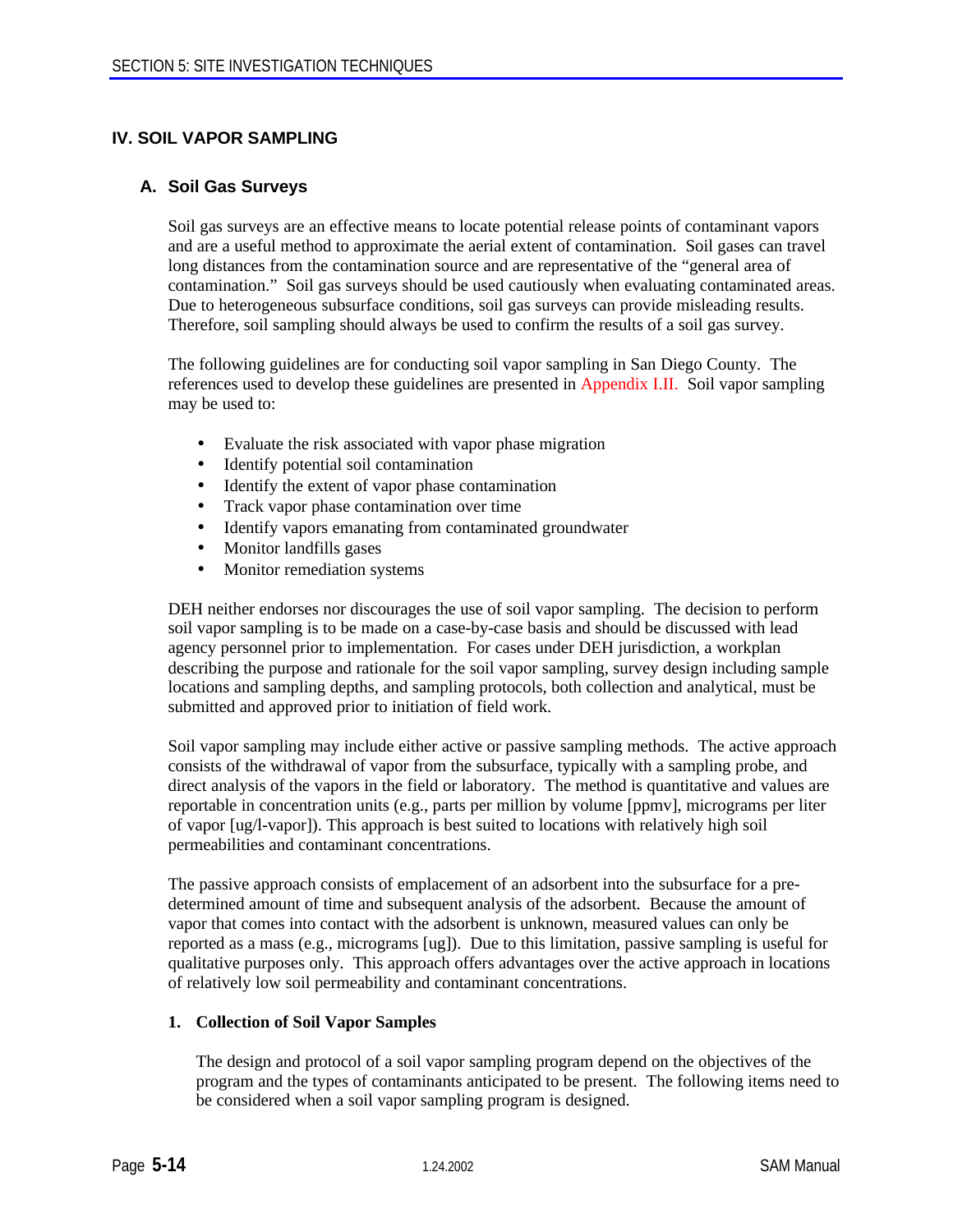#### **a. General Collection Issues**

#### (1) All Survey Methods

**Sample spacing:** The selection of sampling points depends strongly on sitespecific considerations. Predetermined and widely spaced grid patterns are most useful for reconnaissance work, while closely spaced, irregularly situated locations are commonly used for covering specific source areas.

**Collection depth:** Depths should be chosen to maximize the chances for detecting contamination yet minimize the effects due to changes in barometric pressure, temperature, or breakthrough from the surface. Experience has shown that for fuel-related sites, active vapor sampling should be completed below a depth of 5 feet, whereas for dry cleaners, samples should be collected directly below the slab (approximately 1 foot below the floor slab). In some cases vertical profiling may be appropriate.

**Sampling After Rainfall Events:** Because the impact of rain on soil vapor concentrations is still unclear, soil vapor sampling is recommended at least a few days after rain to increase the potential of representative values. The amount of time required is a function of site conditions, the amount of rainfall, and climatic conditions. To minimize the effects of rainfall, sampling should be completed 2 weeks after a rainfall event.

**Sample Containers:** The preferred containers for fuel-related analyses (total petroleum hydrocarbons [TPH<sub>v</sub>], benzene, toluene, ethylbenzene, and xylenes [BTEX],  $CO_2$ , and  $O_2$ ) include Tedlar<sup>TM</sup> bags, gas tight vials (glass or stainless steel), and Summa<sup>™</sup> canisters. These same containers can be used for halogenated solvent analysis (e.g., TCE, TCA, PCE); however, they should also be amber or opaque to eliminate photodestruction.

**Sample Storage:** The recommended maximum sample storage time for Tedlar™ bags and gas tight vials is 48 hours after collection. The maximum sample storage time for Summa™ canisters is 2 weeks.

**Sample Analysis:** Target compounds, detection limits, and analytical protocols should be specified prior to vapor sampling. Please refer to Section 5.IX for minimum detection limits. Depending on site-specific health-based action levels, the soil gas detection limits may be lower than those presented in Table 5-12.

(2) Active Vapor Sampling Collection Issues

**Purge Volume:** For a representative soil vapor sample to be obtained, enough vapor should be withdrawn prior to sample collection to purge the probe and collection system of all ambient air. One to three system volumes is typically purged prior to sample collection. Purge volumes should be consistent for the entire field program and should be reported.

**Probe Decontamination:** All external parts should be wiped clean and washed as appropriate to remove any soil or contaminant films. All internal tubes or tubing should be purged with a minimum of 10 volumes of air or replaced.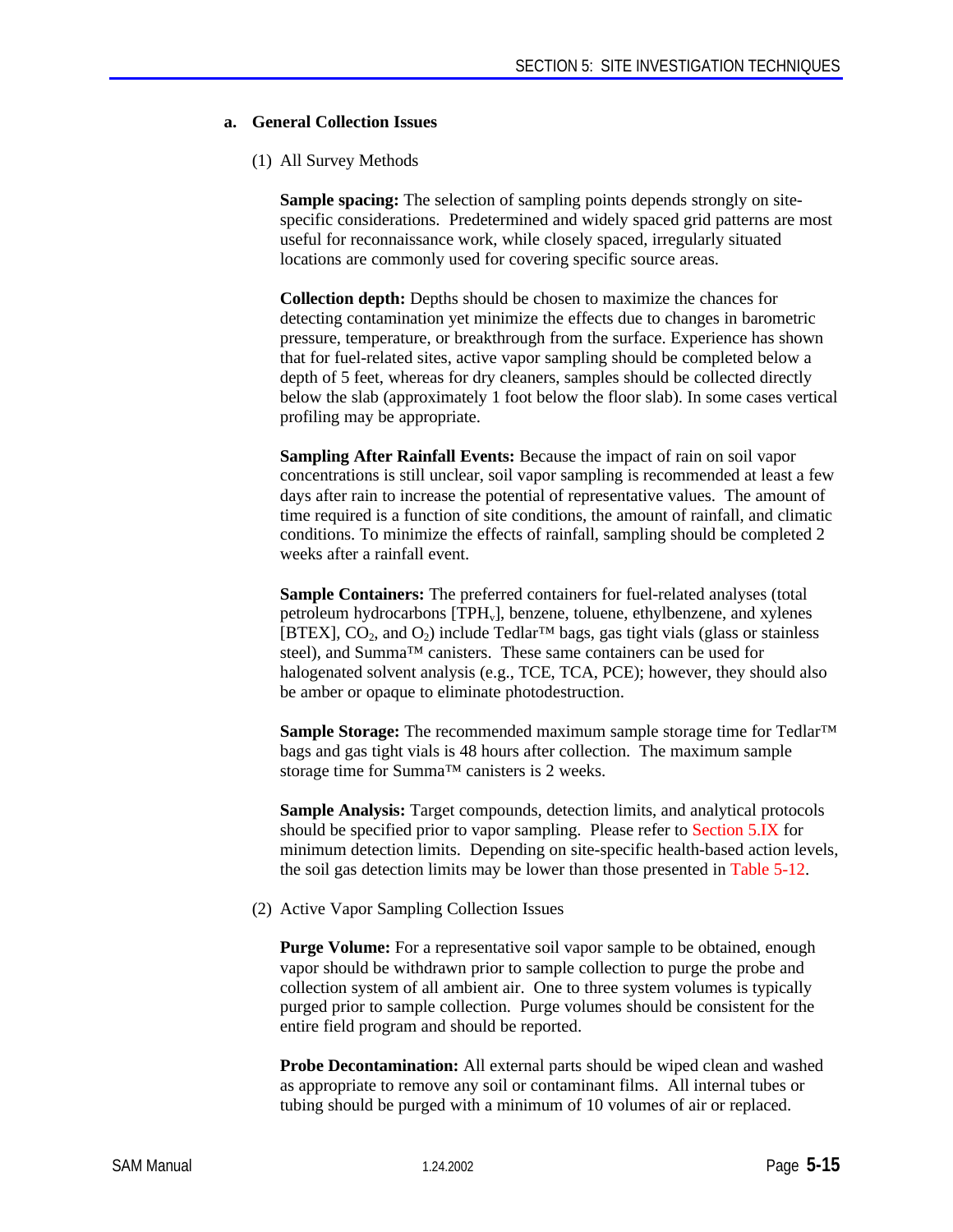**Vacuum Pumps:** Samples from systems employing vacuum pumps should be collected on the intake side of the pump with appropriate collection devices to ensure samples are not diluted with outside air. A pump that is specifically designed for air sampling is recommended.

(3) Passive Sampling Collection Issues

**Collection Depth:** The sampling depth for passive sampling generally ranges from 1 to 3 feet below ground surface.

**Exposure Time:** The minimum exposure time of the sorbent media should be 3 days.

**Sorbent Media:** The sample hole entrance to the sorbent media must be appropriately sealed to prevent contamination from the surface atmosphere.

#### **b. Application-Specific Collection Issues**

(1) Identifying Soil and/or Vapor Contamination

**Collection Spacing:** General grid spacing should range from 50 feet to 100 feet over non-source areas. Spacing over sources should range from 10 feet to 20 feet. Around USTs, one vapor sample should be collected from each side of the UST (minimum of four samples).

**Collection Depth:** For unknown sources and surface sources, samples should be collected from 3 to 5 feet below ground surface at a uniform depth across the site. For subsurface sources, samples should be collected from the bottom of the suspected source such as containment vessel, UST, pipe, or clarifier.

(2) Tracking Vapor Vertically

**Collection Location:** Vapor samples should be collected at the center of the contaminant plume.

**Collection Depths:** For upward migration, a minimum of 3 depths should be sampled from the depth of source to ground surface. These data will be used to establish vertical concentration gradients. For downward migration, a minimum of 3 depths should be sampled from the depth of the source to the groundwater table.

(3) Identifying Groundwater Contamination

**Collection Location:** Vapor samples should be collected upgradient and downgradient of the suspected source across the site.

**Collection Depth:** Samples should be collected within 5 feet to 10 feet of groundwater, depending on site stratigraphy and volatility of the contaminant.

(4) Monitoring of Vapor Extraction/Sparge Remediation Systems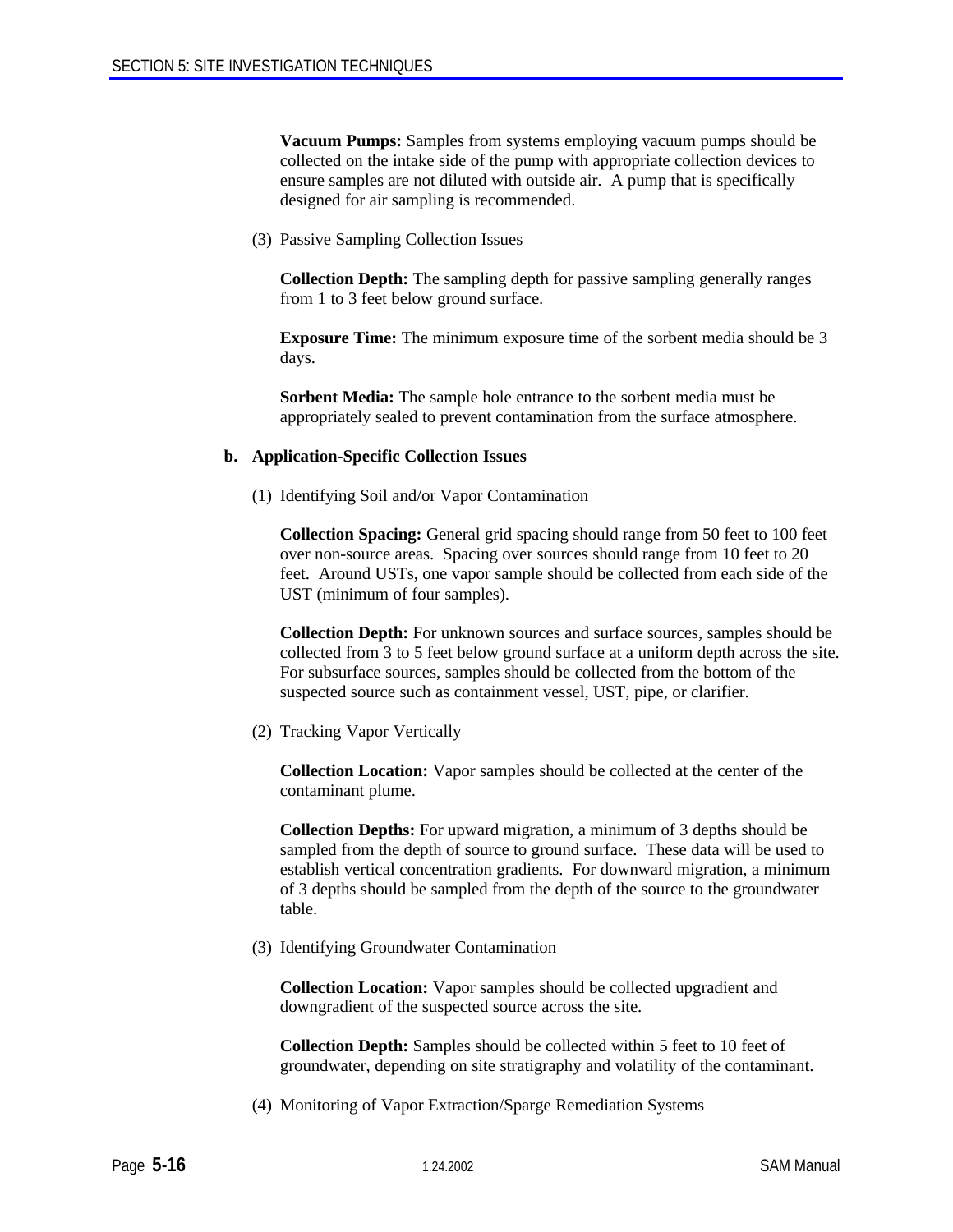**Collection Locations:** Samples should be collected from the well head of the extraction wells or the nearest sampling port to the well head. Samples should also be collected from the burner/filter influent, from the burner/treatment effluent, and from vapor monitoring wells at the edges of the property.

# **B. Laboratory Analysis of Soil Gas Samples**

This guideline is intended for use whenever soil gas samples are collected for the purpose of conducting a health risk assessment for submittal to Site Assessment and Mitigation (SAM). SAM will not accept a health risk assessment if the associated soil gas samples have not been analyzed and reported in accordance with this guideline.

Volatile organic compounds (VOCs) within the unsaturated zone partition into the adsorbed, dissolved, free liquid, and vapor phases. Measurement of VOCs through an active soil gas investigation is an accepted site assessment practice. In San Diego County, soil gas concentrations of contaminants, such as benzene, are accepted as input into the SAM Vapor Risk 2000 assessment model for evaluation of potential increased risk to human health from vapor migration into buildings. The SAM Vapor Risk 2000 assessment model is described in the SAM Manual in Section 6 and at the SAM web site at (http://www.co.san-diego.ca.us/deh/lwq/sam/monitoring\_well\_program.htm). Since significant decisions are made based on the soil gas concentrations collected at contaminated sites, it is imperative that the soil gas data reported to this agency are consistently of high quality. The following guideline will assist in producing results of high quality.

#### **1. Laboratory Analysis of Soil Gas Samples**

| <b>Group A - Fuels Target Compounds</b>                     |                                               |  |
|-------------------------------------------------------------|-----------------------------------------------|--|
| <b>Benzene</b>                                              | Tert-amyl methyl ether $(TAME)^T$             |  |
| Toluene                                                     | Ethyl tertiary butyl ether $(ETBE)^{1}$       |  |
| Xylenes                                                     | Tertiary butyl alcohol (TBA) <sup>1</sup>     |  |
| Ethylbenzene                                                | Tetrachloroethene added as indicator compound |  |
| Methyl tertiary butyl ether $(MTBE)^1$                      | Trichloroethene added as indicator compound   |  |
| Di-isopropyl ether $(DIPE)^1$                               |                                               |  |
| Group B - Volatile Halogenated Hydrocarbon Target Compounds |                                               |  |
| Chloroform                                                  | 1,1,1-Trichloroethane                         |  |
| 1,1-Dichloroethane                                          | 1,1,2-Trichloroethane                         |  |
| 1,2-Dichloroethane                                          | Trichloroethene (TCE)                         |  |
| 1,1-Dichloroethene                                          | Vinyl chloride                                |  |
| Cis-1,2-Dichloroethene                                      | Trichlorofluoromethane (Freon 11)             |  |
| Trans-1,2-Dichloroethene                                    | Dichlorodifluoromethane (Freon 12)            |  |
| Dichloromethane (methylene chloride)                        | 1,1,2-Trichloro-trifluoroethane (Freon 113)   |  |
| Tetrachloroethene (PCE)                                     |                                               |  |
| <b>Group C - Combined Group Target Compounds</b>            |                                               |  |
| All compounds in Groups $A \& B$                            |                                               |  |
| Methane                                                     |                                               |  |

a. Primary Target Compounds

<sup>1</sup> Any reported values for these compounds must be confirmed.

<sup>2</sup> Deviation from these Target Compound Groups may be allowed with prior consultation and approval of the SAM project manager.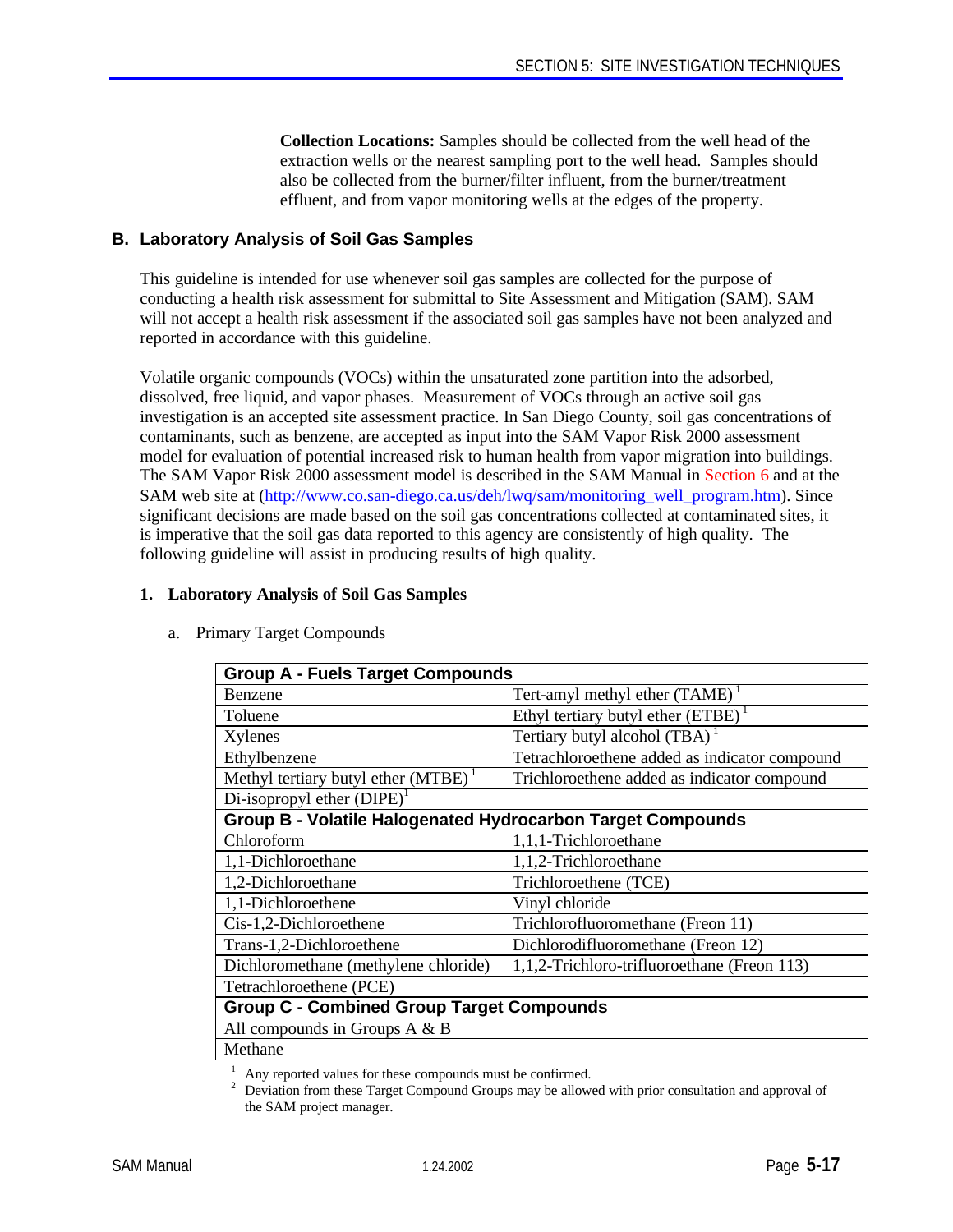b. Other Target Compounds

Analyze for other VOCs based upon site history and conditions.

c. Detection Limit (DL)

Attain the DL noted below for the target compounds. A higher DL is acceptable only for the compound(s) whose concentration exceeds the initial calibration range.

| Compound                           | <b>Detection Limit</b> |
|------------------------------------|------------------------|
| Benzene                            | $0.1 \mu g/l$ -vapor   |
| Toluene, Ethylbenzene, and Xylenes | $1 \mu g/l$ -vapor     |
| MTBE, TAME, DIPE, and ETBE         | $1 \mu g/l$ -vapor     |
| <b>TBA</b>                         | $10 \mu g/l$ -vapor    |
| VOCs (except vinyl chloride)       | $1 \mu g/l$ -vapor     |
| Vinyl chloride                     | $0.05 \mu g/l$ -vapor  |
| Methane                            | $10$ ppm $v$           |

These DLs are based on a sample collected at a depth of 1 foot below the interior floor slab of a structure. Higher DLs may be applicable when samples are collected at deeper depths. In all cases, the DLs must clearly be below the concentration at which the risk is at, or below the one in one million health risk level. DLs in excess of this threshold may require additional testing.

d. Detectors

Use the following detectors in appropriate combinations:

- Electrolytic conductivity detector (ELCD/Hall)
- Photoionization detector (PID)
- Flame ionization detector (FID)
- Mass spectrometer (MS)
- e. Identification of Calibration Standards and Laboratory Control Sample (LCS)
	- (1) Properly and clearly identify all calibration standards and the LCS.
	- (2) Prepare the LCS from a standard that is totally independent from the standards used for the initial calibration. A totally independent source means a different supplier (whenever possible) or a different lot from the same supplier.
- f. Gas Chromatography (GC) and Mass Spectrometry (MS)
	- (1) Use a type of column that can separate all the target compounds. Coelution of the target compounds is not acceptable unless the compounds are distinguished and quantified by two different types of detectors in use at that time. For MS detection, resolution of all compounds is not required.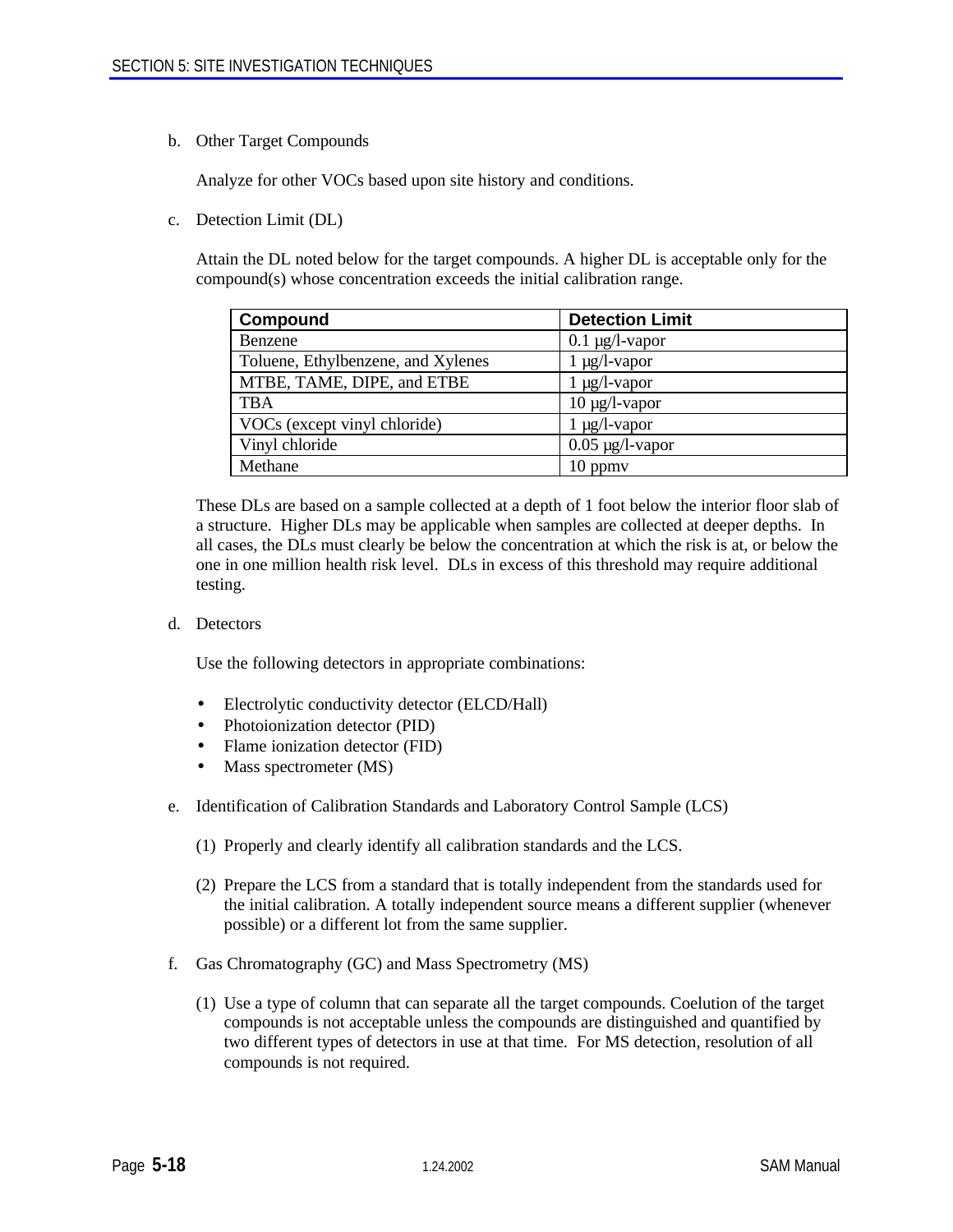- (2) Analyze the initial calibration and daily mid-point calibration check standards, LCS, blank, and samples using the same GC conditions (or e.g., detector, temperature program, etc.).
- (3) Use a GC run time that is long enough to identify and quantify all the target compounds.
- g. Initial Calibration

The initial calibration must be recorded in Table 5-3.

- (1) Perform an initial calibration:
	- for all compounds listed in Group A, or B, or C in Section 5.IV.B.1.a;
	- when the GC column type is changed;
	- when the GC operating conditions have changed; and
	- when the daily mid-point calibration check cannot meet the requirement in Section 5.IV.B.1.h.(3).
- (2) Include at least three different concentrations of the standard in the initial calibration, with the lowest one not exceeding five times the DL for each compound.

For MS detection, make certain that the mass spectrometer is tuned in accordance with the laboratory's standard protocol prior to the analysis of standards or samples (e.g., a 50 ng injection of 1,4-bromofluorobenzene meets the requirements listed in EPA Method 8260B).

(3) Calculate the response factor (RF) for each compound and the calibration concentration prior to analyzing any site samples. Calculate the average RF for each compound. The percent relative standard deviation (%RSD) for each target compound should not exceed 20% except for the following compounds, which should not exceed 30%:

Trichlorofluoromethane (Freon 11) Dichlorodifluoromethane (Freon 12) Trichlorotrifluoromethane (Freon 113) Chloroethane Vinyl chloride Tertiary butyl alcohol (TBA)

All target compounds that exceed these requirements must be flagged.

(4) Verify the true concentration of the standard solutions used with the LCS after each initial calibration. Conduct the verification using an LCS with a mid-point concentration within the initial calibration range. The LCS must include all the target compounds. The RF of each compound should be within  $\pm 15\%$  of the initial calibration, except for Freon 11, 12, and 113; chloroethane; vinyl chloride; and TBA; which should all be within  $\pm 25\%$ of the initial calibration. All target compounds that exceed these requirements must be flagged. Any compound that exceeds these requirements may be considered invalid for use in health risk evaluations.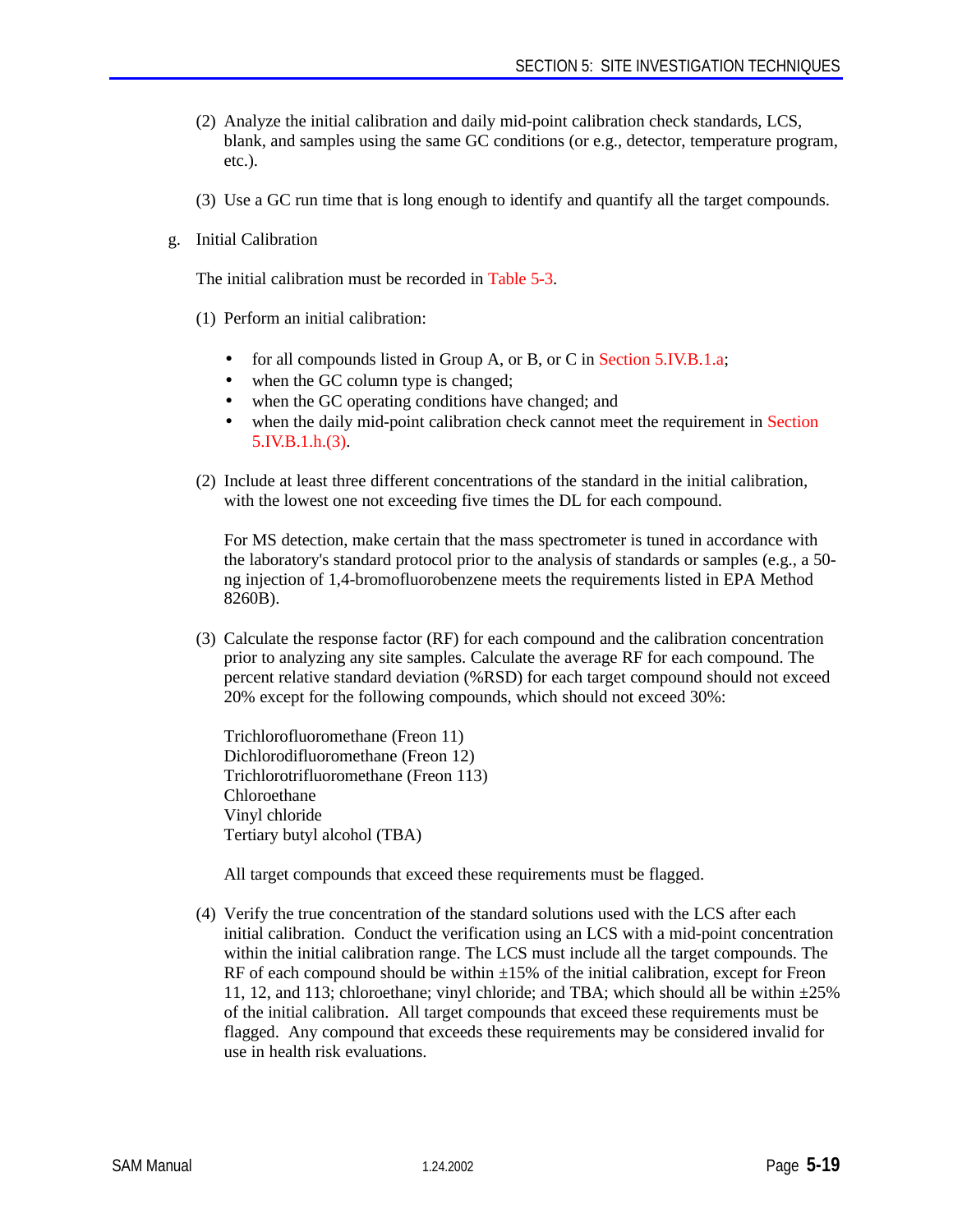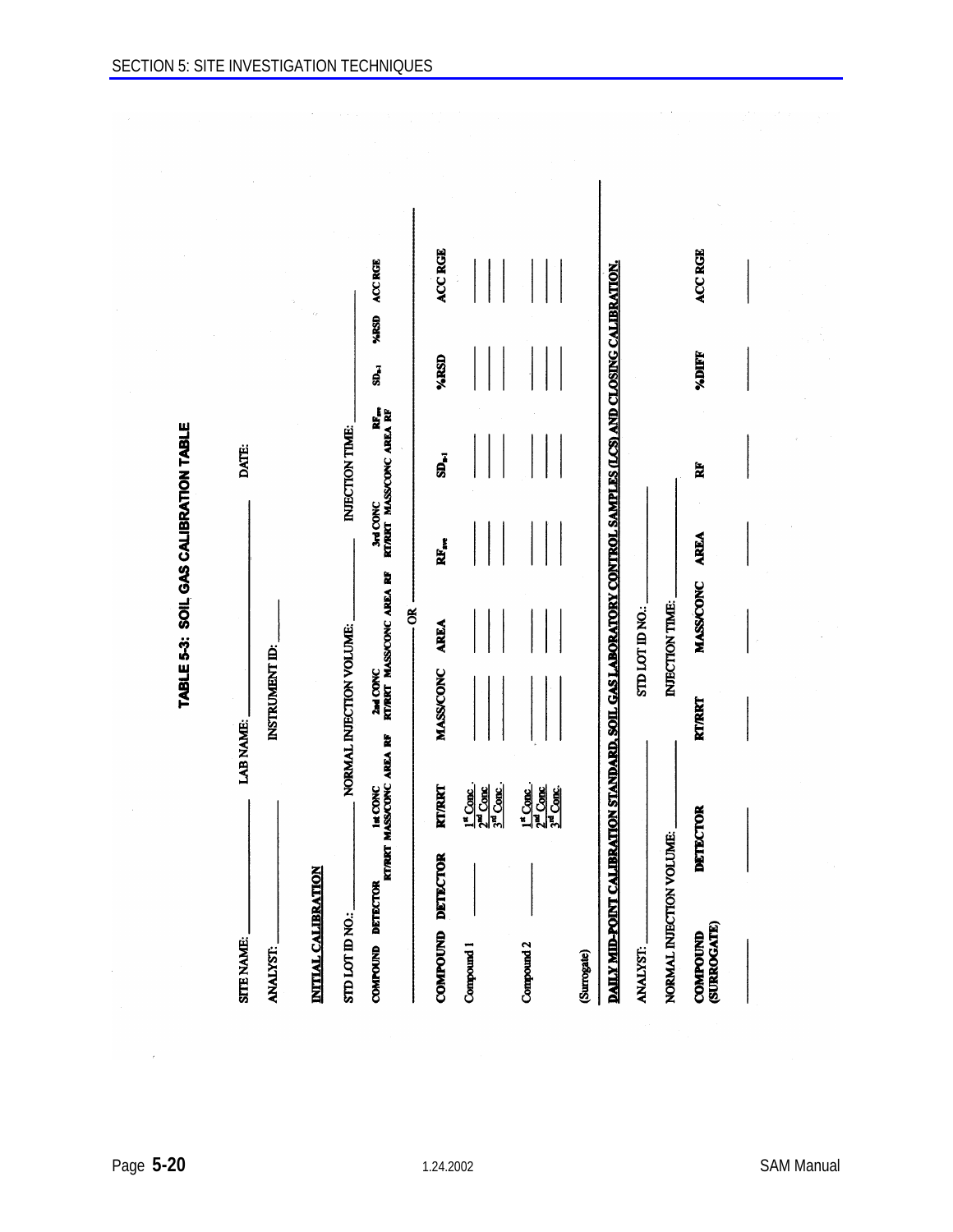h. Daily Mid-point Calibration Check

The daily mid-point calibration check is required before analyses start in the morning. The daily mid-point calibration must be recorded in Table 5-3.

- (1) Check the calibration using the calibration standard solution with a mid-point concentration within the linear range of the initial calibration before any sample is analyzed.
- (2) Include the following compounds and **every** compound expected or detected at the site in the daily mid-point calibration check standard:

| <b>Group A</b>                     | <b>Group B</b>           | <b>Group C</b>  |
|------------------------------------|--------------------------|-----------------|
| Benzene                            | 1,1-Dichloroethane       | All of Group A  |
| Toluene                            | 1,2-Dichloroethane       | and B & methane |
| Xylenes                            | 1,1-Dichloroethene       |                 |
| Methyl tertiary butyl ether (MTBE) | Cis-1,2-Dichloroethene   |                 |
| Tetrachloroethene                  | Trans-1,2-Dichloroethene |                 |
|                                    | Tetrachloroethene        |                 |
|                                    | 1,1,1-Trichloroethane    |                 |
|                                    | 1,1,2-Trichloroethane    |                 |
|                                    | Trichloroethene          |                 |

- (3) Ensure that the RF of each compound (except for Freon 11, 12, and 113, chloroethane, vinyl chloride, and TBA) is within  $\pm 15\%$  of the initial calibration's average RF. If detected, the RF for Freon 11, 12, 113, chloroethane, vinyl chloride, and TBA should be within  $+25%$
- i. Blank
	- (1) Analyze field blank(s) to detect any possible interference from ambient air.
	- (2) Investigate and determine the source(s) and resolve any laboratory contamination problem prior to analyzing any samples if the blank shows a measurable amount of the target compound(s).
- j. Sample Analysis
	- (1) Ensure that the requirements for the initial calibration, the daily mid-point check, the blank, and the LCS are met before any site samples are analyzed. If they are not, all reported values must be flagged with a footnote describing the deviance. Depending upon the project goals, the sample result may be considered inadequate and need to be resampled.
	- (2) Analyze samples within 30 minutes after collection to minimize VOC loss. Longer holding time may be allowed if the laboratory uses special sampling equipment (e.g., sorbent trap, glass bulb) and demonstrates that the holding time can exceed 30 minutes with no decrease in results.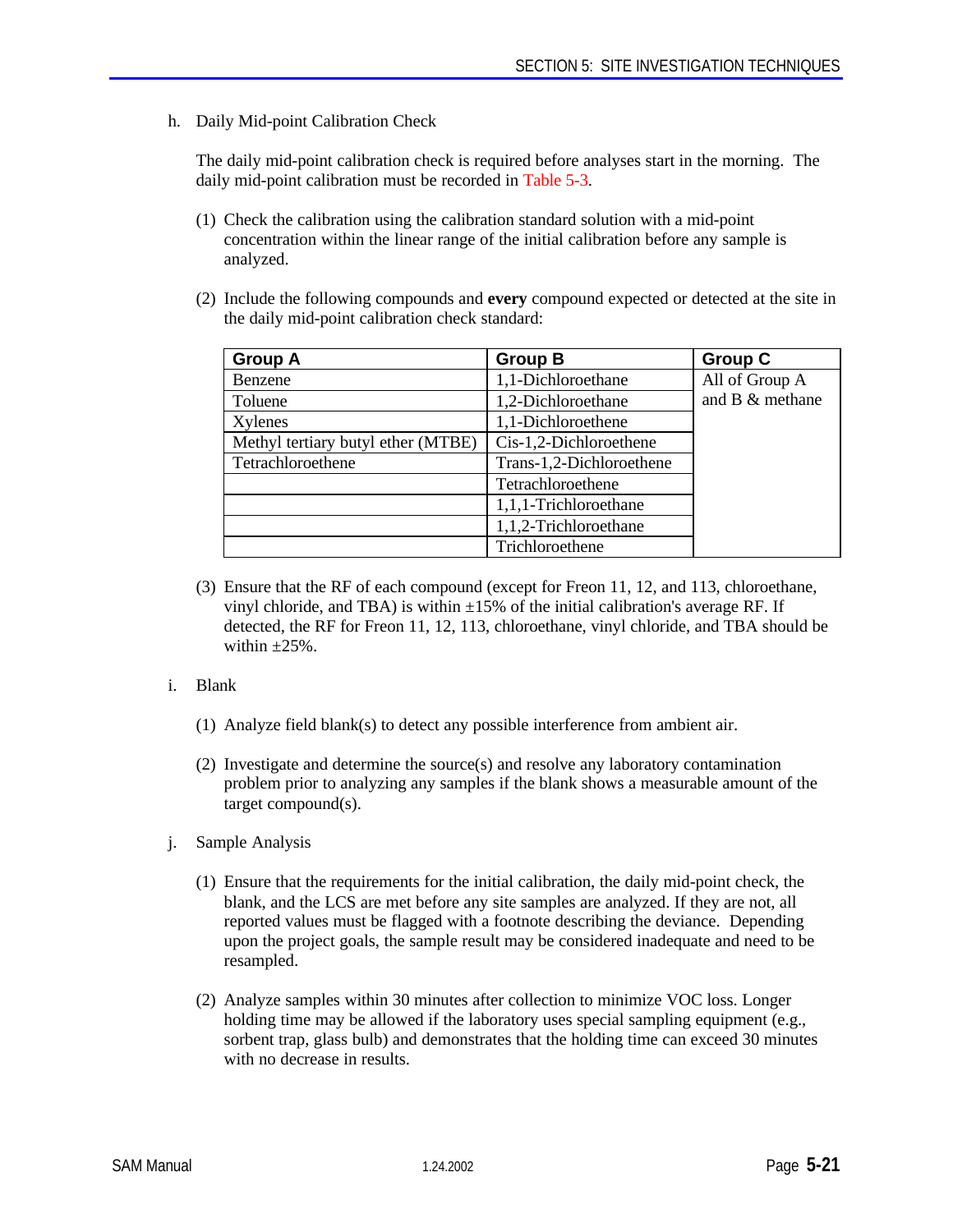- (3) If the concentrations of constituents(s) in a sample exceed 10% of the highest concentration in the calibration range, either reanalyze the sample using a smaller volume and dilution, or flag the result and provide a narrative justifying the validity of the result. Be advised that depending upon the explanation and project goals, the sample result may be considered inadequate and need to be resampled.
- (4) Attain a DL as indicated in Section 5.IV.B.1.c If lesser sample volumes or dilutions are used to offset possible high concentrations of constituents in the initial run, use the initial run to calculate the results for constituents that are not affected by the high concentration so that a DL referenced in Section 5.IV.B.1.c can be achieved.
- (5) Quantify sample results using the average RF from the most recent initial calibration.
- (6) Add surrogate compounds to all samples. Ensure that the surrogate compound concentration is within the initial calibration range. Two to three different surrogate compounds [one aromatic hydrocarbon and two chlorinated compounds (early and middle eluting, except gases)] should be used to cover the different temperature programming range for each GC run.
- (7) Calculate the surrogate recovery for each GC run. Surrogate recovery should not exceed  $\pm 25\%$  of the true concentration of the surrogate. If recoveries fall outside these limits, all reported values must be flagged with a footnote describing the deviance. **Depending on the preponderance of data, samples with data outside the limits may be required to be resampled and analyzed.**
- (8) Analyze duplicate samples at a minimum of 1 every 20 samples (5%).
- k. Compound Confirmation
	- (1) Conduct compound confirmation by GC/MS whenever possible. Use second column confirmation with surrogate(s) for compound confirmation if GC/MS is not used.
	- (2) Add surrogate compounds to standards and site samples for second column confirmation to monitor the relative retention time (RRT) shift between GC runs. This is required for better compound identification when ELCD, PID and FID are used for analysis.
	- (3) Usually one sample is adequate and quantitation is not required for second column confirmation. Second column confirmation can be done with a different GC. The representative sample can be collected in a Tedlar™ bag and confirmation can be done off-site. The maximum holding time for samples in a Tedlar™ bag taken to an off-site laboratory is compound specific. All Tedlar™ bag samples, if transported by air, must be in an airborne pressurized cabin. For benzene, the maximum holding time is 4 hours. Please refer to the time frames outlined by the National Institute of Occupational Safety and Health (NIOSH) for other compounds. For further information on the NIOSH Manual of Analytical Methods (NMAM), 4<sup>th</sup> ed. DHHS (NIOSH) Publication 94-113 (August 1994), refer to the web site @ www.cdc.gov/niosh/nmam/order.html.
	- (4) Second column confirmation is not necessary if the compounds present have been confirmed from previous soil gas investigations.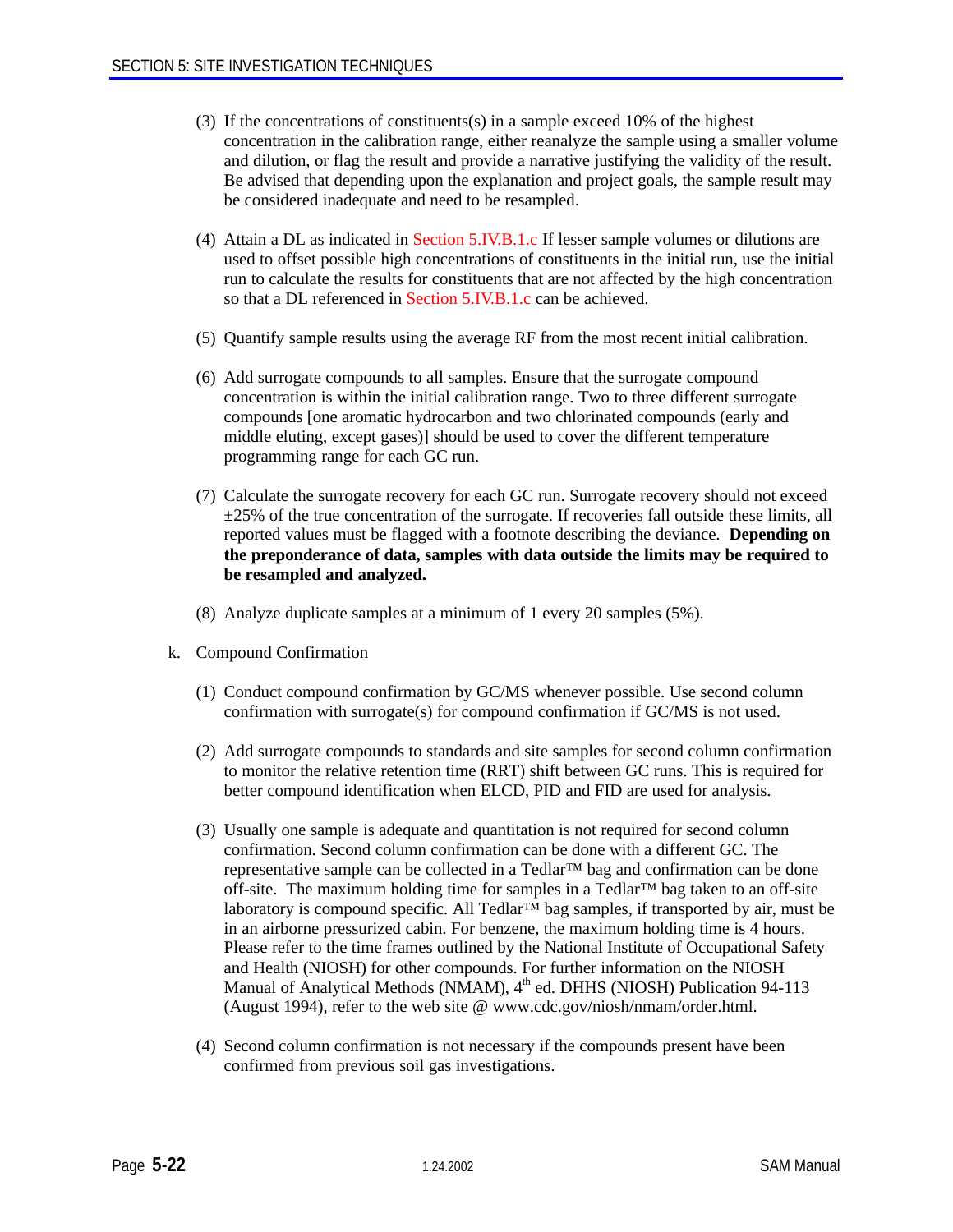- l. Samples with High Concentration
	- (1) The DL may be raised above 1  $\mu$ g/L for compounds with high results (i.e., the limit as specified in Section 5.IV.B.j.(3) and those closely eluting compounds for which quantitation may be interfered with by the high concentrations.
	- (2) Quantify sample results according to Section 5.IV.B.j.(4) for analytes that are not affected by the high concentration compounds.
	- (3) If high VOC concentrations in an area are known from previous soil gas analysis, Sections 5.IV.B.1.l.(1) and 5.IV.B.1.l.(2) are not necessary when analyzing samples from the area in question.
	- (4) When dilution with ambient air is used for samples with high results, dilute and analyze in duplicate each day at least one sample to verify the dilution procedure.
- m. Shortened Analysis Time
	- (1) Shorten the GC run time only under the following conditions:
		- (a) The exact number and identification of compounds are known from previous soil and soil gas investigations; and
		- (b) The consultant has been given permission by an approved work plan by the lead agency to analyze only for specific compounds.
	- (2) The following requirements must be met when shortening GC run-time:
		- (a) Based on the previous site assessment work on-site, the compounds present are fully known.
		- (b) The compounds must not coelute;
		- (c) Perform the initial calibration and daily mid-point calibration check and analyze the LCS and samples under the same conditions as the shorter GC run time;
		- (d) Quantitate using the average RF from the initial calibration utilizing the shorter run time; and
		- (e) Perform a normal run time analysis whenever peaks are detected within retention time windows where coelution, as indicated by the calibration chromatograms, is likely.
- n. Last GC Test Run Per Day of Analysis

The closing calibration analysis must be recorded in Table 5-3.

(1) A closing calibration is required at the end of the day to verify that the calibration is still within limits. Include the same compounds used in the daily mid-point calibration check analysis, as listed in Section 5.IV.B.1.h.(2). Attain an RF for each compound within  $\pm 20\%$  difference from the initial calibration's average RF, except for Freon 11, 12, 113, chloroethane, vinyl chloride, and TBA, which should be within ±30%. All target compounds that exceed these requirements must be flagged. Any results that exceed these requirements may be considered invalid for use in health risk evaluations.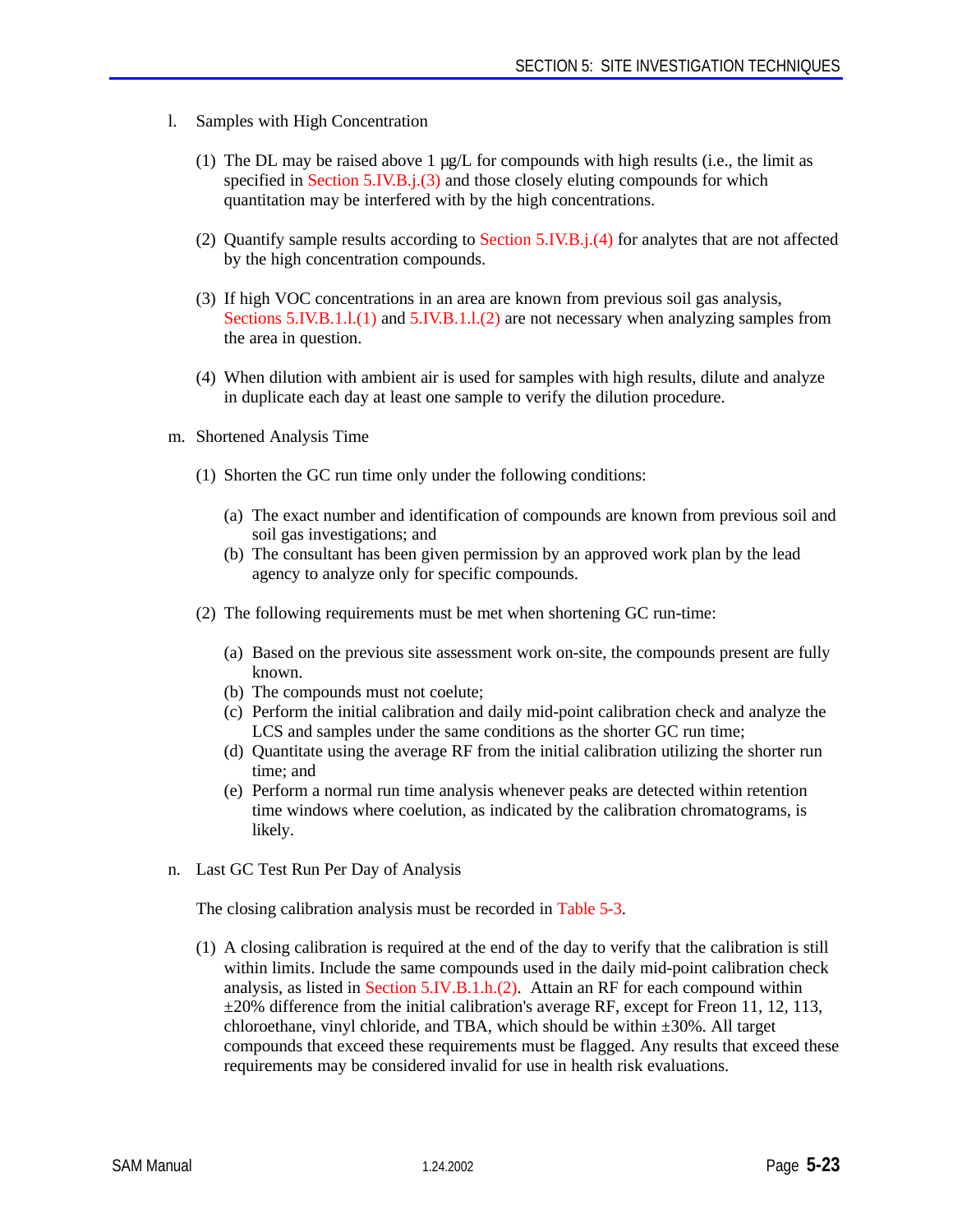- (2) Analyze the closing calibration standard at the detection limit concentration instead of the mid-point concentration if all samples from the same day of analysis show non-detect (ND) results. The recovery for each compound must be at least 50%. If less than 50%, all the ND results of the samples may be considered questionable.
- o. On-site Evaluation Check Sample
	- (1) Analyze the evaluation check sample on-site as part of the quality assurance/quality control (QA/QC) procedures when presented with such a check sample by lead agency staff. Provide preliminary results on-site.
	- (2) If the QA/QC data do not meet the requirements of this guideline, all the results generated during the same day may be rejected. Correct all problems before any more samples are analyzed.
- p. Site Inspection
	- (1) Unannounced, on-site inspection by the lead agency may occur. The inspector or case manager may request hard copies of the complete laboratory data, including raw data for the initial calibration, daily mid-point check, LCS, and blank results. Failure to provide this information may result in the data being considered inadequate and may require samples to be reanalyzed.
	- (2) The soil gas consultant must be able to answer reasonable inquiries on the use of the instruments, analytical procedures, and QA/QC procedures.
- q. Record Keeping in the Mobile Laboratory

Maintain the following records in the mobile laboratory:

- (1) A hard copy record of calibration standards and LCS with the following information:
	- (a) Date of receipt
	- (b) Name of supplier
	- (c) Lot number
	- (d) Date of preparation for intermediate standards (dilution from the stock or concentrated solution from supplier)
	- (e) ID number or other identification data
	- (f) Name of person who performed the dilution
	- (g) Volume of concentrated solution taken for dilution
	- (h) Final volume after dilution
	- (i) Calculated concentration after dilution
- (2) A hard copy of each initial calibration for each instrument used for the past few months
- (3) The laboratory standard operating procedures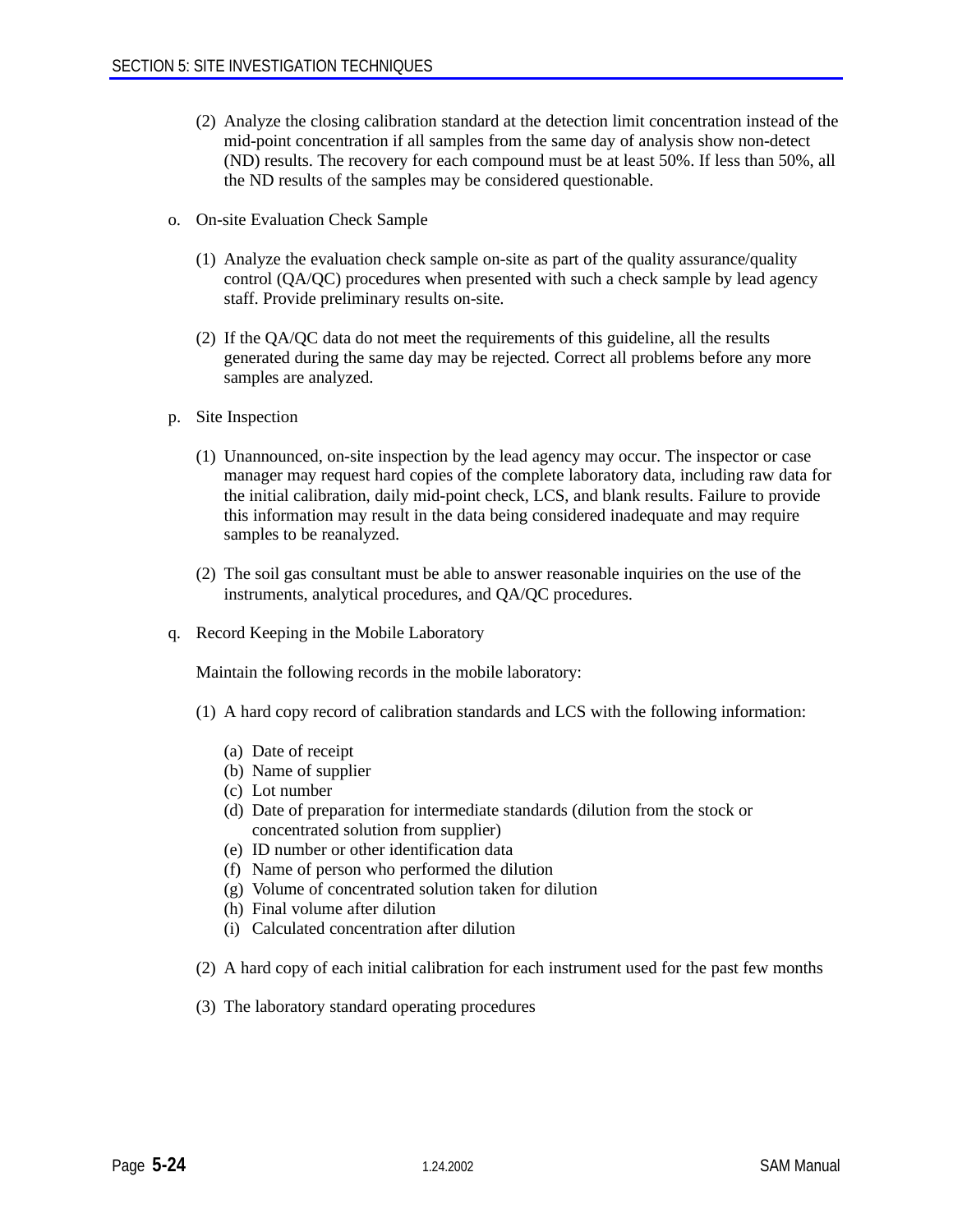# **2. Reporting of Soil Gas Sample Results and QA/QC Data**

- a. Reports for all sample test results should be presented in the preferred reporting formats outlined in Table 5-4. The QA/QC data should be presented in the preferred reporting formats that are provided in Table 5-3. Compounds may be listed by retention time or in alphabetical order. Include in the table of sample results all compounds in the analyte list. Report unidentified or tentatively identified peaks. Submit all data requested upon request. Identify the source $(s)$  of the contaminants detected in the investigation, as indicated by the data.
- b. Report the following for all calibration standards, LCS, and environmental samples:
	- (1) Site name
	- (2) Laboratory name
	- (3) Date of analysis
	- (4) Name of analyst
	- (5) Instrument identification
	- (6) Normal injection volume
	- (7) Injection time
	- (8) Any special analytical conditions/remark(s)
- c. Provide additional information, as specified, for different types of analyses. Tabulate and present in a clear legible format all information according to the following grouping:
	- (1) Initial calibration
		- (a) Source of standard (STD LOT ID NO.)
		- (b) Detector for quantitation (DETECTOR)
		- (c) Retention time (RT)
		- (d) Standard mass or concentration (MASS/CONC)
		- (e) Peak area (AREA)
		- (f) Response factor (RF)
		- (g) Average response factor  $(RF_{ave})$
		- (h) Standard deviation  $(SD_{n-1})$  of RF, i.e.,

 n  $\left[\begin{array}{cc} (R F_{\text{ave}} - R F_i)^2 / (n - 1) \end{array}\right]^{1/2}$ 

 $n =$  number of points in initial calibration

- (i) Percent relative standard deviation (% RSD), i.e.,  $(SD_{n-1}/RF_{ave}) \times 100$  (%)
- (j) Acceptable range of %RSD (ACC RGE)
- (2) Daily calibration check sample
	- (a) Source of standard
	- (b) Detector
	- (c) Retention time (RT)
	- (d) Standard mass or concentration
	- (e) Peak area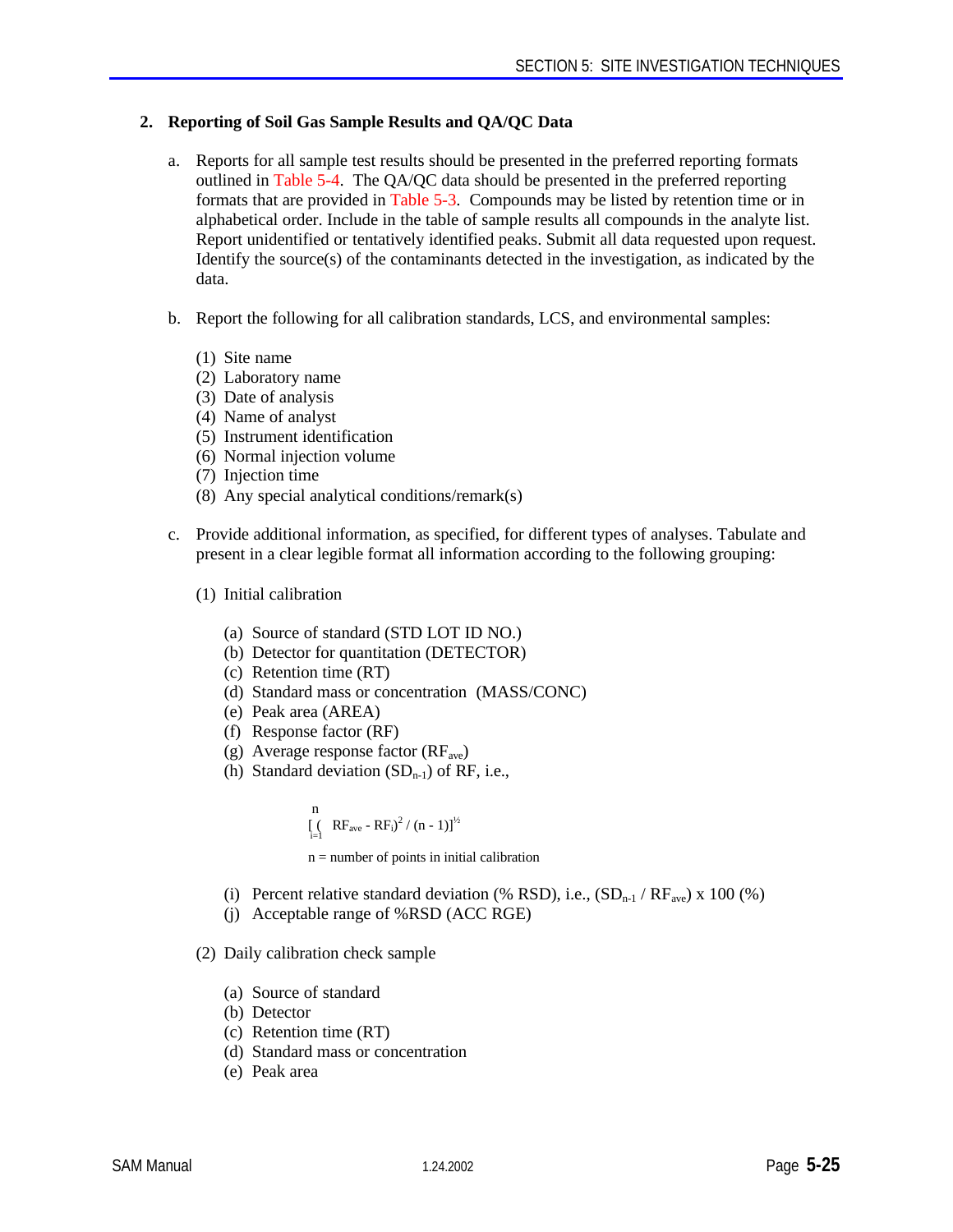$\label{eq:3.1} \mathcal{L}(\mathcal{A}) = \mathcal{L}(\mathcal{A}) = \mathcal{L}(\mathcal{A}) = \frac{1}{4} \mathcal{L}(\mathcal{A}) \mathcal{A}^{\text{eff}}.$ 

 $\sim$ 

 $\bar{r}$ 

 $\mathcal{A}$ 

| AREA CONC<br>INSTRUMENT ID:<br>Sample 3<br>Note: Data for retention time and soil vapor results can be placed in separate tables<br>$\overline{\mathbf{z}}$<br>AREA CONC<br>Sample 2<br>E<br>COLLECTOR:<br>AREA CONC<br>Sample 1<br>$\mathbf{z}$<br><b>DETECTOR</b><br><b>ANALYST:</b> |  |
|----------------------------------------------------------------------------------------------------------------------------------------------------------------------------------------------------------------------------------------------------------------------------------------|--|
| NORMAL INJECTION VOLUME:<br><b>Sampling Depth</b><br><b>Sampling Time</b><br>Purge Volume<br>Sample <b>ID</b><br>Vacuum                                                                                                                                                                |  |
|                                                                                                                                                                                                                                                                                        |  |
|                                                                                                                                                                                                                                                                                        |  |
|                                                                                                                                                                                                                                                                                        |  |
| Injection Volume<br>Injection Time                                                                                                                                                                                                                                                     |  |
| <b>Dilution Factor</b><br><b>COMPOUND</b><br>Compound <sub>2</sub><br>Compound 3<br>Compound 1                                                                                                                                                                                         |  |
|                                                                                                                                                                                                                                                                                        |  |
|                                                                                                                                                                                                                                                                                        |  |
|                                                                                                                                                                                                                                                                                        |  |
| <b>Total Number of Peak</b><br>Surrogate 2<br>Surrogate 1                                                                                                                                                                                                                              |  |
|                                                                                                                                                                                                                                                                                        |  |
|                                                                                                                                                                                                                                                                                        |  |
|                                                                                                                                                                                                                                                                                        |  |
|                                                                                                                                                                                                                                                                                        |  |
|                                                                                                                                                                                                                                                                                        |  |
| Unidentified peaks and/or other analytical remarks<br>by Detector 1 (specify)<br>by Detector 2 (specify                                                                                                                                                                                |  |
|                                                                                                                                                                                                                                                                                        |  |
|                                                                                                                                                                                                                                                                                        |  |
|                                                                                                                                                                                                                                                                                        |  |
|                                                                                                                                                                                                                                                                                        |  |

 $\frac{d^2}{dt^2}$ 

 $\frac{\partial}{\partial \omega}$ 

가, 성원,

 $\mathcal{R}$  -summary  $\mathcal{R}$ 

W)<br>M

Ň,

 $\hat{\vec{r}} = \vec{r}$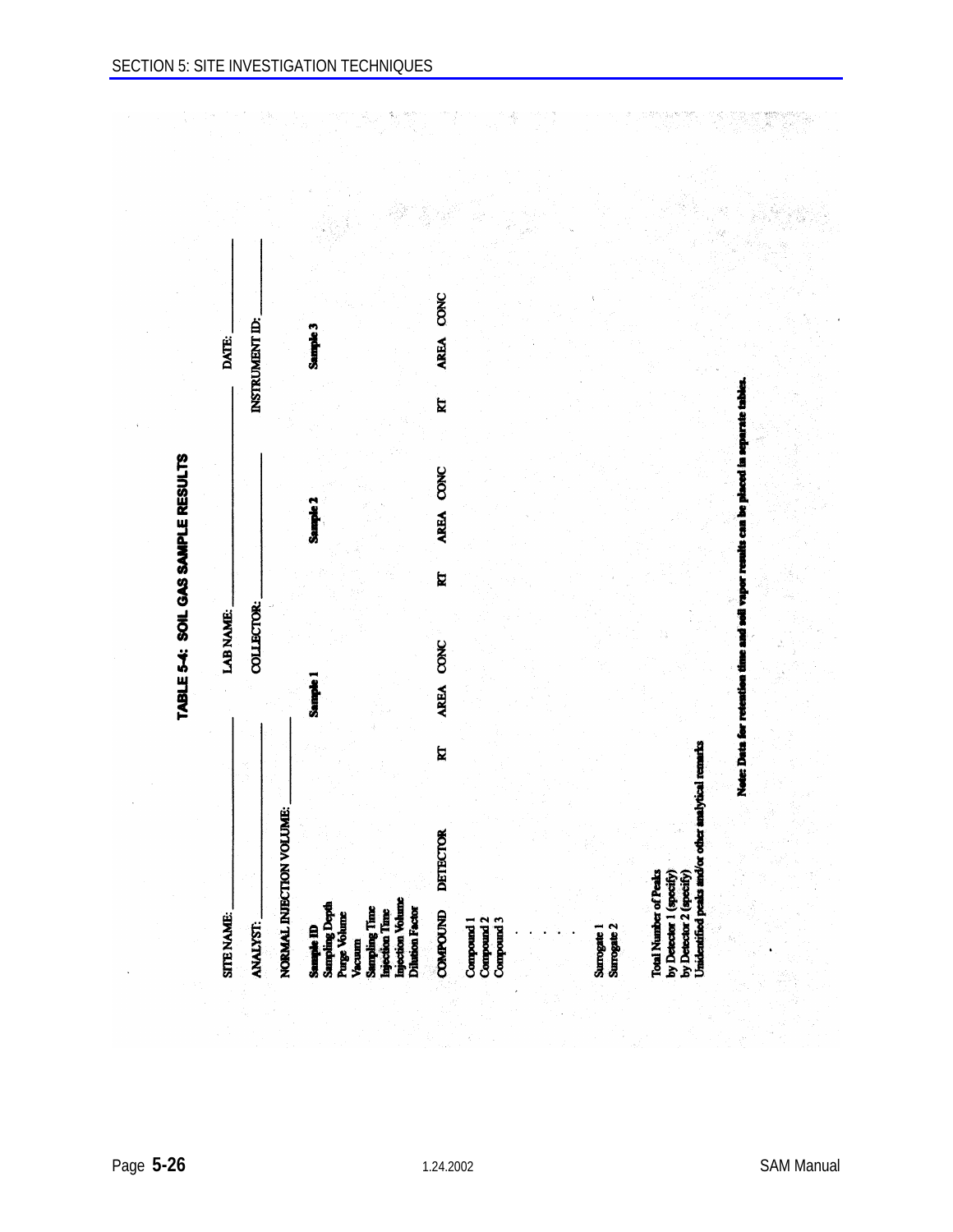- (f) Response factor (RF)
- (g) Percent difference between RF and  $RF_{ave}$  from initial calibration (% DIFF)
- (h) Acceptable range of %DIFF (ACC RGE)
- (3) LCS (same format as daily calibration)
- (4) Environmental sample
	- (a) Sample identification
	- (b) Sampling depth
	- (c) Purge volume
	- (d) Vacuum pressure
	- (e) Sampling time
	- (f) Injection time
	- (g) Injection volume
	- (h) Dilution factor (or concentration factor if trap is used)
	- (i) Detector for quantitation
	- (j) Retention time (RT)
	- (k) Peak area
	- (l) Concentration in µg/L (CONC)
	- (m) Total number of peaks found by each detector
	- (n) Unidentified peaks and/or other analytical remarks
- (5) Surrogate and second column confirmation

Mark RT and compound name on (a) second column chromatogram of standard and (b) second column chromatogram of confirmation sample.

#### **3. Acknowledgement**

This guideline, although based on the State of California, California Regional Water Quality Control Board-Los Angeles Region *Interim Guidance for Active Soil Gas Investigation (*February 25, 1997*)*, has been modified to meet SAM requirements. At present, EPA SW846 does not address soil gas as a matrix for the analytical methods SAM typically uses. Also, there is no California accreditation process to review the methodology or require specific QA/QC when soil gas is the matrix.

SAM accepts soil gas data for input into the SAM Soil Gas Vapor Risk 2000 assessment model for evaluation of potential increased risk to human health from vapor migration into buildings. Because of this, a higher level of accuracy and precision of the data is required than that necessary for soil gas surveys for other purposes.

#### **V. DIRECT MEASUREMENT OF VAPOR FLUX**

Due to site conditions it is sometimes necessary to directly measure the vapor flux though the floor of a structure. A flux chamber is used for this type of measurement. A flux chamber consists of an enclosed chamber that is placed on the surface to directly measure emissions. Flux chambers can be used to take either active or passive samples. Passive flux chambers have not been adequately tested under field conditions, and are therefore not recommended at this time and will not be discussed further. Active flux chambers measure vapor concentrations through time. This method is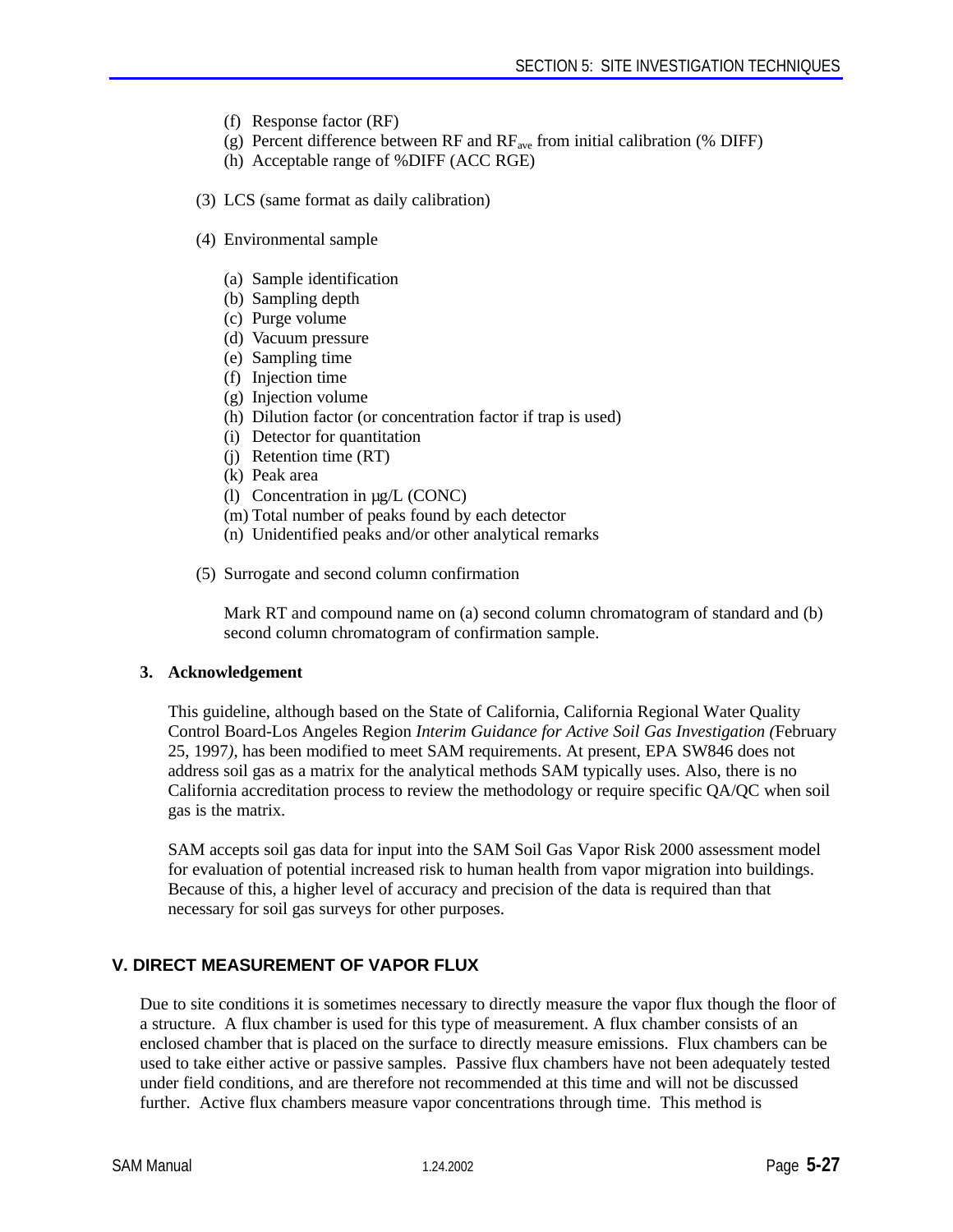quantitative and yields both concentration data and flux data (mass/area-time). In general, numerous locations are tested to evaluate the varying conditions of the floor slab.

# **A. Active Flux Chamber**

**Equipment:** The sampling equipment consists of an air-tight container open on the bottom, placed at least 2 centimeters (cm) into the soil with optional sample ports for temperature and pressure probes, an air distribution system for sweep gas, and an outlet gas line. To the outlet gas line, various sample trains can be attached to collect samples for later analysis, or instruments can be attached to analyze samples on-site.

**Purge Volume:** Before samples are taken, the chamber should be purged with at least 3 volumes of clean air (bottled "zero" air or ambient air that has been passed through a carbon filter).

**Chamber Pressure and Temperature:** Pressure and temperature should be kept as close to ambient as possible to minimize the possibility of losses to the atmosphere or addition of ambient air.

**Sweep Air Flow Rate:** The incorporation and selection of the sweep gas flow rate depend on the anticipated concentrations, the purpose of the sample program, and modeling considerations. If the purpose of the sampling program is to estimate health risk when the soil is open to the atmosphere, it may be desirable to model ambient wind conditions.

**Sample System Pumps:** Sample pumps should be upstream of inlet carbon filters or after all grab sample ports to minimize the possibility that lubricants in the pump could contaminate the sample, or use pumps specifically designed for air sampling. The design of the sampling system should ensure that samples are not contaminated by ambient air.

**Sampling Techniques:** Samples from the chamber can be taken either as discrete samples or by adsorbing the chamber vapors onto an adsorbent medium.

**Discrete Sample Containers:** Discrete samples can be taken in either Summa<sup>TM</sup> canisters or Tedlar<sup>TM</sup> bags. Summa<sup>TM</sup> canisters should be pre-evacuated. The vacuum should be measured before and after sampling.

**Sorbed Samples:** The laboratory that will analyze the sample should prepare the sorbent media.

**Sampling Interval:** Flux chambers should be sampled over a minimum of 3 time intervals.

#### **B. Analysis of Samples**

Refer to the previous section (Section 5.IV.B) for the discussion of methods.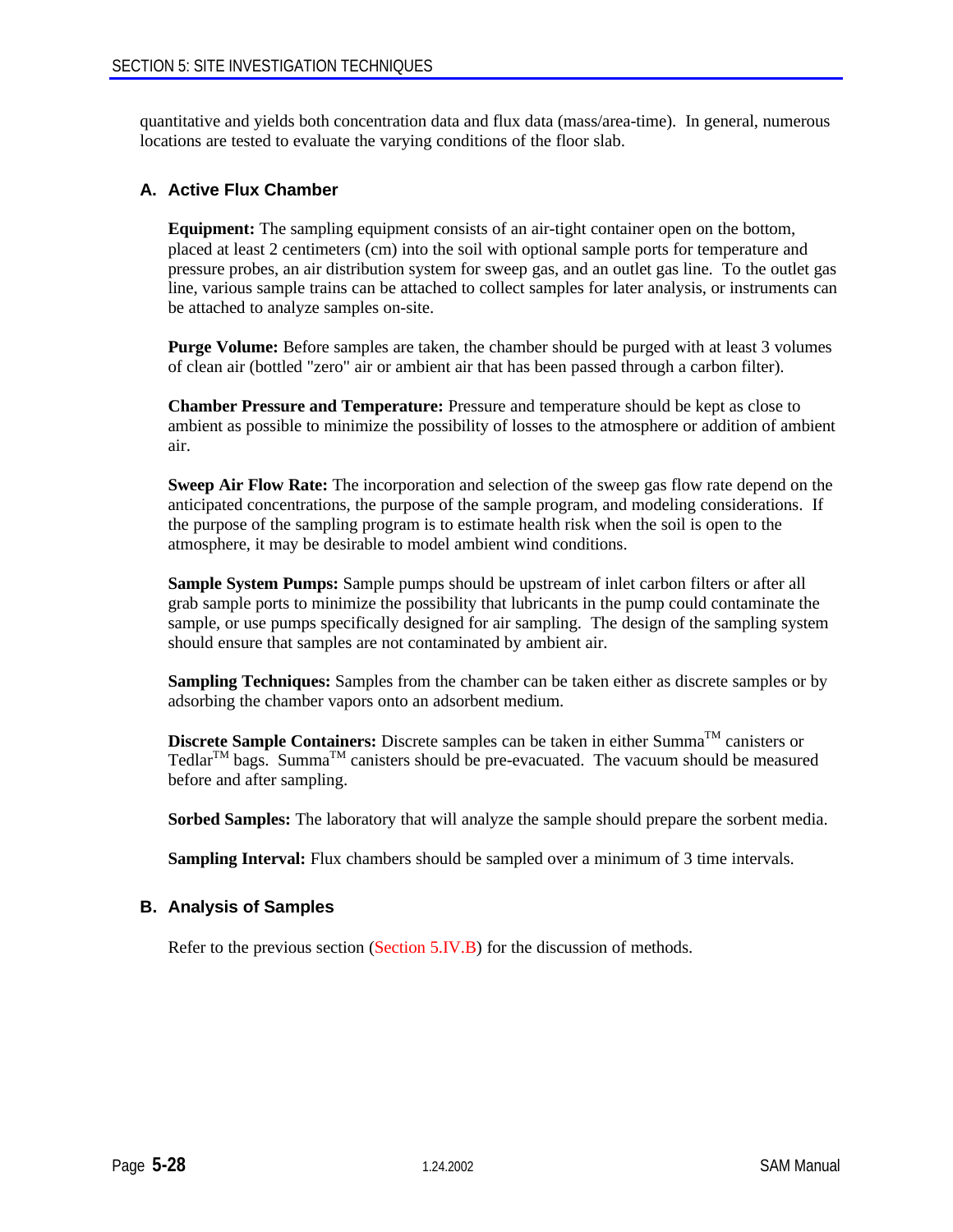# **VI. WELL DEVELOPMENT**

The goal of well development is to improve hydraulic communication between the geologic formation and the well. Hydraulic communication is degraded when clay and silt in the formation (or in fractures), and/or drilling muds, are smeared on the borehole wall during the drilling process. Well development improves hydraulic communication by eliminating or reducing this smear. Development also improves the filtering action of filter pack that surrounds the well casing.

Most monitoring wells need to be developed after construction. The intensity of development depends on the purpose of the well and the nature of the water-bearing materials. There is no "cook book" formula for monitoring well development. Determining what constitutes acceptable development is a professional judgment that is left to the consultant. SAM will consider the quality of development when evaluating data obtained from the well and when establishing the length of monitoring programs.

# **A. Important Terms**

**Non-aqueous phase liquid (NAPL):** Immiscible liquids that are found on the surface of the water table, at the base of the well and in the formation's interstitial pore space in both the saturated and unsaturated zones. When NAPL is observed in a well, it is commonly referred to as phase-separated product, free product, floating product, light non-aqueous phase liquid (LNAPL) or dense non-aqueous phase liquid (DNAPL).

**Water-bearing materials:** Term that is generally equivalent to aquifer. In San Diego County many water-bearing formations do not meet the textbook definition of an aquifer; nevertheless, these formations are subject to investigation and remediation.

**Well development:** The process by which hydraulic communication between the well and the surrounding material is improved.

**Filter pack:** Also known as sand pack or gravel pack. The filter pack consists of nonreactive granular material matched to the slot size of the well screen to prevent the movement of fines into the well.

# **B. Selection of Well Development Method**

The quickest and possibly the only effective way to remove clay smear is to generate a strong back-and-forth flow of water between the well bore and the formation. Several development methods generate a back-and-forth flow. Method selection is influenced by the type of formation material, drilling method used, well recovery rate, well depth, depth to water, contaminants, purpose of the well, and other factors that only an experienced professional can determine. The advantages and disadvantages of various well development methods are discussed in the National Water Well Association's document entitled *Handbook of Suggested Practices for the Design and Installation of Groundwater Monitoring Wells* (Aller et al., 1989, p. 228-245).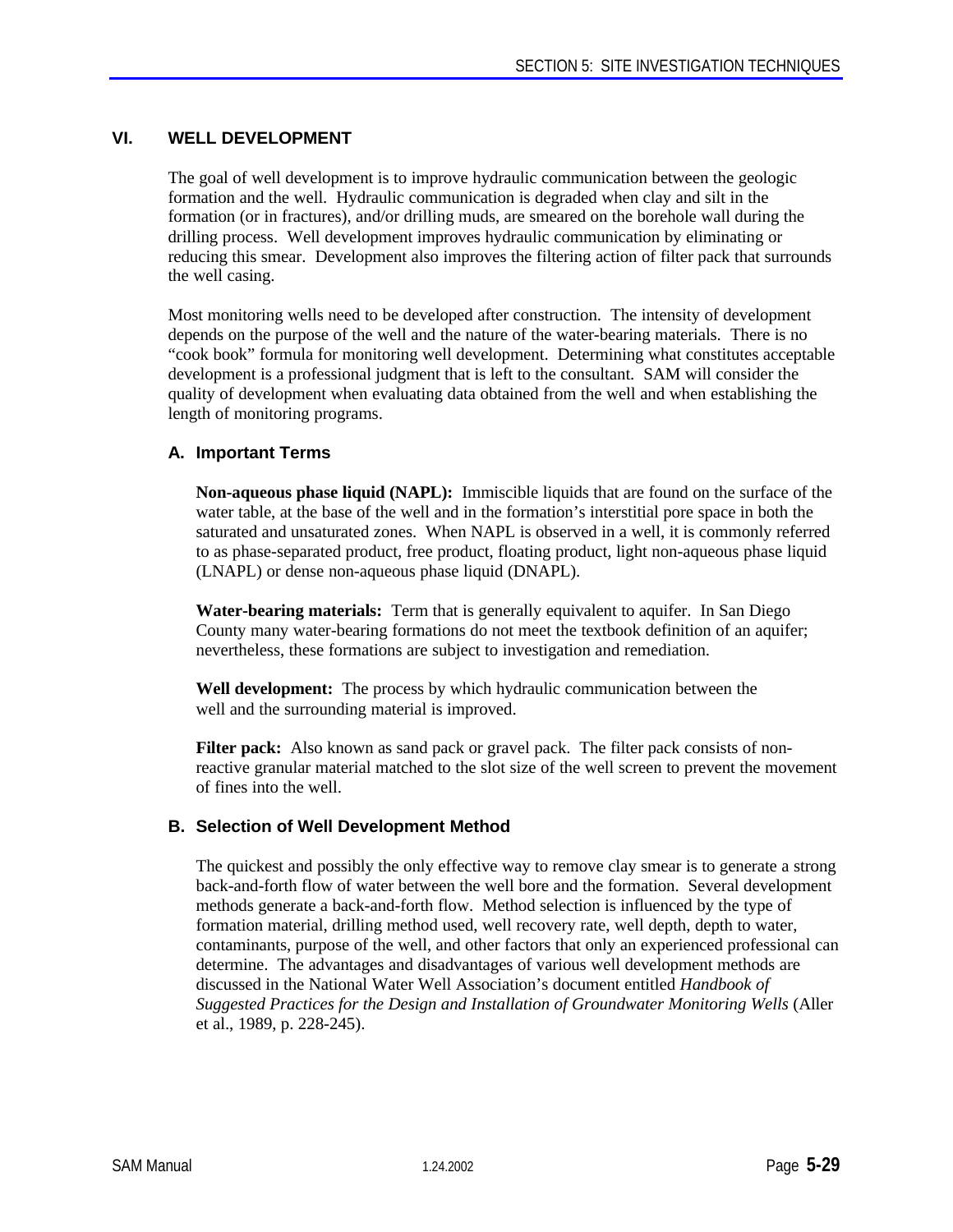In general, block surging and airlifting are acceptable development methods. Over-pumping is commonly used for development but is not as effective as those methods mentioned above. The use of vacuum trucks has similar results as over-pumping and is discouraged. Other methods may be suitable but should be discussed with the regulatory agencies before implementation.

# **C. Considerations**

The following items should be considered when using monitoring wells to obtain water quality data.

- 1. A well that has never been properly developed may be a questionable source of data. Documentation of well development is necessary for a well to be considered reliable.
- 2. A well should be redeveloped when its use changes, when the data become suspect, or when the well becomes "silted-in," bio-fouled, or encrusted.
- 3. NAPL sometimes appears in a well weeks to many months after construction. While this may indicate actual spreading of the product, it can also reflect insufficient initial well development or a formational material with low hydraulic conductivity. Unexplainable variation in groundwater sample results over a period of time may be the result of "delayed development" caused by repeated purging of the well.
- 4. San Diego County considers that reliable observation of static water level and NAPL thickness frequently cannot be made until at least 72 hours after well development. Therefore, samples should not be obtained until at least 72 hours after proper well development, or possibly longer if NAPL is expected.
- 5. Stability of field-measured turbidity has been used to indicate effectiveness of well development.
- 6. No specific values exist for duration of development activity, or the volume of water to be removed as part of the development process. The purpose of the well, type of contaminant, and geologic conditions must be considered when deciding on the appropriate level of development.
- 7. If water has been added during drilling, at a minimum that volume of water must be removed in addition to the development water.
- 8. Well development will cause a filter pack to settle. It is recommended that partial development take place before any sealing material is placed above the filter pack. This will increase the long-term reliability of the surface seal. Complete the development process after seal installation.

# **D. Reporting**

It is essential that the development process be clearly documented in the reports submitted to SAM. The following information should be reported: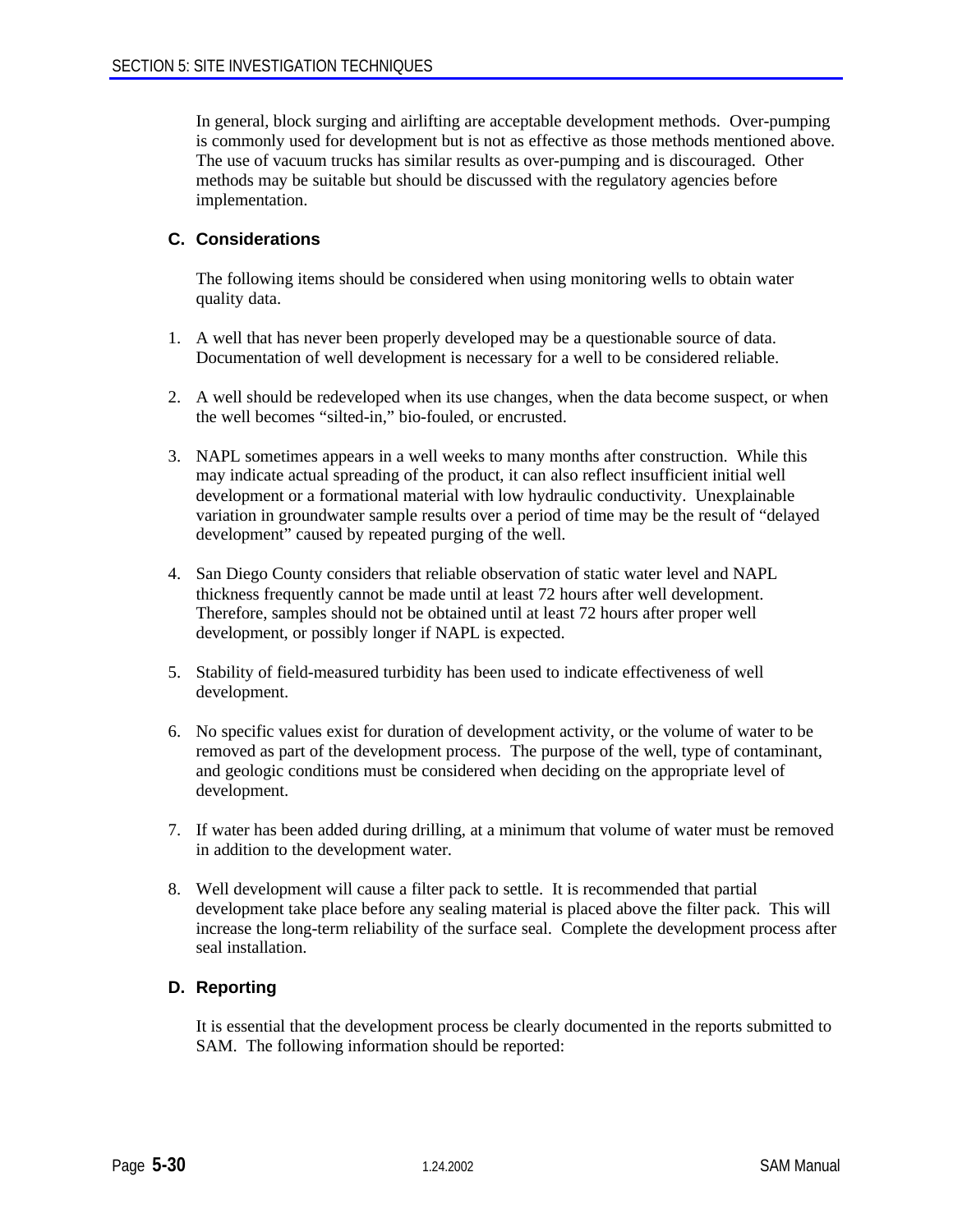- Description of development method used,
- Date and duration of development,
- Quantity of water removed,
- Type and quantity of anything (including water) added during drilling and development, and
- Qualitative description of well water throughout the development process (clear, cloudy, etc.).

# **VII. WELL PURGING AND SAMPLING**

This guideline has been developed to provide for consistent and representative sampling of groundwater monitoring wells. The well or wells to be sampled are assumed to be properly constructed and developed. This section focuses on sampling of groundwater for dissolved organic chemicals but can also be applied to sampling of inorganic compounds.

Over the last 20 years there has been considerable research and evaluation of the requirements for purging of wells and sampling methodologies. Sampling approaches can vary depending on the goal of the sampling program. In general there are four methods that have been accepted. These are high-flow purging and sampling, low-flow purging and sampling, no-purge discrete sampling, and non-purge grab sampling. It should be noted that consistency over time is very important. The same methods should be used each time the wells are purged and sampled unless a different purging method would improve sample quality and data precision.

#### **A. Important Terms**

**Borehole volume:** Volume of water that is contained in the well casing plus volume of water contained in the pore spaces of the filter pack.

**Recovery:** The measure of a well's return to its static water level after purging.

**Fast recovering well:** A well is considered to be fast recovering if recovery to 80 percent or more of its static condition occurs within 2 hours when using the high-flow purging method.

**Slow recovering well:** A well is considered to be slow recovering if recovery to 80 percent of its static water level takes longer than 2 hours when using the high-flow purging and sampling method.

**Purging:** The act of evacuating (removing) water from a well. This includes water in the blank casing, screened casing, and filter pack.

**Sample:** A subset of a whole, which is representative of the whole.

**Depth Discrete Sample:** Distinguished from a grab sample by having a specific location in the well (i.e., depth).

**Flow Sample:** A sample collected from a pump.

**Grab Sample:** A sample obtained in a single aliquot or mass using a device specifically designed for the purpose. Grab samplers may include a bailer or other similar device(s).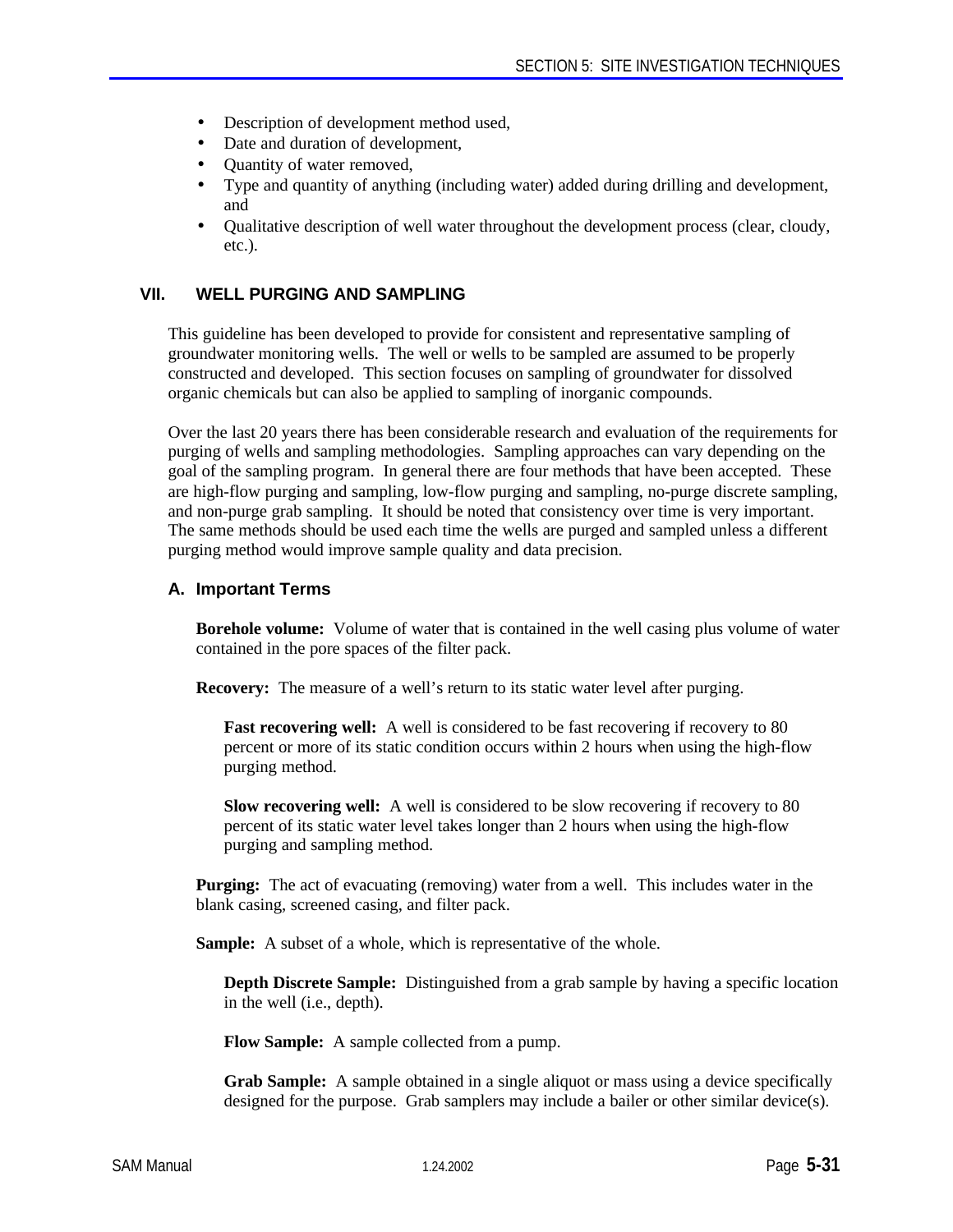**Stability:** Refers to the consistency of field water quality indicator parameters over a specified time interval. The most sensitive field parameters are dissolved oxygen, specific conductance, and temperature.

**Purging and Sampling Methods:** The following methods are currently approved by SAM.

**High-flow Purging and Sampling:** Purging using a pumping rate greater than 1 liter per minute (lpm) or 0.26 gallon per minute (gpm) (Barcelona and Puls, 1996). Traditionally, the high-flow purging method has been widely used. This method typically involves the removal of up to 3 borehole volumes prior to sampling. Samples are most often collected with a bailer or other device after completion of purging. This methodology provides a composite of the contaminant concentration within the well and will likely not be suitable for low yield wells.

**Low-flow (Low Stress or Low Impact) Purging and Sampling:** Purging using a pumping mechanism that produces low-flow rates (less than 1 lpm or less than 0.26 gpm), which causes minimal drawdown of the static water table and usually employs a flow cell in which geochemical parameters are continuously monitored. These parameters may include dissolved oxygen content, oxidation-reduction potential (redox), conductivity, turbidity, and/or pH. Samples are obtained when all chemical parameters have stabilized thus demonstrating qualitatively that the groundwater being purged is in equilibrium (refer to Table 5-7). Samples are collected directly from the pumping mechanism with minimum disturbance to the aquifer groundwater. The low-flow purging method (purging to parameter stability) tends to isolate the interval being sampled, provides more accurate water quality measurements, and reduces the volume of purge water generated. This method has an advantage in that it can limit vertical mixing and volatilization of volatile organic compounds in solution within the well casing or borehole as compared to high-flow purging and sampling.

**Non-purge Grab Sampling:** The non-purge grab sampling method refers to the Western State Petroleum Association's (WSPA) sampling methodology that was proposed in 1996 for fuel releases and approved by the State Water Resources Control Board in 1997. This sampling methodology involves the collection of a grab sample taken from a well without purging. The sample is acquired using a grab-type-sampling device and is generally acquired at or near the air-water interface of a well. These samples may not be representative of the aquifer water quality. To date the studies on this method are limited and inconclusive. This method is allowed on a limited basis and generally a comparative testing plan is required prior to approval.

**No-purge Discrete Sampling:** This method includes discrete point-interval sampling (DPIS) devices and other devices that allow sampling from a discrete interval within a well without compromising the vertical stratification of water quality conditions in the well bore. A discrete sample is acquired without splitting and must be taken from a well that has been demonstrated to have a net flow, or a measured flow through the well. Such sampling is useful for characterizing specific zones or intervals within a saturated well screen or borehole.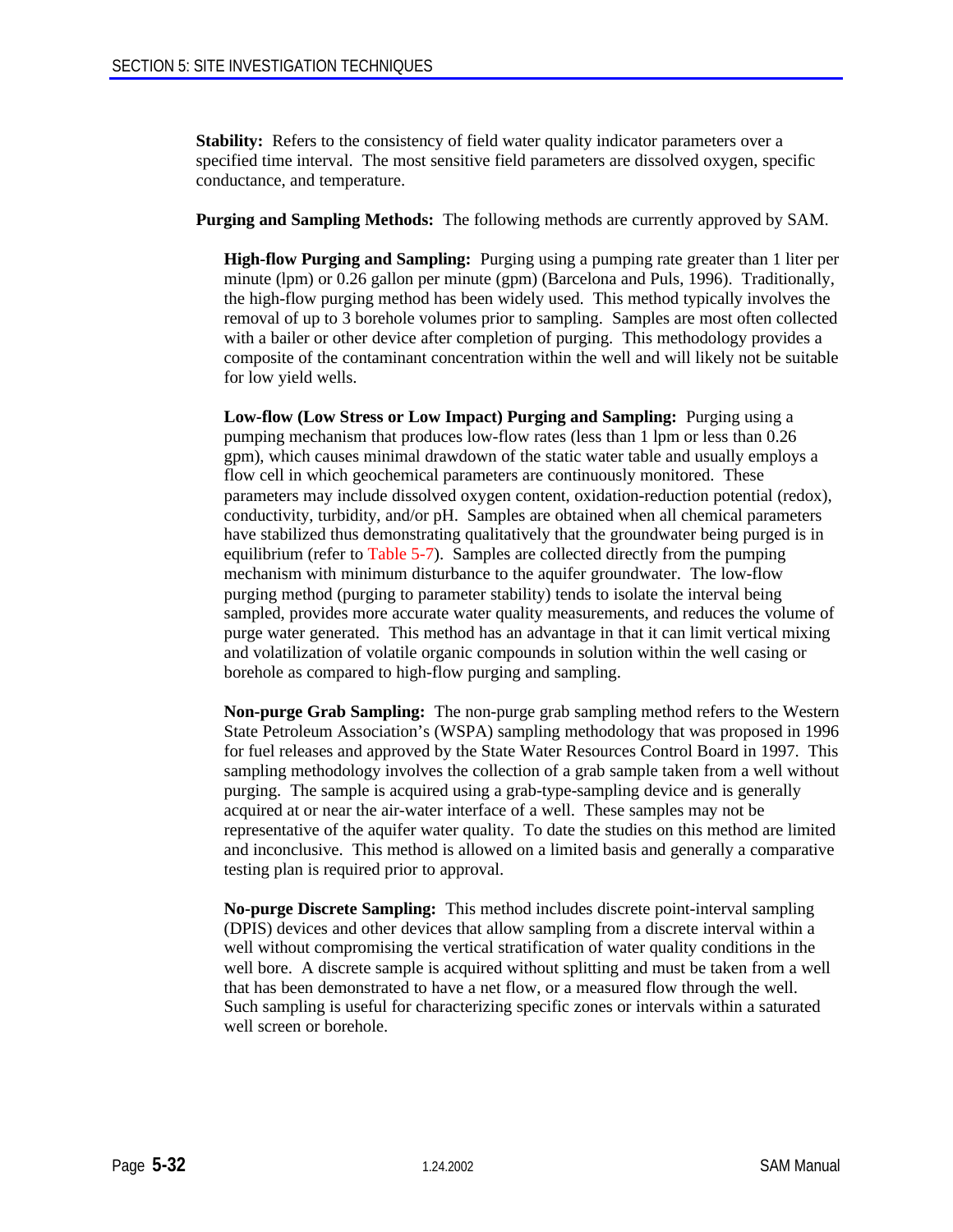# **B. Purging and Sampling Methodology**

This section outlines procedures for high-flow, low-flow, non-purge grab, and discrete interval sampling. For consistency and to help evaluate results over time, the use of one method of purging and sampling over time is highly recommended.

There has been significant discussion in the literature regarding shifting from the high-flow purge methodology to the low-flow purge methodology. The low-flow methodology has been demonstrated to minimize or overcome many of the limitations created by the high-flow purging method. These limitations include sample turbidity, alteration of sample chemistry, altered ambient flow conditions, and the need to purge excessive volumes of water to achieve stability.

In the high-flow purging method, low-yield wells have often been evacuated to dryness and allowed to recover prior to sampling. In many cases, wells that are considered to be "low yield" could readily be pumped continuously at sustained rates less than 1 lpm or 0.26 gpm. In these situations, the low-flow method is recommended.

The evacuation of the well to dryness poses several problems. These are:

- Cascading water as the well recovers results in changes to water chemistry due to aeration and volatilization,
- Draining water from the filter pack may result in air being trapped in the pore spaces, with lingering effects on water chemistry,
- Increased sample turbidity may result from the stress on the formation and stirring up of settled solids in the bottom of the well, and
- The excessive time required for sufficient recovery of the well may affect sample chemistry through prolonged exposure to the atmosphere.

Depending on the purging method to be used there are specific equipment limitations. Table 5-5 provides a description of the various methodologies and their applicability.

| <b>TABLE 5-5: PURGING METHODS</b> |                         |                                    |  |  |
|-----------------------------------|-------------------------|------------------------------------|--|--|
| <b>Method</b>                     | Low-flow<br>$(< 1$ lpm) | <b>High-flow</b><br>$(> 1$ lpm $)$ |  |  |
| Peristaltic Pump                  |                         |                                    |  |  |
| Centrifugal Pump                  |                         |                                    |  |  |
| Submersible Impeller<br>Pump      |                         |                                    |  |  |
| <b>Bailer</b>                     | X                       |                                    |  |  |
| <b>Bladder Pump</b>               | 3                       |                                    |  |  |
| Vacuum Truck                      | x                       |                                    |  |  |

1 - Not recommended, better methods exist<br>2 - Useful with limitations

2 - Useful with limitations

3 - Recommended method

X - Unacceptable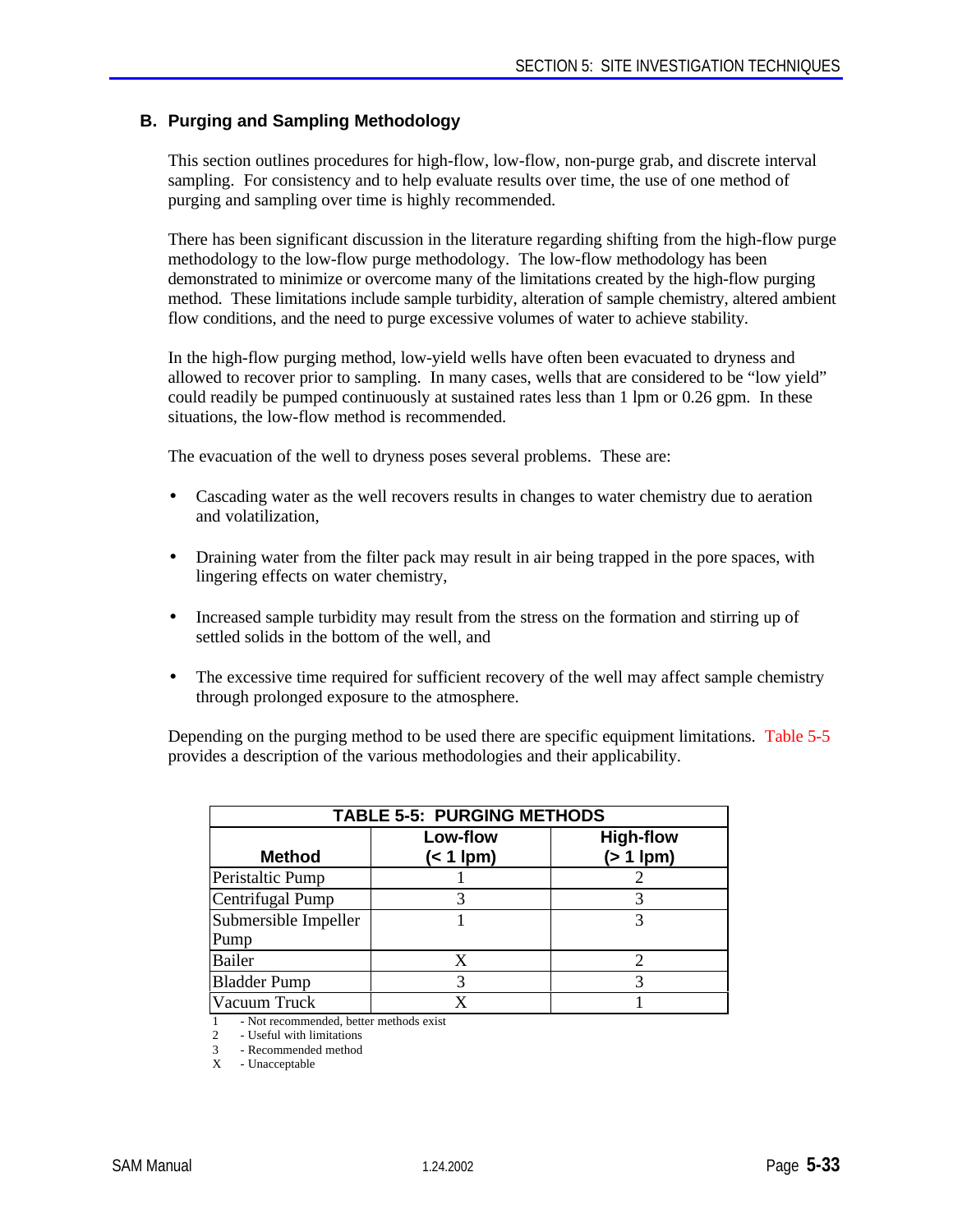Proper selection of sampling devices or pumps is critical to the quality and representativeness of the sampling results. Table 5-6 provides a summary of the acceptable sampling methods for the various chemicals of concern.

| <b>TABLE 5-6: ACCEPTABLE SAMPLING METHODS</b><br><b>FOR CHEMICALS OF CONCERN</b> |                            |                |                   |                             |                             |                  |
|----------------------------------------------------------------------------------|----------------------------|----------------|-------------------|-----------------------------|-----------------------------|------------------|
|                                                                                  | <b>Analytical Sampling</b> |                |                   |                             |                             |                  |
|                                                                                  |                            |                |                   |                             | <b>Petroleum</b>            |                  |
|                                                                                  |                            | Semi           | <b>Metals and</b> |                             | <b>Hydrocarbons</b>         | <b>General</b>   |
| <b>Method</b>                                                                    | <b>VOCs</b>                | <b>VOCs</b>    | <b>Inorganics</b> | C3-C16                      | $C16+$                      | <b>Chemistry</b> |
| Peristaltic Pump                                                                 | X                          |                | 3                 | X                           |                             | 2                |
| Centrifugal Pump                                                                 | 2                          | 3              | 3                 | 2                           | 2                           | 3                |
| Submersible Impeller Pump                                                        | 2                          | 3              | 3                 | $\overline{2}$              | 3                           | 3                |
|                                                                                  | $3$ if low-flow            |                |                   |                             |                             |                  |
| <b>Bailer</b>                                                                    |                            | $\mathfrak{D}$ | $\overline{2}$    | $\overline{2}$              | 2                           | 2                |
| <b>Bladder Pump</b>                                                              | 3                          | 3              | 3                 | 3                           | 3                           | 3                |
| Vacuum Truck                                                                     | X                          | X              | X                 | X                           | X                           | X                |
| <b>DPIS</b>                                                                      | 3                          | 3              | $\overline{2}$    | 2                           | 2                           | 2                |
| <b>Diffusion Sampler</b>                                                         | 2                          | $\overline{2}$ | X                 | $\overline{2}$              | 2                           | X                |
| <b>Grab Sampler</b>                                                              | 2                          | $\overline{2}$ | $\overline{2}$    | $\mathcal{D}_{\mathcal{A}}$ | $\mathcal{D}_{\mathcal{L}}$ | $\overline{2}$   |

1 - Not recommended, better methods exist

2 - Useful with limitations<br>3 - Recommended method

3 - Recommended method

X - Unacceptable

Notes: Centrifugal pump—assumed at a low-flow rate (no greater than 1 lpm)

# **1. High-flow Purging and Sampling Method**

This method is widely used and involves the removal of water from the well at a rate in excess of 1 lpm (0.26 gpm) by a variety of methods, including pumps, bailers, etc. The following steps are necessary to collect representative samples. Well purging to "dryness" should be avoided for the reasons cited in Section 5.VII.B. Consideration should be given to the use of low-flow or passive purging methods in the future.

a. Measure for NAPL

LNAPL and DNAPL may be present in groundwater monitoring wells. If NAPL exists, the well sampling procedure described in this section will typically not apply. Special considerations may be necessary and should be discussed with the SAM project manager on a case-by-case basis.

b. Measure Water Level

The groundwater level in the monitoring well should be measured to an accuracy of 0.01 foot prior to purging and sampling activities.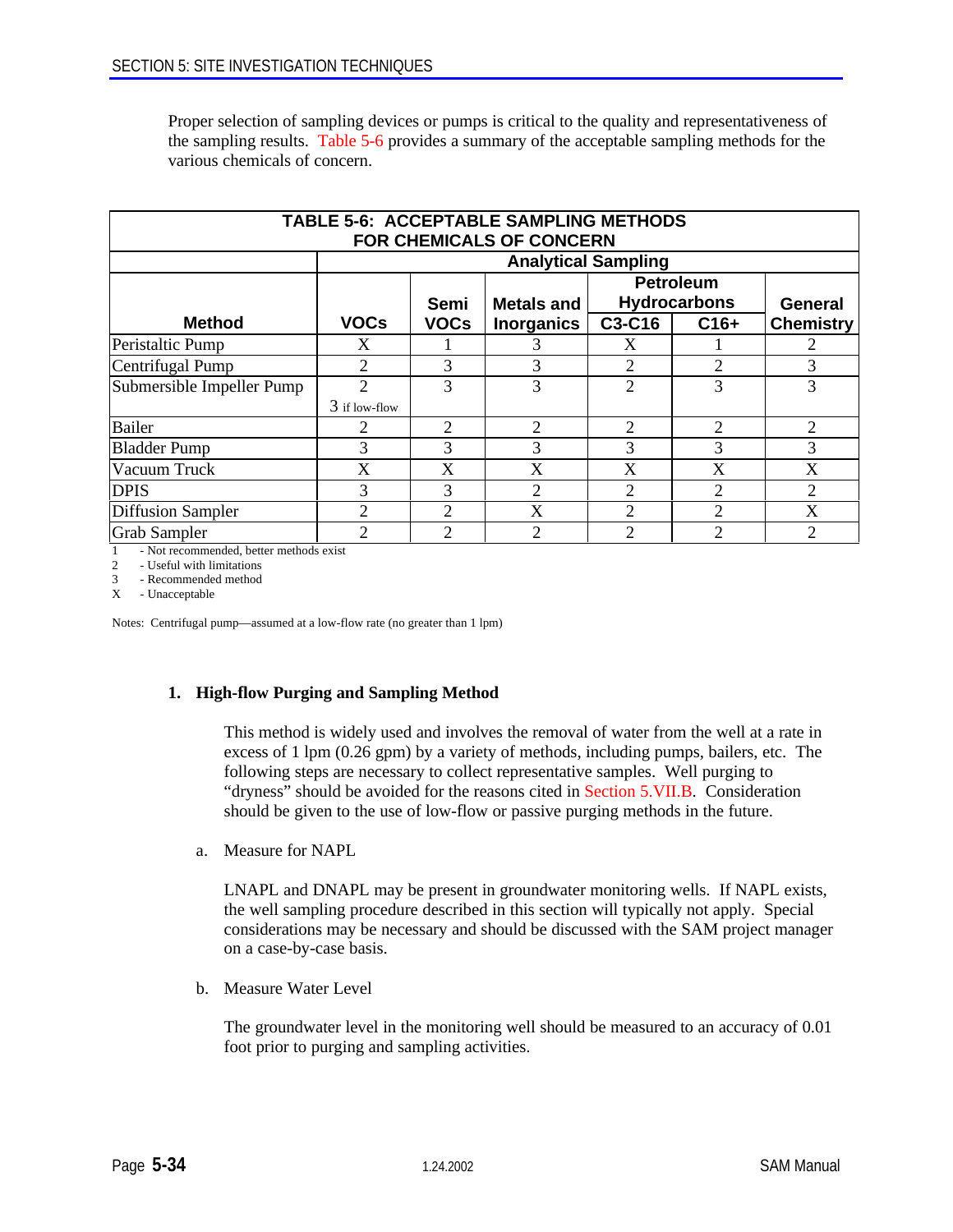#### c. Placement of Pump

The pump should be placed in the lower one-third of the well screen.

d. Calculation of Borehole Volume

The following equation can be used to calculate the borehole volume.

$$
BV = \frac{7.48 \pi}{4} [CD^{2} + P (BD^{2} - CD^{2})] (WD - GW)
$$

| Where: | BV.       | $=$ the borehole volume (gal)                                     |
|--------|-----------|-------------------------------------------------------------------|
|        | <b>CD</b> | $=$ the casing diameter (ft)                                      |
|        | P.        | $=$ the porosity of the filter pack (e.g., if porosity is 25% use |
|        |           | $0.25$ in the formula)                                            |
|        | BD.       | $=$ the borehole diameter (ft)                                    |
|        | WD        | $=$ the well depth (ft)                                           |
|        | <b>GW</b> | $=$ the depth to groundwater (ft)                                 |

Note: The above equation, as written, applies to wells constructed straddling the water table. The equation may be modified for circumstances where the static water table is above the top of the filter pack.

#### e. Calculation of Percent Recovery

The following equation may be used to calculate the percent recovery after purging.

$$
PR = (1 - \frac{RD}{MD}) \times 100
$$

| Where: | PR.       | $=$ the percent recovery $(\%)$                             |
|--------|-----------|-------------------------------------------------------------|
|        | <b>RD</b> | $=$ the residual drawdown (ft) - the difference between the |
|        |           | water level prior to purging and the measured water level   |
|        |           | at any time after purging                                   |
|        | MD.       | $=$ the maximum drawdown (ft) - the difference between the  |
|        |           | static water level prior to purging and the measured water  |

level immediately after purging

f. Parameter Stability

It is assumed that parameter stability is achieved when the difference between successive measurements is less than 10 percent. Generally, measurements are made after one borehole volume is removed and then at one-half borehole volume intervals. Commonly, the measurement of temperature, specific conductance, and pH are used exclusively, but it has been found these parameters are less sensitive to field conditions. It is recommended that dissolved oxygen, turbidity, specific conductance, and temperature be monitored.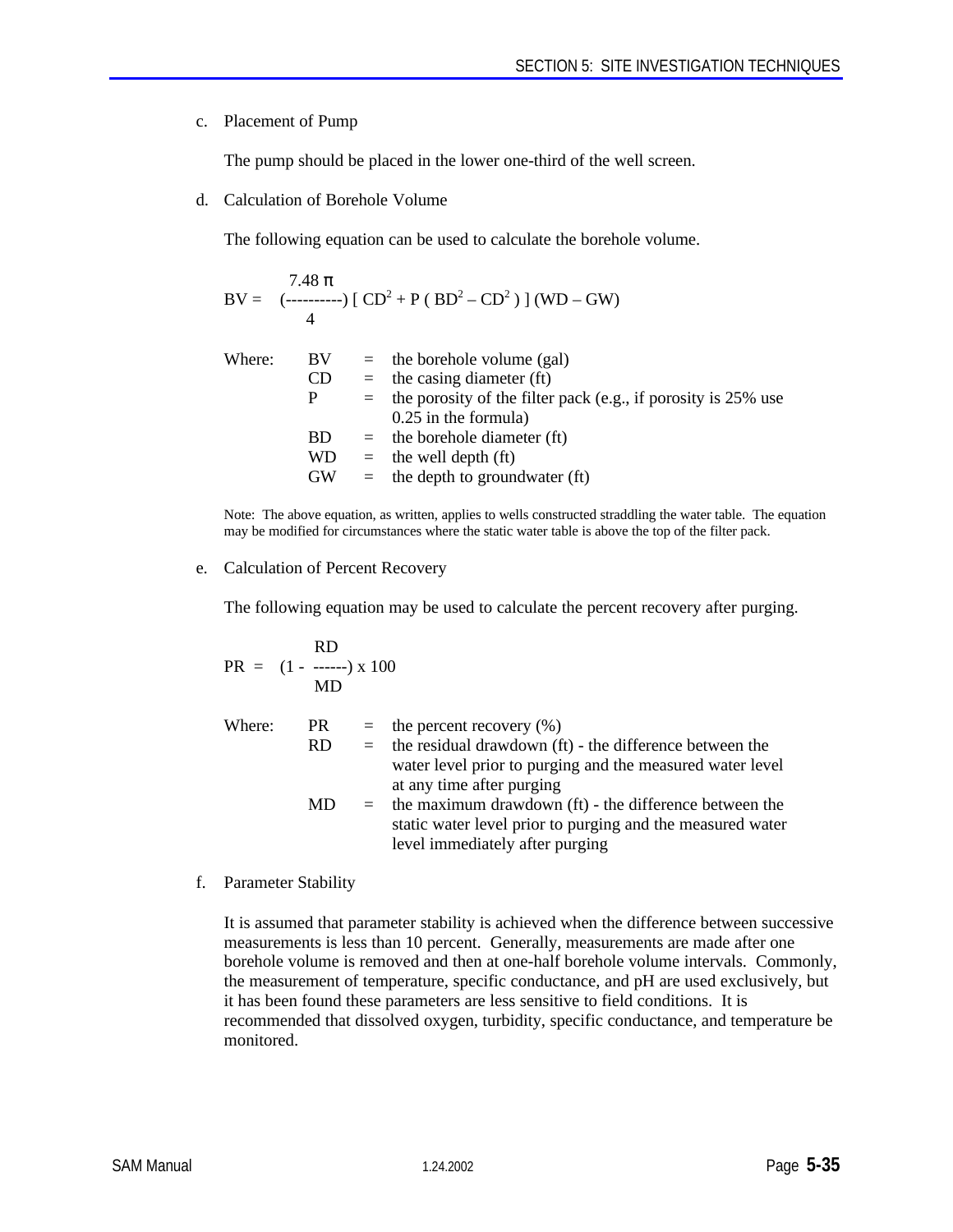#### g. Purge Well

The well must be purged with a device that does not compromise the sample by crosscontamination, aeration, or other negative effects. Refer to Table 5-5 for the acceptable purging devices for this method.

(1) Fast Recovering Wells

DEH considers the following two options acceptable methods for properly purging fast recovering wells:

- (a) Option I
	- i. Remove 3 borehole volumes of water.
	- ii. Allow the well to recover to 80% of its static condition prior to collecting the sample.
- (b) Option II
	- i. Remove 1 borehole volume of water.
	- ii. Conduct field water-quality measurements (dissolved oxygen, turbidity, specific conductance, and temperature).
	- iii. Remove an additional ½ borehole volume of water. Conduct field water quality measurements again. If the first and second measurements vary by less than 10%, purging is considered adequate. Proceed to step (v.) below.
	- iv. Repeat step (iii) until the measurements vary by less than 10% or until 3 borehole volumes of water have been removed.
	- v. Allow the well to recover to 80% of its static condition before collecting the sample.
- (2) Slow Recovering Wells
	- (a) Remove 1 borehole volume of water.
	- (b) The well should be allowed to recover for 2 hours after purging has stopped. Then the well should be sampled as soon after 2 hours as possible. Note that if the well recovers to greater than 80% in less than 2 hours, it is a fast recovering well. If so, follow the steps in Option I or II above.
	- (c) Consider using the low-flow method for future sampling events (refer to Section 5.VII.B.2, below).
- h. Collect Samples

After the monitoring well has been properly purged, the guidelines below for groundwater sample collection should be followed.

- (1) In the case of a fast recovering well, samples should be collected when the well has recovered to 80%. In the case of a slow recovering well, samples should be collected as soon as possible after 2 hours have elapsed.
- (2) Collect groundwater samples from wells with sampling equipment in accordance with Table 5-6.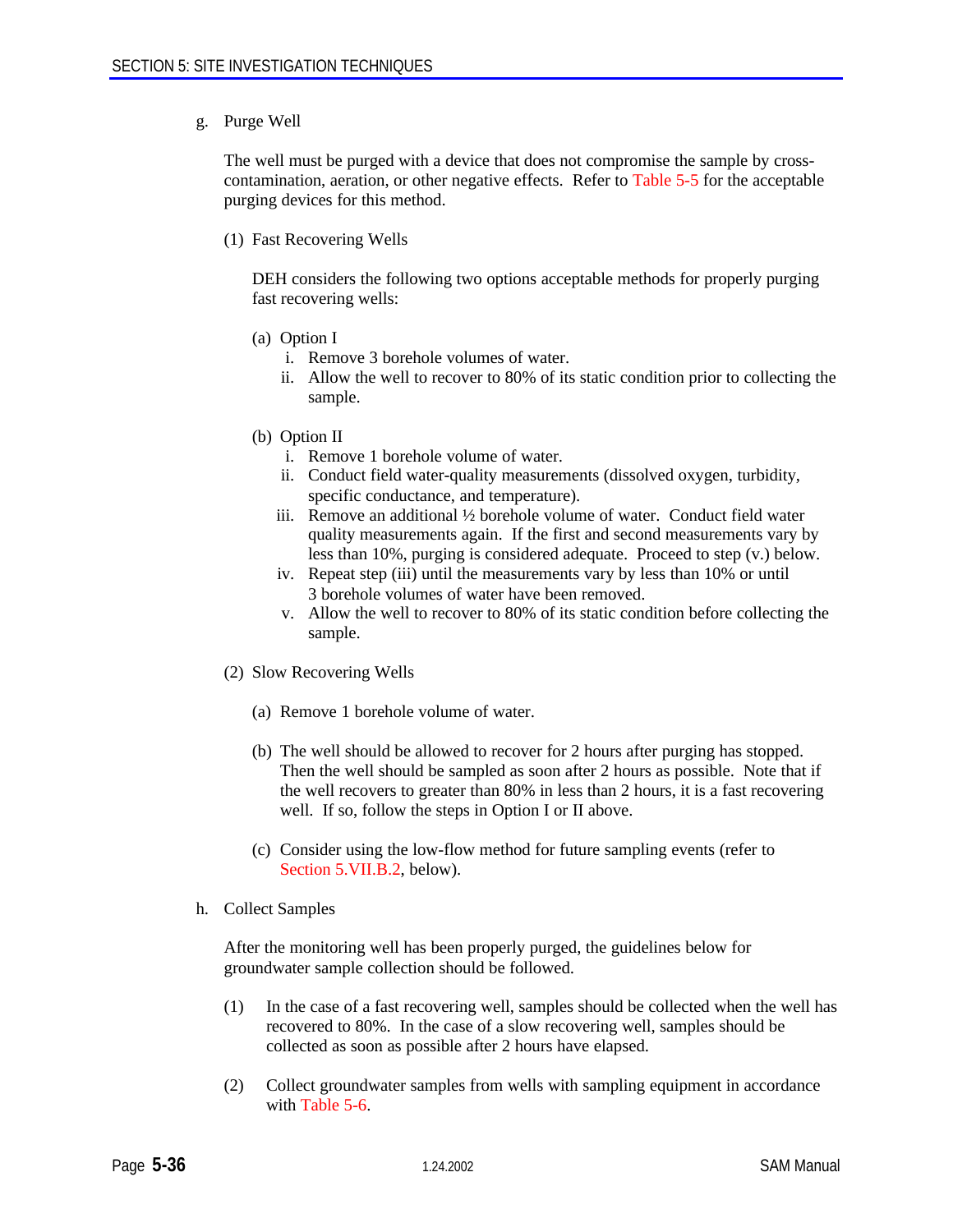- (3) Sampling equipment must be compatible with the contaminant being analyzed.
- (4) Sampling equipment should be decontaminated before use.
- (5) Samples requiring organic analyses should not be filtered.
- (6) Samples should be transferred from the sampling device to a container in a manner that minimizes aeration.
- (7) Samples should be collected in approved sample containers appropriate for the type of analysis to be performed.
- (8) Samples should not be transferred from one sample container to another.
- (9) Headspace in sample containers should be avoided.
- (10) EPA SW-846 sample preservation and holding times for specific analyses should be followed.
- (11) Appropriate sample chain-of-custody procedures must be followed (refer to Section 5.X).
- (12) Appropriate QA/QC procedures must be followed (refer to Section 5.X).

#### **2. Low-flow Purging and Sampling Method**

The low-flow purging and sampling method has been described in the literature since the mid-1980s with a defined methodology being accepted by the U.S. EPA in 1995. An overview of this methodology is presented in a U.S. EPA Ground Water Issue paper titled *"Low-Flow (Minimal Drawdown) Ground-Water Sampling Procedures"* by Robert Puls and Michael J. Barcelona dated April 1996.

Low-flow purging and sampling is appropriate for collection of groundwater samples for all groundwater contaminants, including inorganic compounds, metals, pesticides, polychlorinated biphenyls (PCBs), volatile and semi-volatile organic compounds (VOCs and SVOCs), other organic compounds, and radiochemical and microbiological constituents. This method is not applicable to the collection of LNAPL or DNAPL.

Low-flow refers to the velocity of the water entering the pump intake. Low-flow purging also results in limited drawdown. This method can be applied to wells that meet the following criteria:

- The well can be pumped at a constant low-flow rate of 0.1 to 1.0 lpm, with an overall **goal** of less than 0.10 meter or 0.33 foot of drawdown in the well during purging. This goal may be difficult to achieve under some circumstances due to geologic heterogeneities and may require adjustment based upon site-specific conditions. The goal is to minimize drawdown and achieve a stabilized pumping water level as soon as possible.
- The maximum well screen or open borehole intake length should be 20 feet when sampling from a single point within the intake.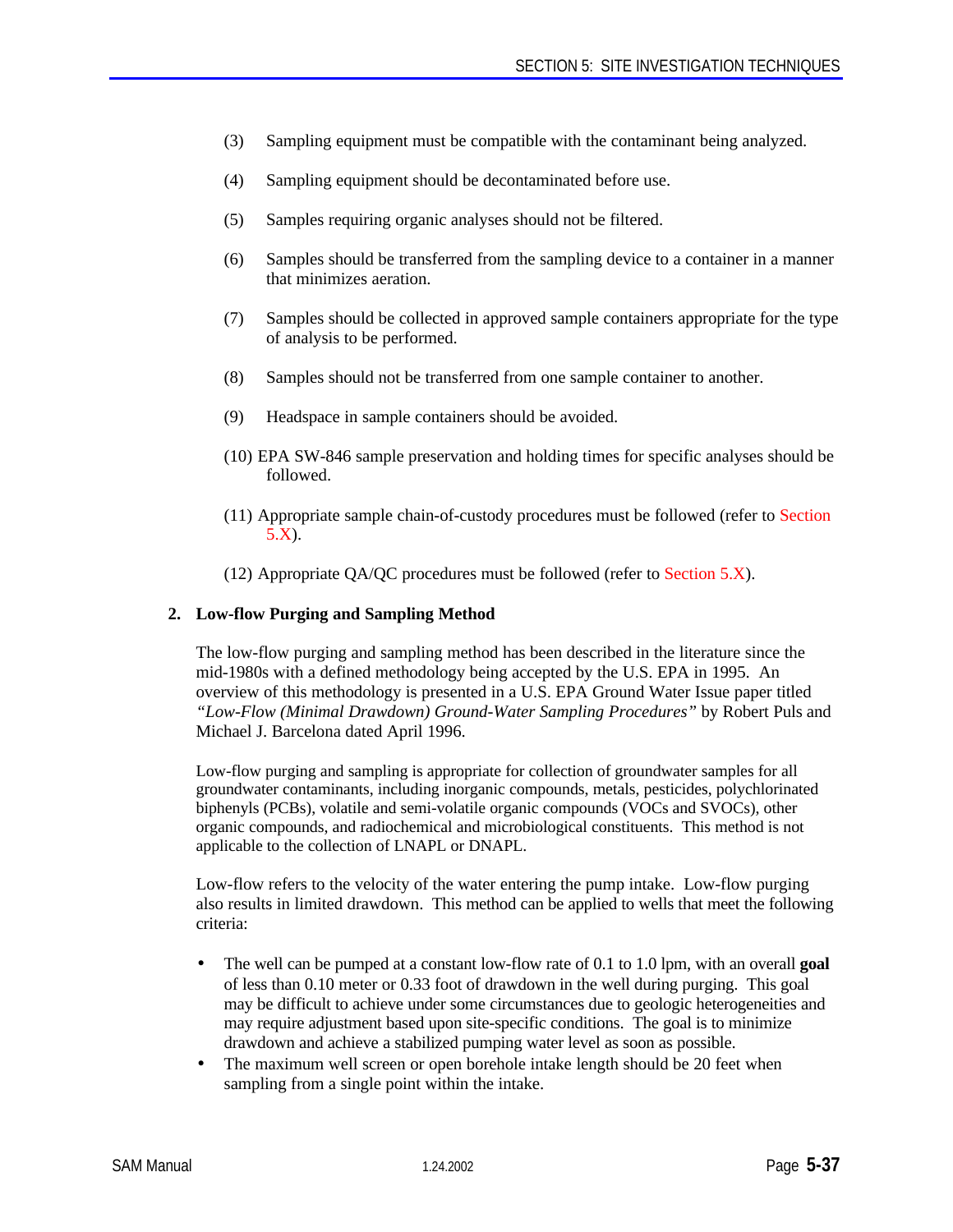- Where the screen or open zone is longer than 20 feet and a target zone cannot be identified based on either of the boring logs, it may be necessary to sample multi-levels to identify the target zone.
- a. Pump Placement

Proper pump placement requires detailed knowledge of the site's lithology, the hydrogeologic properties, and the well construction details, along with the specific goals and objectives of the monitoring program. The following is general guidance on pump placement.

(1) Homogeneous Geologic Conditions

For a well screened or open across a single homogeneous geologic unit and where the saturated interval is not more than 20 feet long, the pump intake should be positioned in the mid-point of the screened or open zone. It is assumed under these conditions that water will be drawn from the entire intake area, even under low-flow pumping rates. Where the compounds of interest are known to concentrate near the top or the bottom of the screen zone, it may be desirable to locate the pump intake in the upper one-third or lower one-third of the interval, respectively.

(2) Heterogeneous Geologic Conditions

For a well screened or open across heterogeneous geologic conditions and where the saturated interval has layers of contrasting permeability, it may be necessary to locate the pump intake adjacent to any anticipated preferential flow pathways or zones of concern.

b. Flow Rate

The flow rate used during purging must be low enough to avoid increasing the water turbidity. The following measures should be taken to determine the appropriate flow rate.

- The flow rate should be determined for each well, based on the hydraulic performance of the well.
- The optimum flow rate for each well should be established during well development or redevelopment, or, if possible, in advance of the actual sampling event.
- The flow must be adjusted to obtain stabilization of the water level in the well as quickly as possible.
- The maximum flow rate used should not exceed 1 lpm (0.26 gpm).
- Once established, this rate should be reproduced with each subsequent sampling event.
- If a significant change in initial water level occurs between events, it may be necessary to reestablish the optimum flow rate at each sampling event.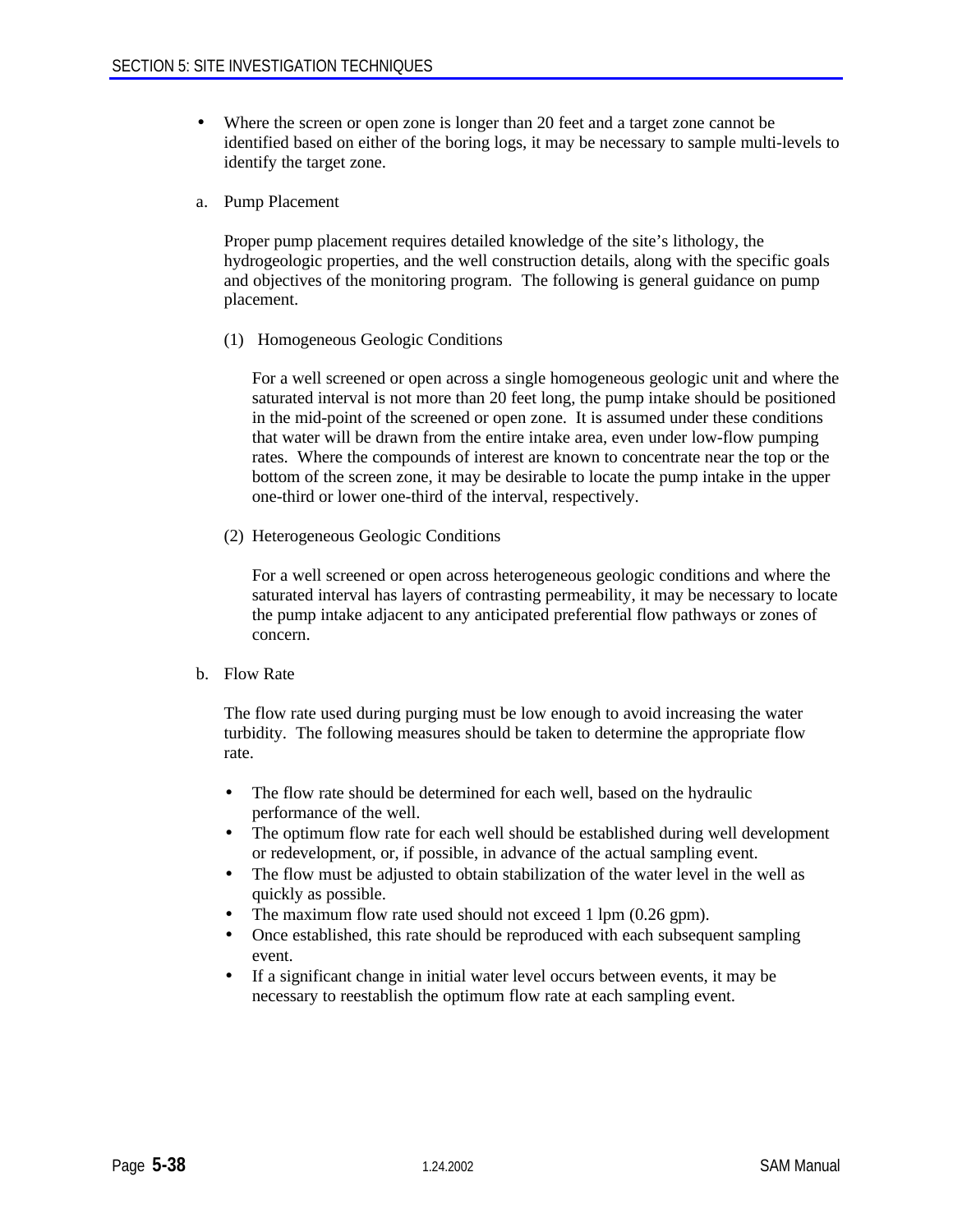c. Measurement of Water Level and Drawdown

Measurement of the water level in the well during purging is important when establishing the optimum flow rate for purging. The goal is to achieve a stabilized pumping water level as quickly as possible with minimal drawdown, to avoid stressing the formation and mobilizing solids and to obtain stabilized indicator parameters in the shortest time possible.

d. Measurement of Indicator Parameters and Turbidity

Continuous monitoring of water quality indicator parameters is used to determine when purging is completed and sampling should begin. Stabilized values, based on selected criteria listed in Table 5-7 should be met prior to sampling. The use of an in-line flow cell (closed) system is recommended for measuring indicator parameters, except for turbidity. Indicator parameter collection is more important when low-flow purging is used and additional parameters are needed as compared to the high-flow purging method.

Generally, measurements are taken every 3 to 5 minutes and water chemistry parameters are considered to be stable when they are within the following ranges for three consecutive readings.

| TABLE 5-7: STABILITY CRITERIA FOR LOW-FLOW PURGING |                                           |  |  |
|----------------------------------------------------|-------------------------------------------|--|--|
| <b>Constituent</b>                                 | <b>Criteria</b>                           |  |  |
| Dissolved Oxygen Content (DO)                      | $\pm$ 0.2 mg/l                            |  |  |
| Oxidation-Reduction Potential (redox)              | $\pm 20$ mv                               |  |  |
| Turbidity                                          | $\pm$ 10 %                                |  |  |
| <b>Specific Conductance</b>                        | $\pm$ 3-5% of reading                     |  |  |
| Temperature                                        | $\pm$ 3% of reading (min. of $\pm$ 0.2°C) |  |  |
| pH                                                 | $\pm$ 0.2 units                           |  |  |

e. Equipment Requirements

Because the methodology requires that disturbance to the water column in the well be minimized, the same pumping device used for purging should be used for sampling (i.e., the pump should be left in place after purging). Refer to Table 5-5 and Table 5-6 for the proper pumping equipment for the low-flow method.

(1) Dedicated and Portable Systems

Studies have shown that installation of any device into a well disturbs the stratification typically exhibited in a well due to laminar flow of groundwater in the well. Insertion also potentially mobilizes suspended solids in the water column due to disturbance of settled and adhered solids in the casing and agitation of water in the filter pack. Therefore, low-flow purging and sampling techniques are more accurate when dedicated systems are used. Dedicated systems result in lower initial turbidity values and lower purge volumes to achieve stabilized indicator parameter readings and should be considered when a well will be sampled multiple times.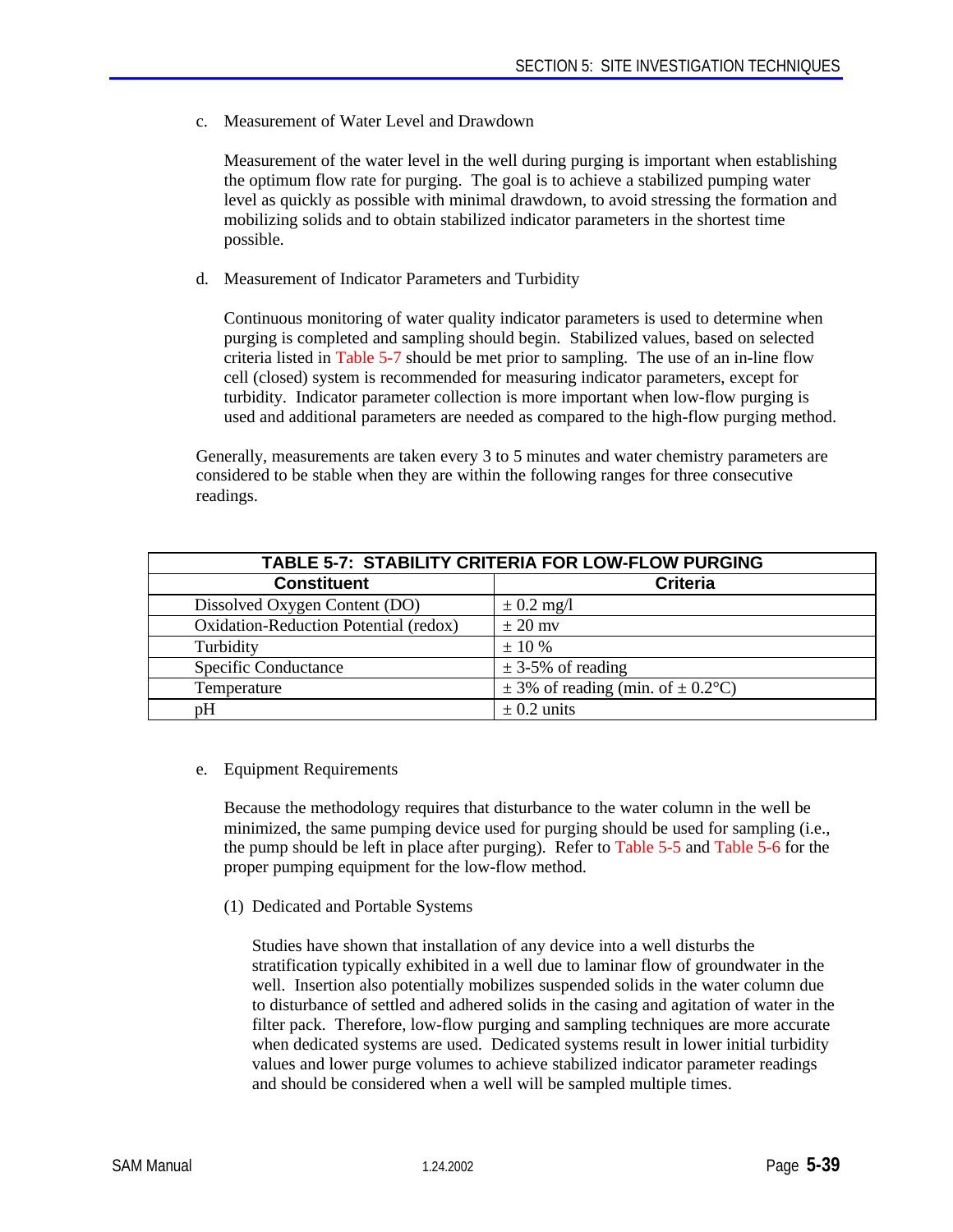If portable systems are used, they must be placed carefully into the well and lowered into the screen zone as slowly as possible. Placement of the portable pump can disturb the groundwater flow conditions resulting in non-equilibrium conditions. Therefore, longer purge times and greater purge volumes may be necessary to achieve indicator parameter stabilization. In general, this may require that, after installation, the portable pump should remain in place for 1 to 2 hours to allow settling of solids and re-establishment of horizontal flow through the screen zone. If initial turbidity readings are excessive (>50 nephelometric turbidity units [NTU]), pumping should cease and the well should rest for another 1 to 2 hours before reinitiating pumping. In wells set in very fine-grained formations, longer waiting periods may be required. If the well consistently produces high turbidity water (>50 NTU), even at low pumping rates, redevelopment of the well should be considered before further sampling.

(2) Water-Level Measurement Equipment

Continuous water-level measurement devices are preferred, such as down-hole pressure transducers, but electronic water-level tapes can be used. The devices used must be capable of measuring to 0.01-foot accuracy.

(3) Indicator Parameter Equipment

Measurement of indicator parameters (dissolved oxygen content, redox potential, specific conductance, temperature, and pH) is required. This is most easily performed using an in-line flow cell (closed) system attached directly to the pump discharge tubing. For turbidity measurement, a separate field nephelometer should be used.

f. Collect Samples

After the monitoring well has been properly purged using the low-flow method, use the guidelines outlined in Section 5.VII.B.1.h (where appropriate) for groundwater sample collection. However, when using this method it is of utmost importance to collect the groundwater samples using the same pump or device used for low-flow purging without moving it or causing disturbance to the well.

#### **3. Non-Purge Method**

The San Diego RWQCB has concluded that use of the non-purge sampling method (as outlined in the California Groundwater Purging Study for Petroleum Hydrocarbons prepared for the Western States Petroleum Association (WSPA) in October 1996) can be considered for wells that meet the following minimum conditions:

- The only contaminants of concern are gasoline petroleum hydrocarbons,
- No NAPL exists in the well,
- The well construction details are known and documented,
- The well is screened across the water table, and
- The well is properly developed.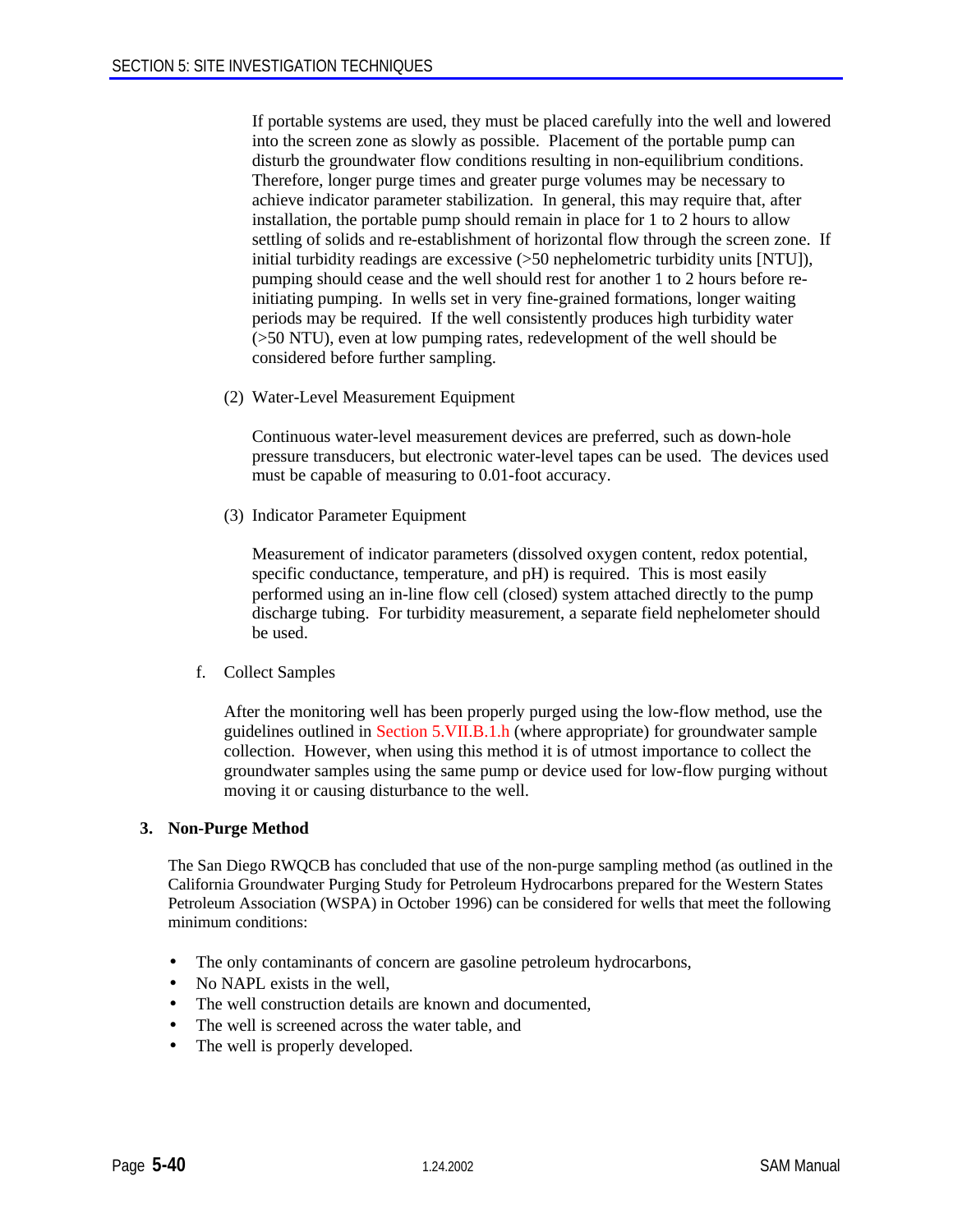Prior to implementation of this method, SAM may request multiple monitoring events using the standard purging and sampling method in conjunction with the non-purge method to determine repeatability and variance of the methods.

A formal request must be submitted with a California registered professional (RG, PE, CEG, CHG) certifying the items listed above, and a statement that the non-purge method will provide representative water quality results for the compounds of concern.

#### **4. Discrete Point-Interval Sampling (DPIS)**

The purpose of DPIS is to collect groundwater samples from monitoring wells that represent groundwater conditions vertically in the well. This is accomplished by obtaining the samples at pre-determined depths within the screened interval of the well. The use of DPIS is effective for collecting zone-specific and vertical profile samples from a well. Vertical profiling can be used to identify zones of concern for future long-term sampling programs.

The DPIS has three primary benefits:

- Minimizes disturbance of sediment in the bottom of the well, thereby producing a sample with low turbidity,
- Eliminates aeration of groundwater during sample collection, and
- Eliminates the need to purge well (in wells that have demonstrated net flow or measured flow through the well).

This procedure addresses the collection of water samples and NAPL (if present).

a. Review Available Site Historical Data

If available, review the borehole logs and well construction logs to determine the geologic and hydrologic conditions associated with the well.

b. Measure Water Level

Measure the groundwater level in the monitoring well to an accuracy of 0.01 foot prior to sampling activities.

c. Prepare DPIS Sampling Device

Select an appropriate DPIS sampling instrument and prepare for sampling in accordance with the manufacturer's specifications. Make certain that the equipment has been properly decontaminated prior to use. All sampling equipment must be compatible with the contaminant being analyzed.

d. Well Purging

Well purging is not required for DPIS sampling instruments when used in accordance with the manufacturer's specifications.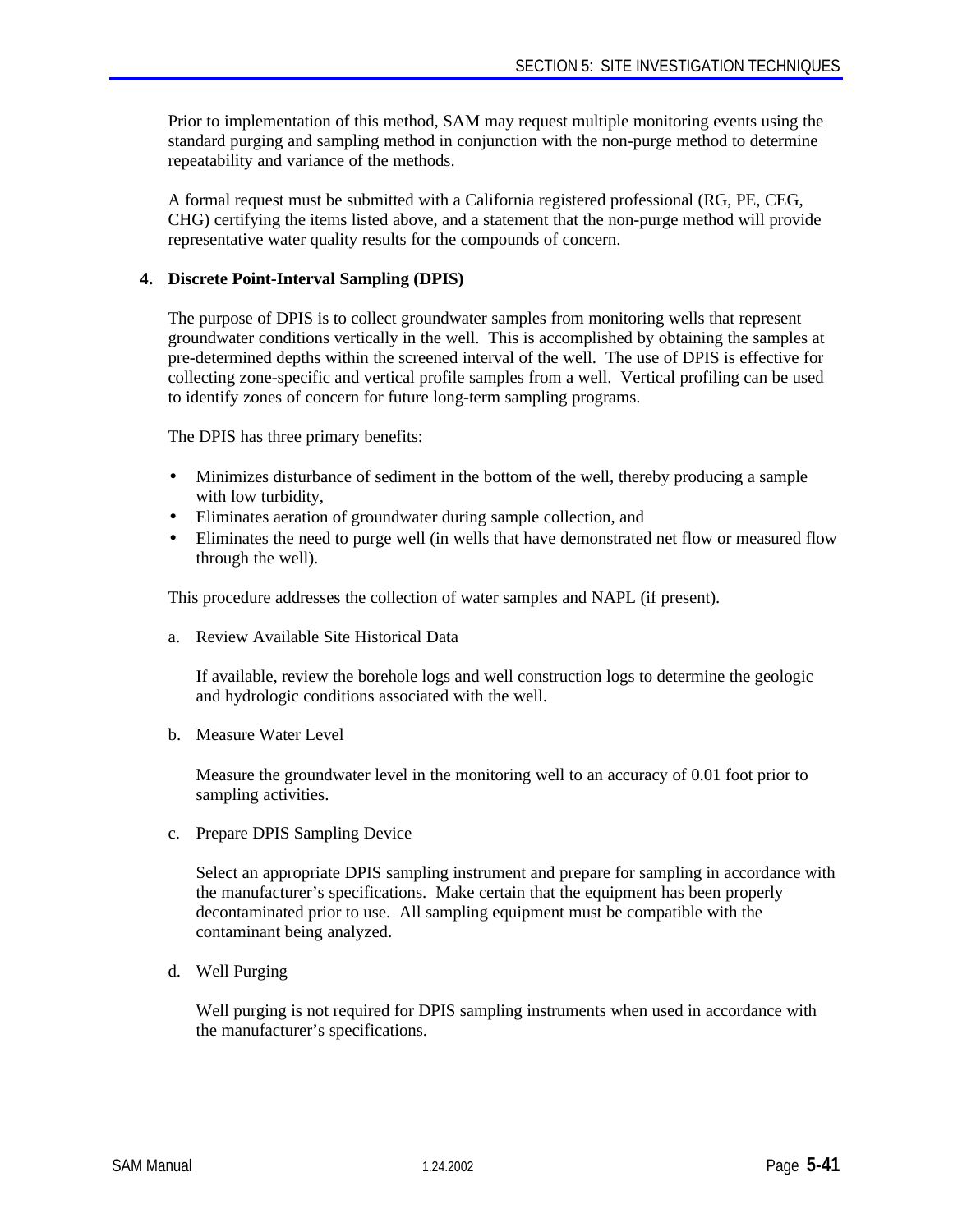e. Sample Collection

(1) After the monitoring well has been properly gauged and surveyed for NAPL, and the depth of the top of the screened interval has been determined, the following procedures should be followed for sample collection.

(2) Deliver the sampling instrument to a pre-determined depth that is a minimum of 6 inches below the top of the screened interval of the well:

- (a) Discrete Interval Sampling
	- (i) Sample from the top of the well down to limit disturbance in the well.
- (b) Routine Monitoring
	- (i) After proper vertical profiling of the well, routine sampling shall be taken from the zone of highest concentrations.
	- (ii) For closure (final phase) sampling, vertically profile the well in accordance with the original procedures used in the initial vertical profiling.
	- (iii) Where applicable, follow the sample handling guidelines outlined in Section 5.VII.B.1.h.

#### **C. Groundwater Sampling from Excavations and Boreholes**

Groundwater samples collected from open excavations and boreholes may not be representative of groundwater present within adjacent formations for some of the following reasons:

- Open excavations may have a large water-surface area exposed to the atmosphere that allows the rapid loss of VOCs dissolved in the groundwater.
- The sloughing of contaminated soils from the sidewalls can contaminate groundwater within an open excavation.
- Open excavations may also collect surface water runoff, which would dilute any contaminants present in the groundwater and/or add other contaminants.
- Groundwater samples from open boreholes have similar limitations, as well as potential turbidity problems.

DEH recognizes that these groundwater samples can be useful as screening tools or for water disposal characterization; however, the consultant should confer with DEH before doing such sampling. In areas where groundwater has beneficial uses and where stringent cleanup standards apply, water samples from open excavations or boreholes are discouraged and DEH or the RWQCB may not accept the results.

#### **D. Groundwater Sampling from Wells Installed in Excavations**

On some sites, well casings have been placed into former UST excavations and the excavation has been backfilled with sand or gravel. Most of these excavation wells have been intended for potential recovery of free product or contaminated groundwater, not water quality sampling. The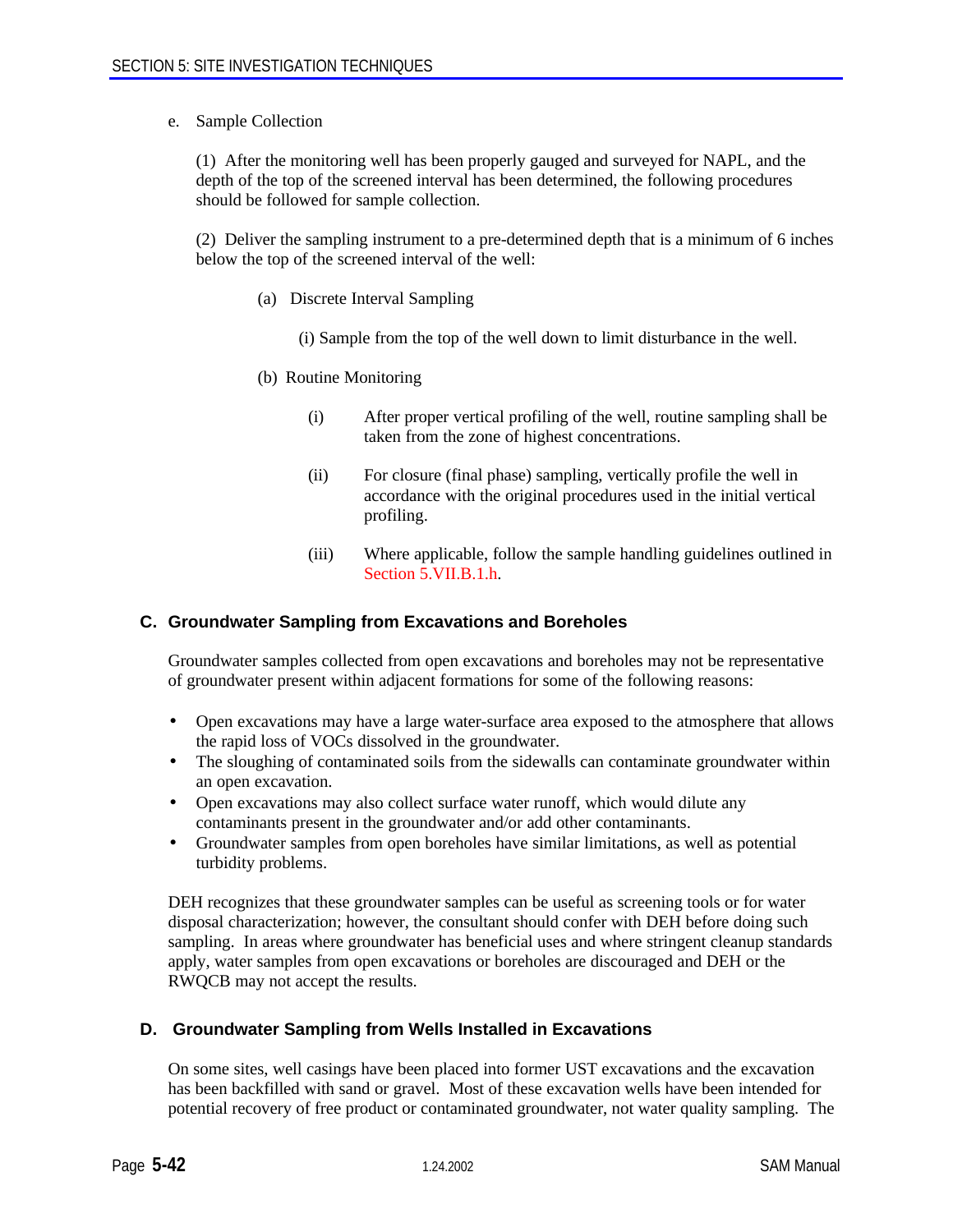use of UST excavation wells for groundwater elevations and groundwater quality may not be representative of conditions within the adjacent geologic formation. The consultant should confer with DEH prior to sampling from such wells.

If excavation wells are to be used to obtain groundwater samples, protocols for groundwater sampling from traditional monitoring wells should be followed in principle. Collection of groundwater samples from excavation wells should occur only after a sufficient volume of water has been removed in order to purge the well casing and the sand or gravel backfill in the former UST excavation. Purge volume includes water in the well casing plus the water within the pores of the sand or gravel filling the entire excavation.

An approved well/boring permit application from DEH is required prior to constructing or destroying a UST excavation well. These wells must be constructed in compliance with state and county well construction standards.

# **E. Groundwater Sampling Using Alternative Sampling Devices**

Recent studies suggest that sampling devices other than the traditional monitoring well can be used to obtain representative groundwater samples for initial characterization to aid in the placement of permanent groundwater monitoring wells. Proposals to use alternative sampling devices (e.g., well points, direct push or BAT $\circledast$  samplers) will be considered on a case-by-case basis and will be reviewed within the context of the goals of the site assessment.

Unlike traditional monitoring wells, which are usually screened over several feet of the waterbearing formation, alternative sampling devices are typically more depth discrete. For petroleum hydrocarbon cases in which contaminants tend to be found near the water table, care must be taken to ensure that these sampling devices are positioned to collect a sample from this zone. It is also important to follow the manufacturer's instructions to ensure that valid samples are collected.

Correlation of groundwater sample results with those from adjacent monitoring wells, or collection of groundwater samples from multiple depths at each sampling point to determine the vertical distribution of contamination may be required. Some of these alternative sampling devices provide a one-time opportunity to obtain a sample; this could be a disadvantage if additional sampling and monitoring is necessary.

Groundwater elevation data can be obtained from some alternative sampling devices. Because of the slow recovery rate of some geologic formations, these data are generally not considered reliable for determining groundwater gradient or static water conditions.

# **F. Groundwater Monitoring and Reporting Checklist**

The following guidelines provide a consistent format for a groundwater monitoring program. A groundwater monitoring program includes:

- Measurement of groundwater elevation,
- Measurement of NAPL thickness (if present),
- Analysis of dissolved chemical concentrations,
- Interpretation of results, and
- Reporting.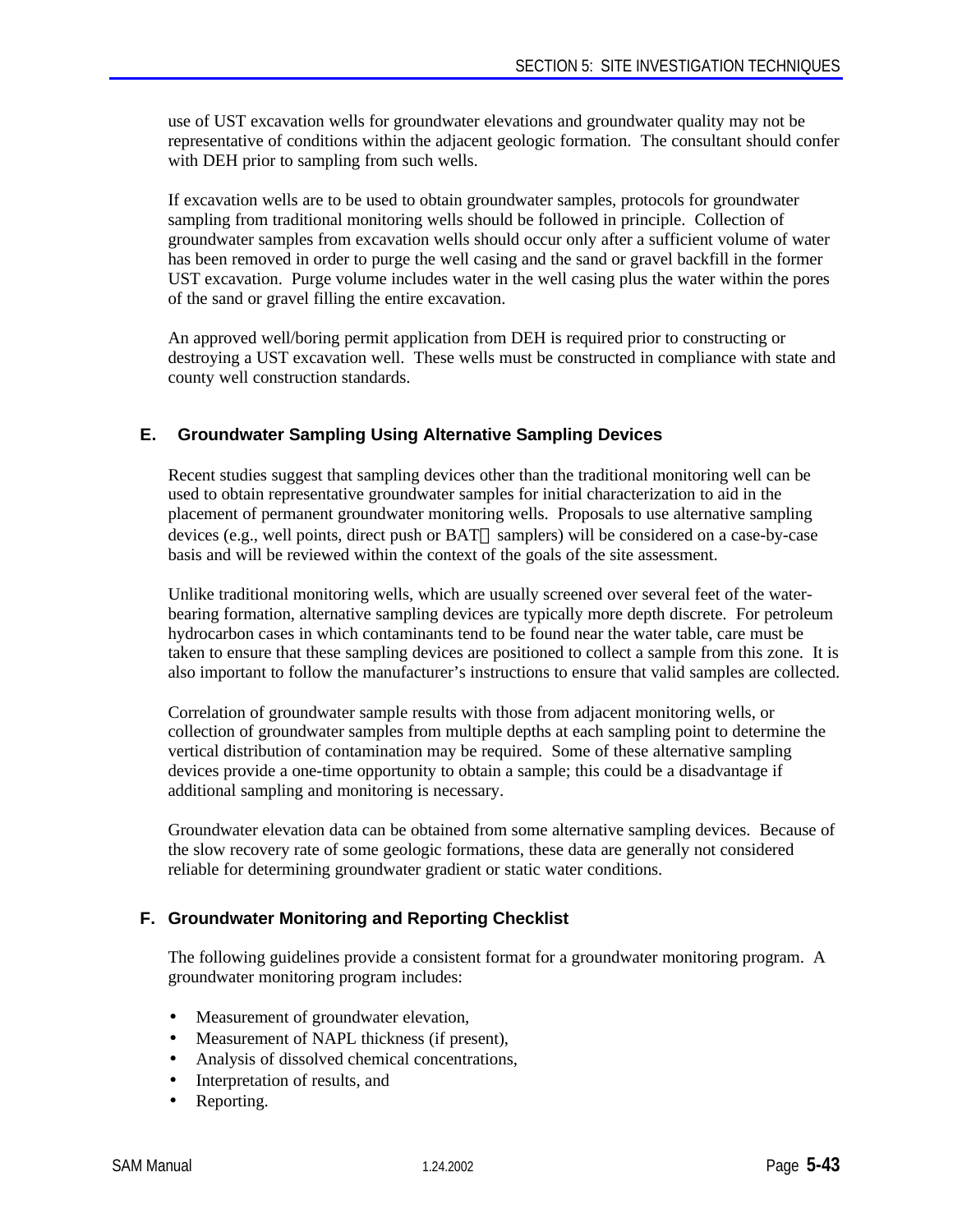This information is incorporated into a monitoring report that is submitted to DEH. **The report must include interpretations of the data and be signed by an appropriately registered professional.** The monitoring frequency will be established by the lead agency (either DEH or the RWQCB). Monitoring frequency can vary depending on site-specific conditions, but the most common monitoring frequency is quarterly (every 3 months).

The following checklist provides a general format to achieve consistent reporting of groundwater monitoring programs.

#### **1. Monitoring Activities**

- a. Accurately survey all wells horizontally and vertically relative to a fixed point. The vertical measurement should be to an accuracy of 0.01 foot.
- b. Measure depth to groundwater and NAPL (if present) in all wells to within 0.01 foot from a permanent reference mark on the well casing.
- c. Follow the guidelines for well development, purging, and groundwater sampling.
- d. Collect groundwater samples from designated wells. Generally, these wells will not contain NAPL.
- e. Submit all samples to a California State Department of Health Services-certified laboratory for the analyses requested.
- f. Analyze water samples for the chemical constituents as described in this section or in accordance with the monitoring program established for the site by the lead agency. For contaminants not listed, contact the lead agency.

#### **2. Reporting**

a. Graphic Presentation

Include site maps (plot plans) that are drawn to a scale that remains constant from reporting period to reporting period. These maps must include the following information.

- (1) Potential contaminant sources
- (2) Well locations
- (3) Groundwater elevation contours
- (4) Groundwater flow direction(s)
- (5) Extent of NAPL
- (6) Extent of dissolved chemical constituents
- (7) Selected analytical results

Line or bar graphs are helpful when illustrating variations in groundwater elevations, NAPL thickness, and dissolved chemical concentrations with time. Cross sections are recommended if the previous interpretation of subsurface conditions has changed.

b. Tabular Presentation

Present all of the following data in one or more tables to show a chronological history and allow quick and easy reference.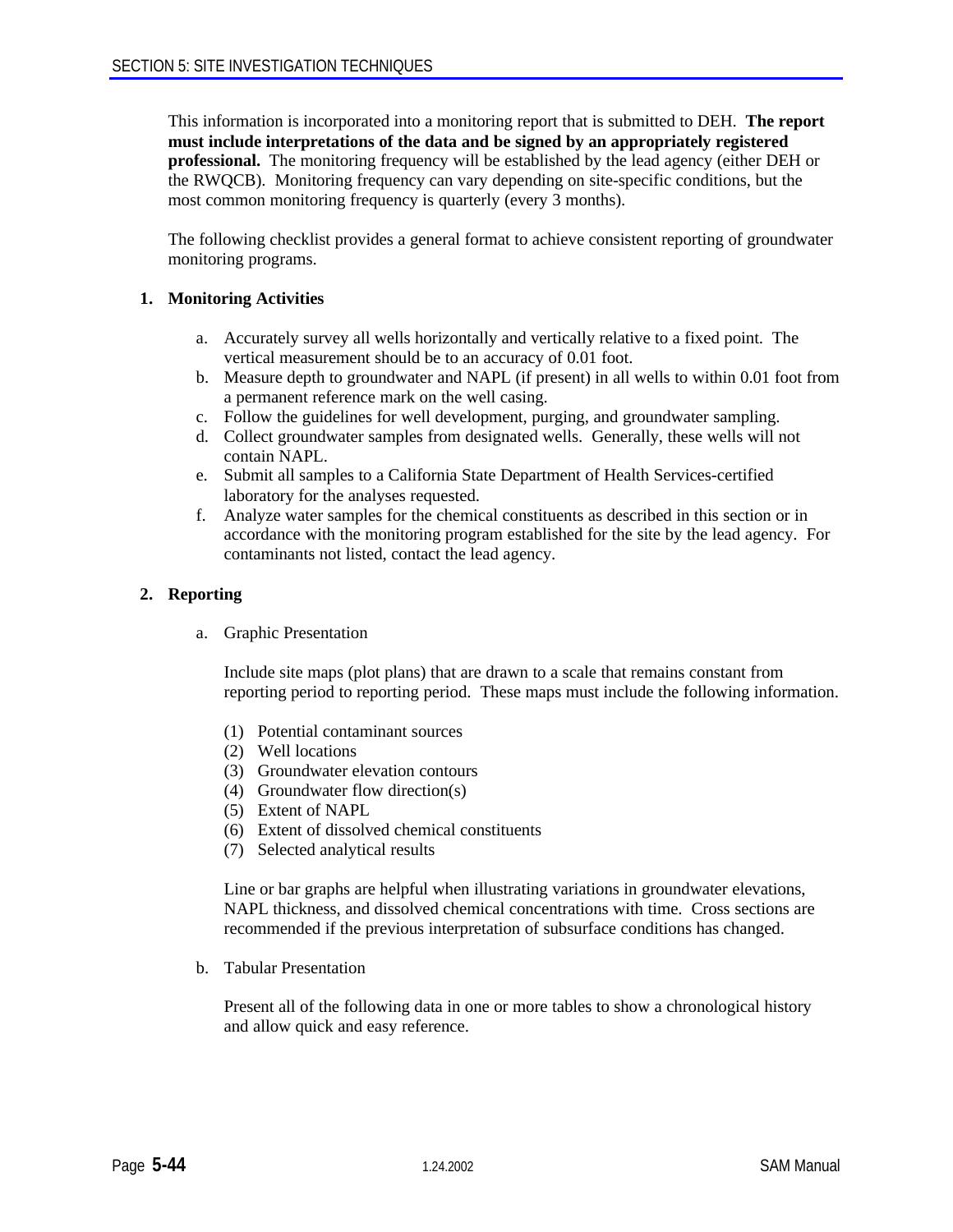- (1) Well designations
- (2) Well construction (including well casing elevation, total casing and screen length, and depth to top of screen)
- (3) Groundwater depths
- (4) Groundwater elevations
- (5) NAPL elevations
- (6) NAPL thickness
- (7) Purge volumes
- (8) Analytical results (current as well as historical)
- (9) Measurement dates
- c. Discussion

Provide a discussion of the field and laboratory results, which includes the following information:

- (1) Conclusions
- (2) Data anomalies
- (3) Variations from protocols
- (4) Conditions of wells, including vaults and seals
- (5) Management of drill cuttings and purge water
- (6) Trend analysis
- (7) Data interpretation
- (8) Recommendations
- d. Appendices

Include the following information in appendices:

- (1) Complete analytical laboratory reports
- (2) Well purging and sampling documentation (including equipment used, date and time, and infield water quality measurement)
- (3) Decontamination procedures
- (4) Field QA/QC methods
- (5) Sample preservation
- (6) Documentation of quantities of product, well development and purge water, and drill cuttings recovered or generated during field activities, and documentation of their proper disposal or recycling (include copies of hazardous waste manifests and bills of lading)

# **VIII. RESIDUAL SATURATION**

Soil and groundwater impacts may include the presence of NAPL. Depending on the physical properties of the contaminant, the NAPL may be lighter or denser than water. In general, contaminants such as fuels (e.g., TPH) have densities that are lower than water and are commonly referred to as LNAPL. Chlorinated hydrocarbons (CHCs) have densities that are higher than water and are commonly referred to as DNAPL.

NAPL can occur in the subsurface, partially or completely saturating pore or fracture spaces. Because of the low solubility of these chemicals, the presence of NAPL can be an ongoing source of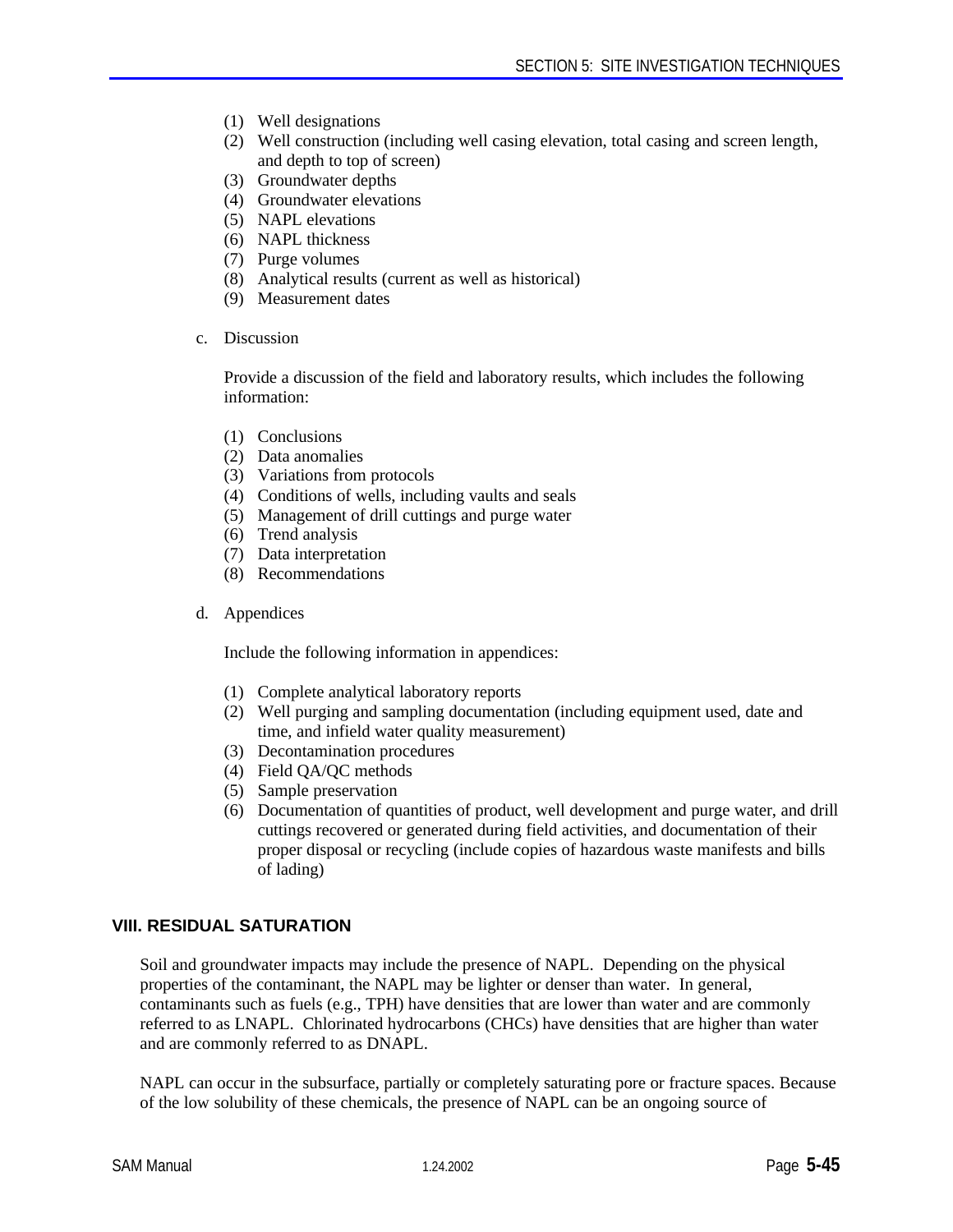groundwater contamination. To properly evaluate the long-term impacts of a release to groundwater, and the environmental risk, it is important to determine if NAPL is present. The presence or absence of NAPL in the subsurface will influence how the site is managed with respect to the selection of site characterization methods, consideration of appropriate remedial technologies, and development of a viable risk assessment. The San Diego RWQCB has provided some guidance on the data collection requirements for the evaluation of NAPL (Appendix E.V).

# **A. Evaluation and Determination of Residual Saturation**

Initial site characterization data used to evaluate the presence of DNAPL include:

- Visual identification of chemical product in soil
- Visual identification of chemical product in wells or excavations
- Comparison of measured chemical concentrations in groundwater to equilibrium partitioning concentrations
- Comparison of measured chemical concentrations in soil to equilibrium partitioning concentrations
- Anomalous concentrations of chemicals in groundwater, soil, or soil vapor

NAPL characterization needs to include some or all of the following elements:

- Detailed characterization of site stratigraphy
- Determination of capillary properties of key lithologies
- Determination of NAPL chemical composition and fluid properties
- Estimation of NAPL mobility
- Estimation of residual NAPL distribution (horizontally and vertically)
- Estimation of NAPL volumes

The presence of NAPL is of significant concern because it has the potential to cause explosions and vapor problems, and/or be a continuous source of groundwater contamination. Additionally, these compounds can move through geologic materials as a NAPL, as dissolved components in water, or as vapors in soil pores.

As a general practice, the presence of NAPL in the subsurface has been investigated by using wells screened through the capillary fringe and the water table. The presence or lack of NAPL in wells or excavations is due to a number of site-specific conditions that may change with time. Typical conditions can include, but not be limited to, a fluctuating water table, residual NAPL saturation, and soil type. Due to these conditions, the use of wells to define the presence of NAPL has resulted in inconsistent and unreliable results.

The following guidance is provided to aid in determining if NAPL is present at the site in the unsaturated and saturated zones.

A percentage of a fluid that is introduced into a soil will be permanently captured within the porous structure of the soil and/or rock materials. This is due to surface tension characteristics and capillary forces. The maximum percentage by volume of the liquid retained after gravity drainage is the specific retention of that liquid for that specific soil. For liquids other than water, this is commonly called the **residual saturation**. Besides reporting residual saturation as a percentage or fraction of the pore space, it is also commonly reported by laboratories as mass of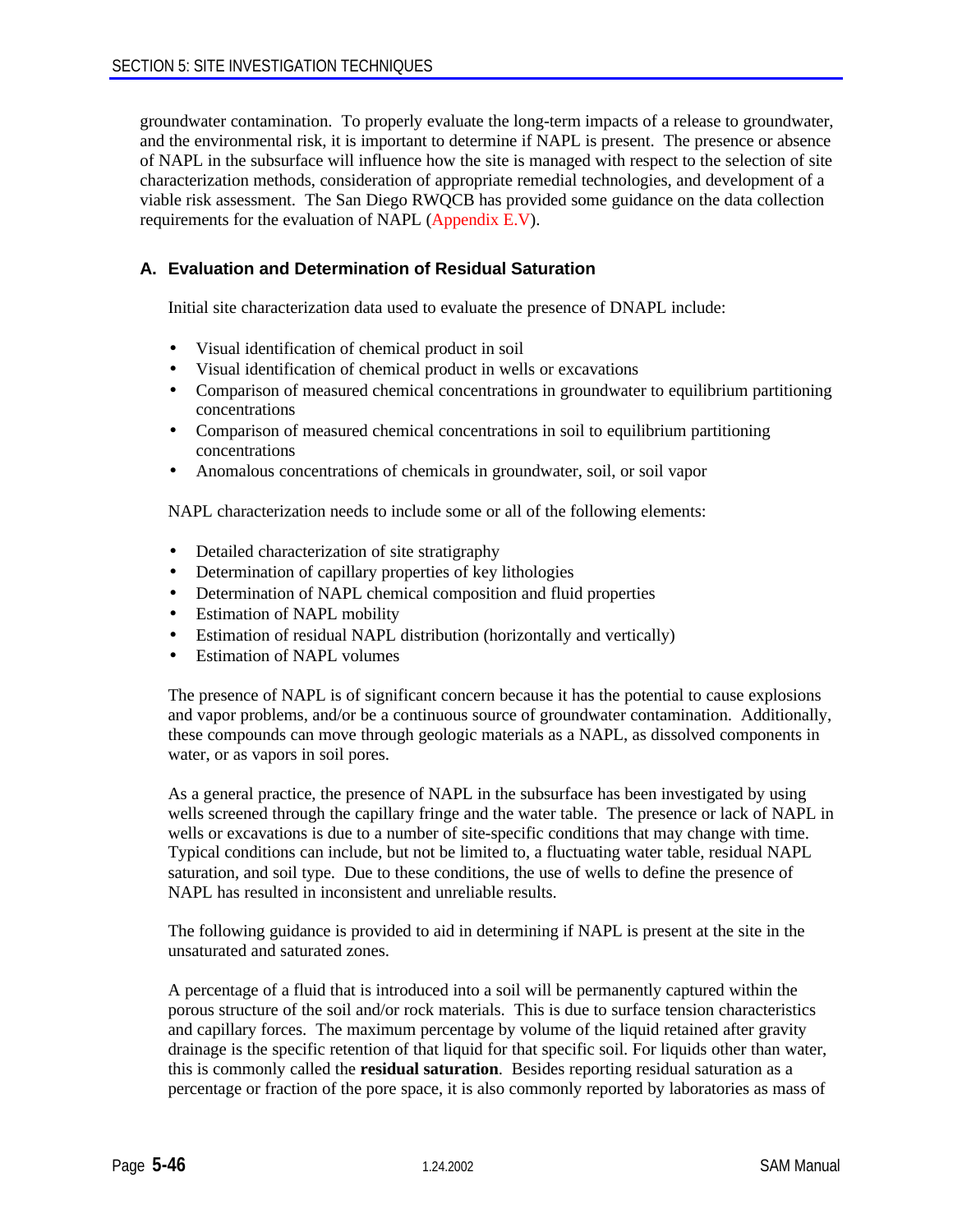the hydrocarbon per unit mass of soil (e.g., mg/kg, micrograms per liter [ug/kg], parts per million [ppm], parts per billion [ppb]).

Work by Hoag and Marley (1986), Huntley et al. (1994a,b), Melrose and Brander (1974), Mercer and Cohen (1990), Rathmell et al. (1973), and Tyler and Finley (1991) evaluated residual saturation for various NAPLs and soil/rock types. These researchers demonstrated that a significant fraction of NAPL would remain in soil after gravity drainage. Parker (1991) provides a modification of the Brooks-Corey relative permeability function (Equation 5-3, below) to estimate residual NAPL as a function of soil hydraulic conductivity and NAPL type. The equation assumes that below some critical threshold  $(q_c)$ , NAPL loses pore continuity and becomes trapped by soil capillary forces, and movement is considered insignificant:

$$
S_{\rm ro} = (1-S_{\rm rw}) * [q_c \mu_{\rm ro} / (\gamma_{\rm ro} K_{\rm swz})]^{0.2}
$$

 $\text{Equation 5-3}$ 

| $S_{\rm ro}$      | $=$ the residual NAPL saturation (dimensionless)                |
|-------------------|-----------------------------------------------------------------|
| $S_{rw}$          | $=$ the residual water (dimensionless)                          |
| $q_c$             | $=$ the critical flow rate (centimeters per second [cm/sec])    |
| $\mu_{\rm ro}$    | $=$ the relative NAPL viscosity to water (dimensionless)        |
| $\gamma_{\rm ro}$ | $=$ the relative NAPL specific gravity to water (dimensionless) |
| $K_{swz}$         | $=$ the vertical hydraulic conductivity of the soil (cm/sec)    |
|                   |                                                                 |

A more accurate method of determining the residual saturation for a specific soil on a site is a laboratory test method that uses the Dean Stark Method (API RP40) described in Section 5.VIII.D.

Since Equation 5-3 provides residual saturation as a percentage or fraction of the pore space, it needs to be converted to units of mass of the hydrocarbon per unit mass of soil (e.g., mg/kg and ug/kg). This conversion makes it possible to compare the estimated residual saturation to laboratory data for the site. Equation 5-4 should be used to complete this conversion.

$$
C_s = \frac{S_{ro} \theta \rho_o}{(\rho_w \theta_w) + \rho_b) (1 \times 10^{-6} \text{ kg/mg})}
$$
  
\nWhere:  
\n
$$
C_s = \text{ the concentration of compound in soil (mg/kg)}
$$
\n
$$
S_{ro} = \text{ the residual NAPL saturation (dimensionless)}
$$
\n
$$
\rho_o = \text{ the density of NAPL (gm/cm}^3)
$$
\n
$$
\rho_w = \text{ the density of water (gm/cm}^3)
$$
\n
$$
\rho_b = \text{ the dry bulk density of soil (gm/cm}^3)
$$
\n
$$
\theta = \text{ the total soil porosity (dimensionless)}
$$
\n
$$
\theta_w = \text{ the water filled porosity (dimensionless)}
$$

Equations 5-3 and 5-4 and conservative assumptions on soil type and petroleum-specific residual NAPL saturation were used to generate Table 5-3. DEH selected conservative saturated soil hydraulic conductivities, soil properties, and petroleum properties to provide the lowest expected residual saturation for a particular fuel and soil type. Other parameters such as the relative viscosity,  $\mu_{\rm ro}$ , and the specific gravity,  $\gamma_{\rm ro}$ , are presented in Table 6-2(b) in Section 6. The water filled porosity,  $\theta$ , is considered equal to the values for residual water,  $S_{rw}$ , presented in Table 5-8.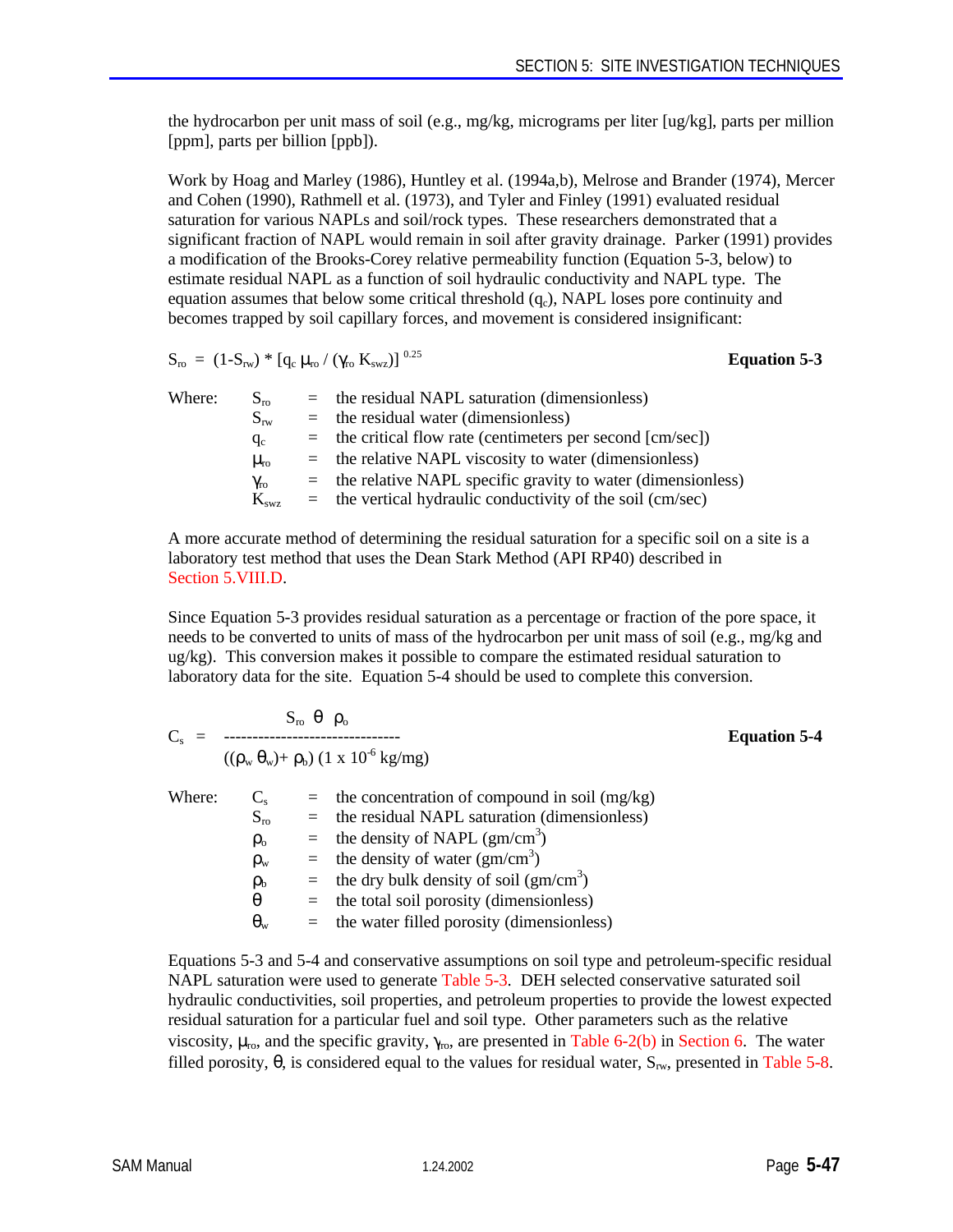| <b>TABLE 5-8</b><br><b>Petroleum Residual NAPL Saturation Based</b><br>on<br><b>Soil Type in Sedimentary Environments</b> |                                 |          |       |       |                       |                                                          |                                           |                                |                            |
|---------------------------------------------------------------------------------------------------------------------------|---------------------------------|----------|-------|-------|-----------------------|----------------------------------------------------------|-------------------------------------------|--------------------------------|----------------------------|
| <b>Soil Type</b><br>Approx.<br>$K_{swz}$<br>$\theta$<br>$S_{rw}$<br><b>TPH Concentration (mg/kg)</b><br>ρь<br>ASTM-       |                                 |          |       |       |                       |                                                          |                                           |                                |                            |
| D2487                                                                                                                     | Particle<br><b>Size</b><br>(mm) | (cm/sec) | (dim) | (dim) | (gm/cm <sup>3</sup> ) | <b>Gasoline</b><br>$\prime$<br><b>Naphtha</b><br>(mg/kg) | Kerosene<br>$\prime$<br>$JP-4$<br>(mg/kg) | <b>Diesel</b><br>#2<br>(mg/kg) | <b>Fuel Oil</b><br>(mg/kg) |
| <b>Gravel</b>                                                                                                             | 76.2-4.75                       | 100      | 0.30  | 0.001 | 2.00                  | 560                                                      | 780                                       | 1000                           | 1400                       |
| <b>Sandy</b><br><b>Gravel</b>                                                                                             | Based on<br>% fines             | 5.0      | 0.36  | 0.005 | 1.86                  | 1,500                                                    | 2,100                                     | 2,800                          | 3,800                      |
| $M -$<br>Coarse<br><b>Sand</b>                                                                                            | 4.75-0.425                      | 1.0      | 0.37  | 0.007 | 1.83                  | 2,300                                                    | 3,200                                     | 4,400                          | 5,900                      |
| Fine<br><b>Sand</b>                                                                                                       | $0.425 -$<br>0.074              | 0.5      | 0.38  | 0.009 | 1.81                  | 2,900                                                    | 4,000                                     | 5,400                          | 7,300                      |
| <b>Silty</b><br><b>Sand</b>                                                                                               | Based on<br>% fines             | 0.05     | 0.41  | 0.018 | 1.76                  | 5,600                                                    | 7,800                                     | 10,000                         | 14,000                     |
| <b>Silt</b>                                                                                                               | $0.074 -$<br>0.005              | 0.0005   | 0.48  | 0.10  | 1.65                  | 19,000                                                   | 27,000                                    | 36,000                         | 49,000                     |
| Clay                                                                                                                      | < 0.005                         | 0.000005 | 0.56  | 0.39  | 1.56                  | 44,000                                                   | 61,000                                    | 82,000                         | 110,000                    |

1. The critical flow rate  $(q_c)$  used to calculate the above values was 1 x  $10^{-7}$  cm/sec. This table does not apply in fractured crystalline rock environments

2. The TPH concentration values were determined by using Equations 5-3 and 5-4.

NAPL characterization requires an approach that is distinctly different from dissolved-phase characterization because immiscible flow is controlled by parameters not addressed in a dissolved-phase assessment. These parameters include the fluid properties of the NAPL and the capillary properties of the porous media.

There are many ways to determine the presence of NAPL. A more detailed discussion of the following techniques can be found in Cohen (1993) and Pankow (1996).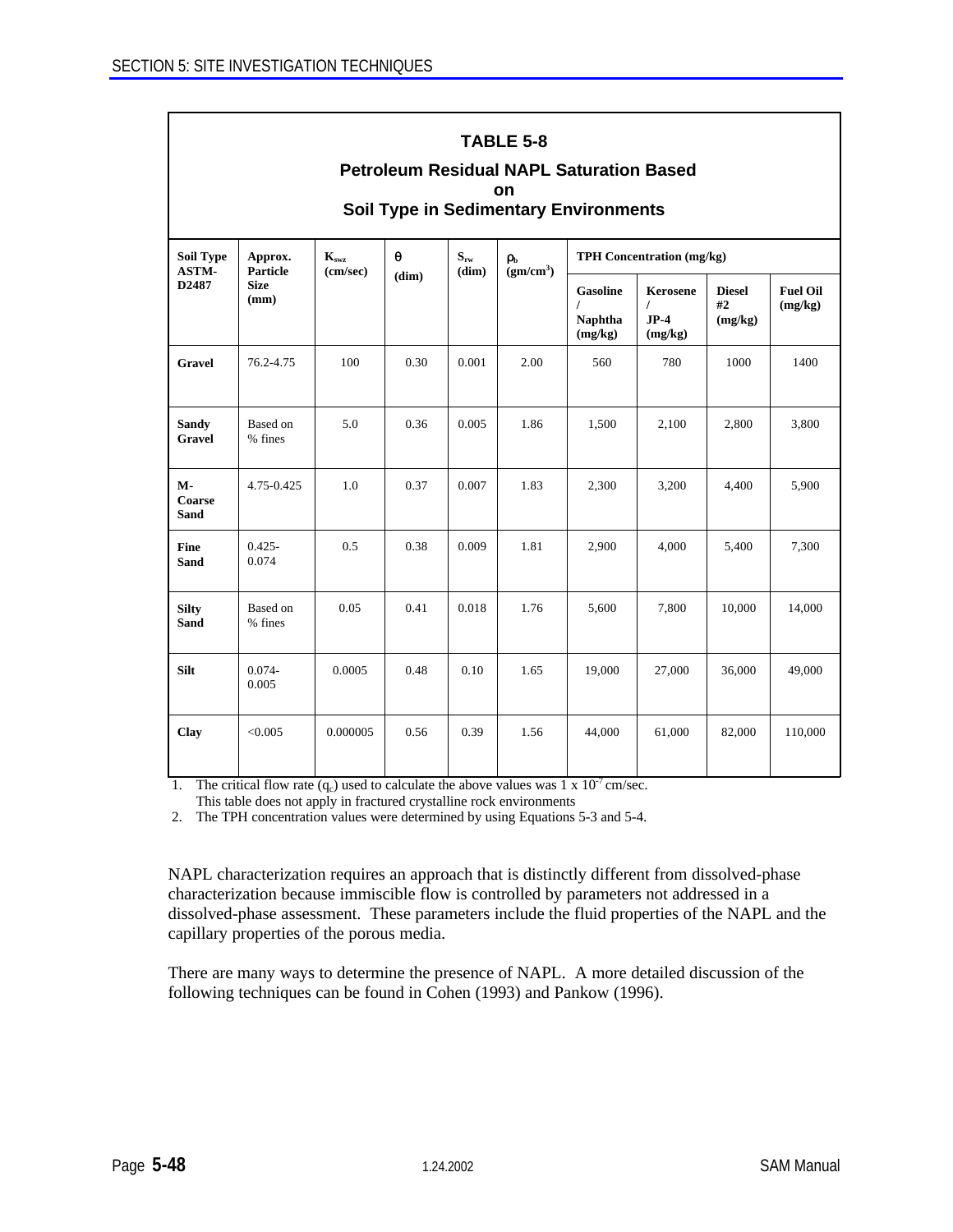# **B. Visual Evidence**

It is possible to identify NAPL visually in soil core samples. This is best accomplished when large quantities of NAPL have been spilled or when there is dark colored NAPL such as creosote. More often than not, identifying NAPL visually is difficult because the NAPL may be clear or present near the soil's residual saturation.

# **C. Field Testing**

Field testing methods can greatly increase the probability of determining NAPL presence. Laboratory tests have indicated that NAPL could be identified 80 percent of the time by using UV fluorescence or the soil-water-dye shake test (Cohen, 1993). The following describes the different types of field test methods:

- Ultraviolet Light (UV) Fluorescence: UV examination of soil cores contaminated soil can identify some contaminants such as trichloroethene (TCE) and perchloroethene (PCE). Uncontaminated soil should also be examined as a control since some soil minerals also fluoresce.
- Soil-water Shake Tests: If NAPL is suspected in a portion of a soil core, a soil-water shake test can be performed by mixing a small volume of soil with an equal volume of water in a clear vial. The presence of DNAPL can be determined by examining the sides and bottom of the tube. To enhance the test, a small amount of hydrophobic dye such as Red Sudan IV or Oil Red O can be placed in the vial. The dye, which is soluble in NAPL compounds but insoluble in water, will cause the NAPL to change color.
- Vapor Analysis: If volatile organic compound (VOC) readings from a head-space analysis are on the order of 1,000 to 2,000 ppm, NAPL may be present.
- Drilling Fluids: The presence of NAPL in drilling fluids can be determined by visual examination of the fluid for sheen.
- Soil Analytical Data: If the soil sample results are at or above the chemical's residual saturation, NAPL may be present.
- Groundwater Analytical Data: The presence of NAPL can also be determined by evaluation of water quality analytical results. If a particular compound is present at concentrations on the order of 1 to 10 % of the chemical solubility, NAPL may be present.
- Observation of NAPL in Well or Excavation: LNAPL will be observed floating on top of the groundwater in the well, whereas DNAPL will be observed at the bottom of the well or excavation. Please refer to Cohen (1993) or Pankow (1996) for a more detailed discussion of this topic.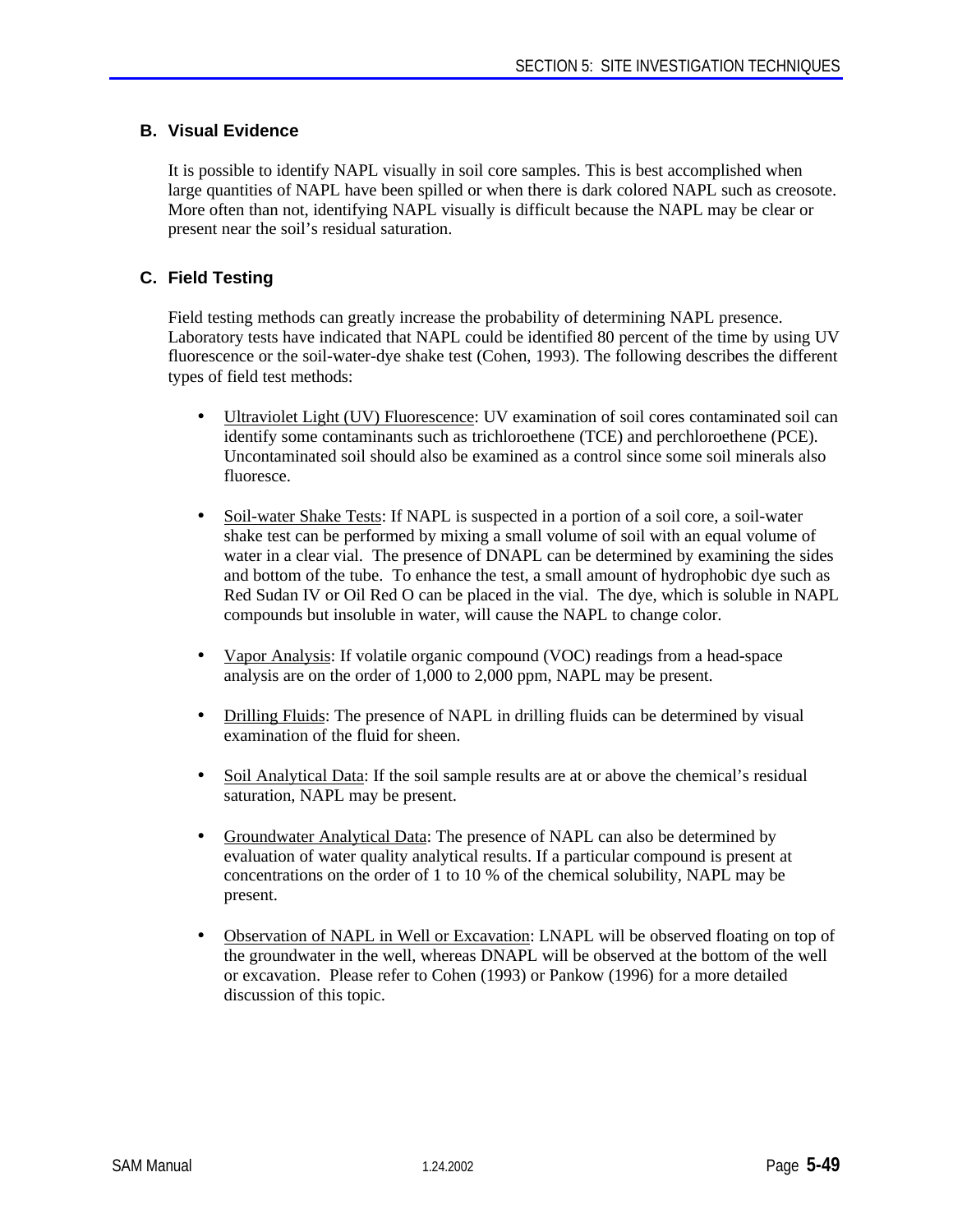# **D. Laboratory Testing**

Currently, neither the EPA nor the ASTM has specified laboratory methods for determining the mobility of NAPL. Since there are no prescribed methods outlined, the following methodology can be used to evaluate product mobility in soil for sites located within San Diego County. The data derived from this laboratory test can be used to assess the potential mobility of NAPL under in situ conditions.

The following are the recommended procedures for this method:

- 1. Conduct product mobility testing on soil samples that represent in situ conditions in terms of soil compaction, soil structure, and contaminant concentrations.
- 2. Visually examine the geologic formations and/or soil structure in road cuts or trenches on or near the site to verify in situ conditions.
- 3. Evaluate subsurface soils for the potential of "finger flow" movement of contaminants. "Finger flow" is present to a degree in most cases. In those cases where fine-grained soils overlay uniform clean sands and/or coarse-grained sands, "finger flow" may pose a significant problem, and a groundwater monitoring well may be required to evaluate potential impacts to groundwater.
- 4. For those soils that need to be re-compacted (e.g., because of cobbles,) make every effort to replicate the sample to in situ conditions.
- 5. Determine the residual saturation by using the following testing method: (Prior to collecting samples for this method contact your laboratory to determine sample size and preparation needed to complete the testing.)

The soil sample is placed in a temperature-controlled centrifuge and subjected to increasing rotational speeds from 50-5000 revolutions per minute (rpm). Each rotational speed is maintained up to 24 hours or until fluid production stabilizes before the speed is increased to the next step. Volumes of water and hydrocarbons produced are determined by using calibrated collection tubes. Values are recorded at each step. Following the final step, the sample is removed from the centrifuge and residual fluids are extracted (Dean-Stark Method; API RP40). At the completion of the test the following items should be reported:

- Initial hydrocarbon saturation (% and mg/kg)
- Residual hydrocarbon saturation (% and mg/kg)
- Fluid production vs. capillary pressure relationship
- Sample petrophysical properties: effective porosity (%), grain and bulk density (gm/cc)
- 6. Compare the measured residual saturation values to the highest TPH concentration from the site. If the site value is less than the laboratory residual saturation value, the contaminant is considered to be below residual saturation. This will indicate that the contaminant is not mobile as a NAPL. If the site value is greater than the laboratory value, the contaminant is above the residual saturation and may be mobile. This indicates further investigation and/or remediation is necessary.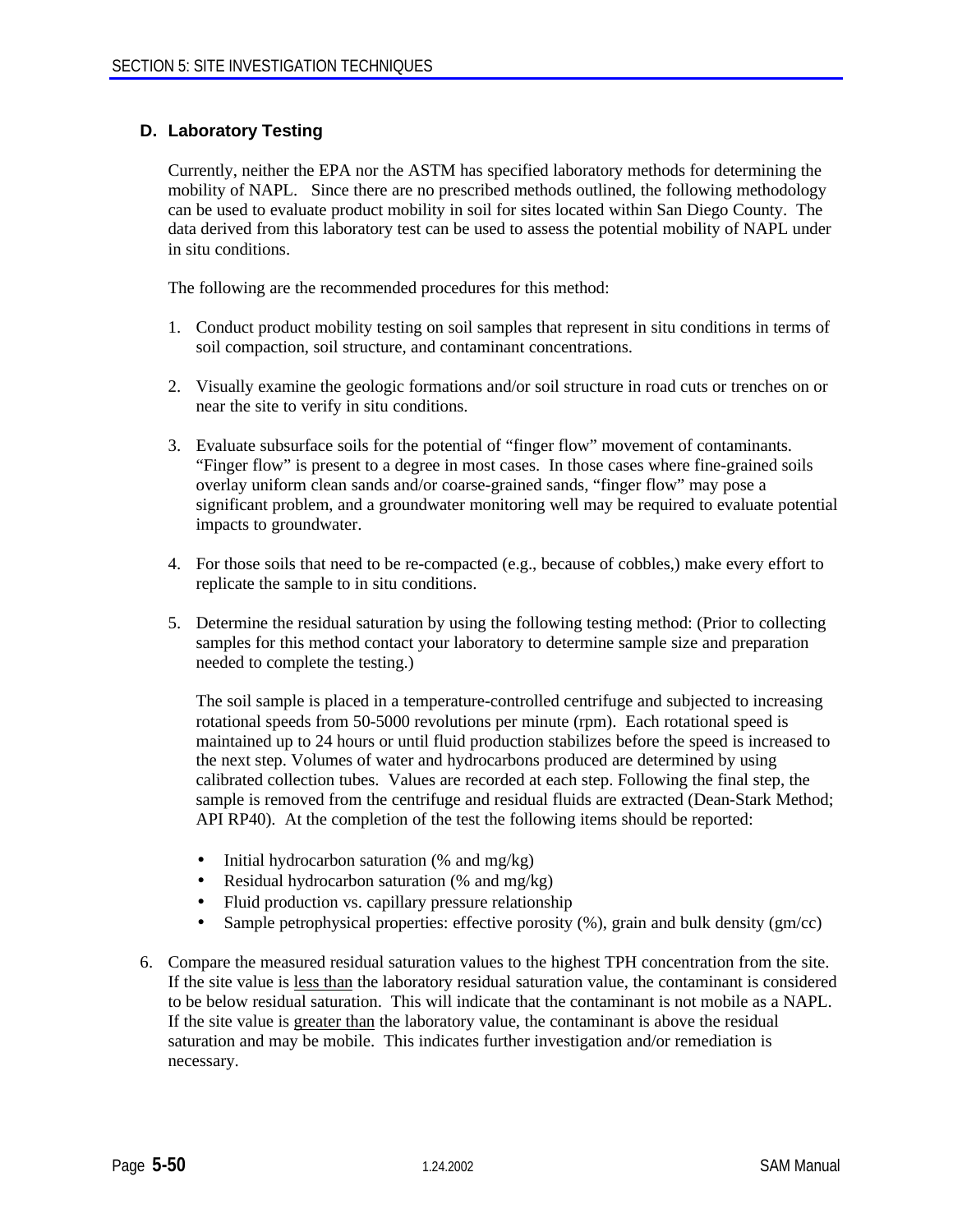7. Review subsequent guidance sections regarding evaluation of soil leachability and potential impacts to groundwater.

# **IX. SOIL LEACHABILITY**

To estimate the leaching potential of impacted soil, one of the following laboratory testing methods for leachability of a particular soil can be used:

- **EPA Method 1312**, Synthetic Precipitation Leaching Procedure (SPLP)
- **ASTM Method D4874-95**, Leaching Solid Material in a Column Apparatus

These tests are intended to aid in determining the maximum concentration of a contaminant that may remain in soil without potentially leaching to groundwater. A leachability study is not appropriate in materials where transport is primarily through fractures or if fractures are suspected.

#### **1. Soil Sampling**

For the majority of situations, obtain a minimum of three samples from each predominantly impacted soil type or geologic unit. These samples should encompass the full range of contaminant concentrations. One of the samples must represent the highest concentration of soil contamination; this is commonly located in or near the source. If the soil type or geologic unit varies in texture and composition, additional samples will need to be taken and analyzed to evaluate the leachability of the contaminant.

#### **2. Analysis of Soil and Leachate**

The following table is provided for guidance on the analyses to be performed. The soil analysis must be completed prior to running the SPLP analysis. The SPLP method should not be used to analyze soil samples with non-detect concentrations.

| <b>Substance</b> | Soil                   | <b>SPLP</b> Leachate   |
|------------------|------------------------|------------------------|
| Gasoline         | EPA-8020, 8021 or 8260 | EPA-8020, 8021 or 8260 |
| Diesel           | EPA-8260and/or 8270    | EPA-8260 and/or 8270   |
| $JP-4$           | EPA-8260 and/or 8270   | EPA-8260 and/or 8270   |
| Kerosene         | EPA-8270               | EPA-8270               |
| <b>MTBE</b>      | <b>EPA-8260B</b>       | <b>EPA-8260B</b>       |
| Waste Oil**      | Case-by-case           | Case-by-case           |
| Solvents**       | Case-by-case           | Case-by-case           |

\*\* The specific analysis will be determined on a case-by-case basis. Selection of target compounds should be based on knowledge of the waste.

# **3. Leachate Testing Procedures**

#### **1. SPLP Testing (EPA Method 1312)**

This method is a standard laboratory procedure designed to determine the leaching potential of organic and inorganic compounds present in soils and wastes. It provides a leachate for analysis from a disaggregated soil or waste sample. This method uses pH-adjusted deionized water for metals analysis, and deionized water for cyanide and organic compounds.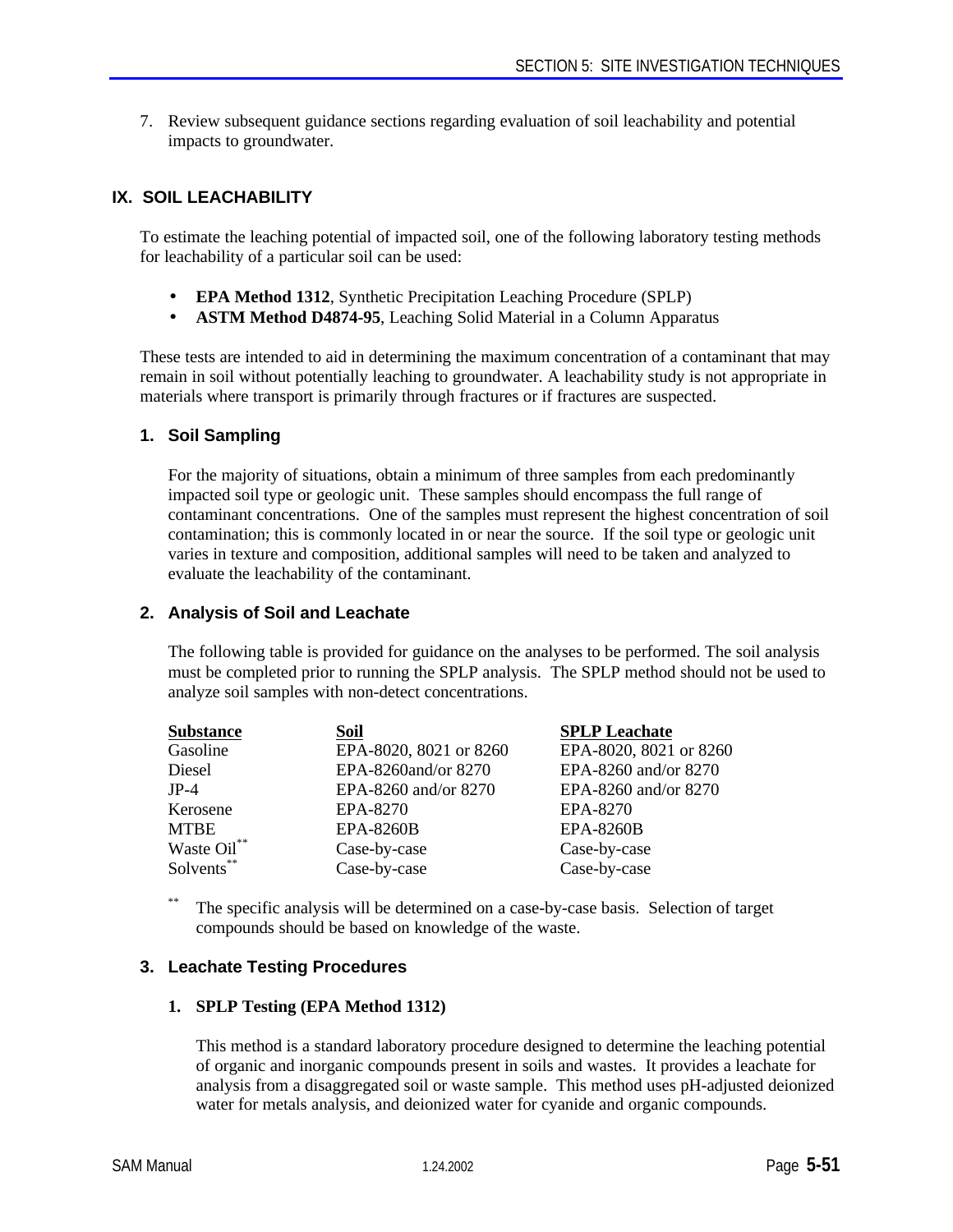#### **2. Leaching Solid Material in a Column Apparatus (ASTM Method D4874-95)**

This method is a standard laboratory procedure for generating aqueous leachate from soil using a column apparatus. It provides a leachate suitable for organic and inorganic analyses from samples that are undisturbed. This method is less aggressive than the SPLP procedures outlined above and is considered to be more representative of field conditions.

Since method detection limits (MDLs) for the target analyses will vary between analytical laboratories, it is important to acquire a sufficient volume of pore water to achieve detection limits down to the required action level.

To provide results that are more representative of in situ field conditions, this method should be modified as follows:

- a. Test only undisturbed samples to represent optimum field conditions of porosity, density, or moisture. Do not disaggregate and repack columns.
- b. Use a flexible sleeve column loaded to in situ confining pressures to prevent channeling. The laboratory should be notified of the depth of the sample so that the proper confining pressure can be maintained. The flexible sleeve should be of Teflon or other relatively inert material to prevent contamination of the leachate.

# **3. Data Interpretation**

The sample results should be plotted on log-log graph paper. The soil results are plotted on the x-coordinate and the leachate results are plotted on the y-coordinate. Separate graphs should be made for each soil type or geologic unit.

The following example is provided to demonstrate the interpretation of benzene SPLP data.

#### EXAMPLE:

Three samples were obtained from a site in an area where groundwater was designated as having municipal and domestic uses. Torrey Sandstone, which was observed to be a lightbrown, medium-grained, subangular, and moderately indurated arkosic sandstone, underlies the site. The following are the soil and SPLP results for benzene:

|          | Soil                              | Leachate             |
|----------|-----------------------------------|----------------------|
| Sample 1 | $200 \frac{\text{mg}}{\text{kg}}$ | $2,300 \text{ ug}/l$ |
| Sample 2 | $82 \text{ mg/kg}$                | $80 \text{ ug}/l$    |
| Sample 3 | $20 \frac{\text{mg}}{\text{kg}}$  | $0.20 \text{ ug}/1$  |

Figure 5-1 is a graph of the data above. At the point on the plotted line where benzene is 1 ug/l in the leachate (the MCL for benzene), the corresponding benzene concentration in the soil sample is 30 mg/kg. Assuming no attenuation in the unsaturated zone, all soils greater than 30 mg/kg may impact groundwater in excess of the water quality goals for the area.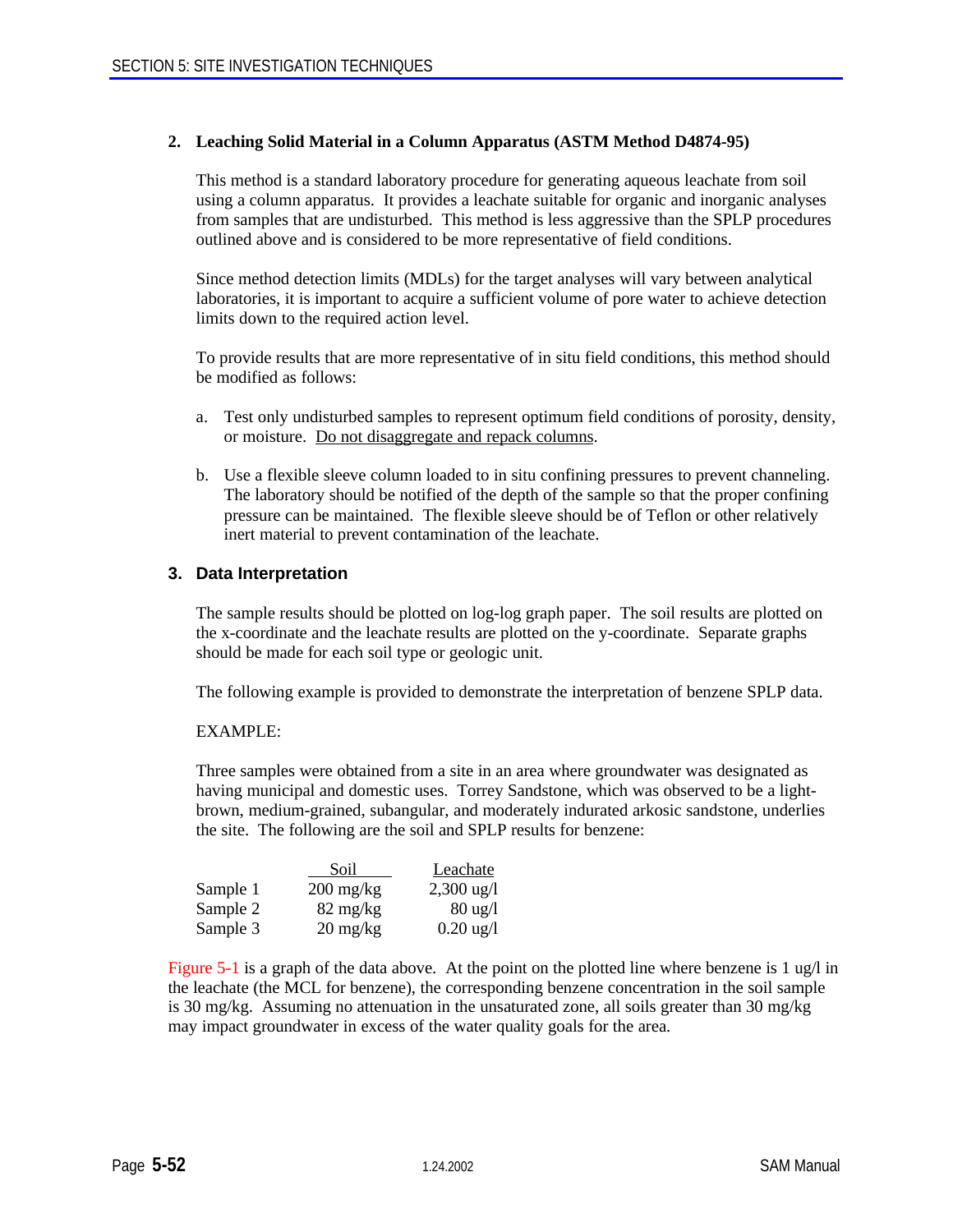



#### **Soil Concentration vs. Leachate Concentration**

# **X. LABORATORY ANALYSIS**

Analytical reports and QA/QC data packages prepared for submittal to DEH must be in accordance with the sampling and analysis plan for a specific program, either UST Removal or Initial Site Assessment for contamination characterization. The analyses shall be performed by an Environmental Laboratory Accreditation Program (ELAP) certified laboratory granted by California Department of Health Services (DHS). All analyses shall be performed in accordance with laboratory certification criteria and the CCR, Title 22. A copy of all relevant laboratory data must be submitted to DEH.

# **A. Required Analytical Methods**

For UST removals, the analyses in Table 5-9 must be performed. For site assessment purposes, the analyses in Table 5-10 must be performed. Additional analyses may be required for treatment, remediation, transport, or disposal purposes. DHS-TPH analysis preparation methods for various fuels are provided in Table 5-11.

Note: For samples collected at the time of UST removal, copies of chromatograms may be submitted with the laboratory report for all TPH analyses by the DHS-TPH Method. These chromatograms will be qualitatively evaluated to help determine if further site assessment is needed.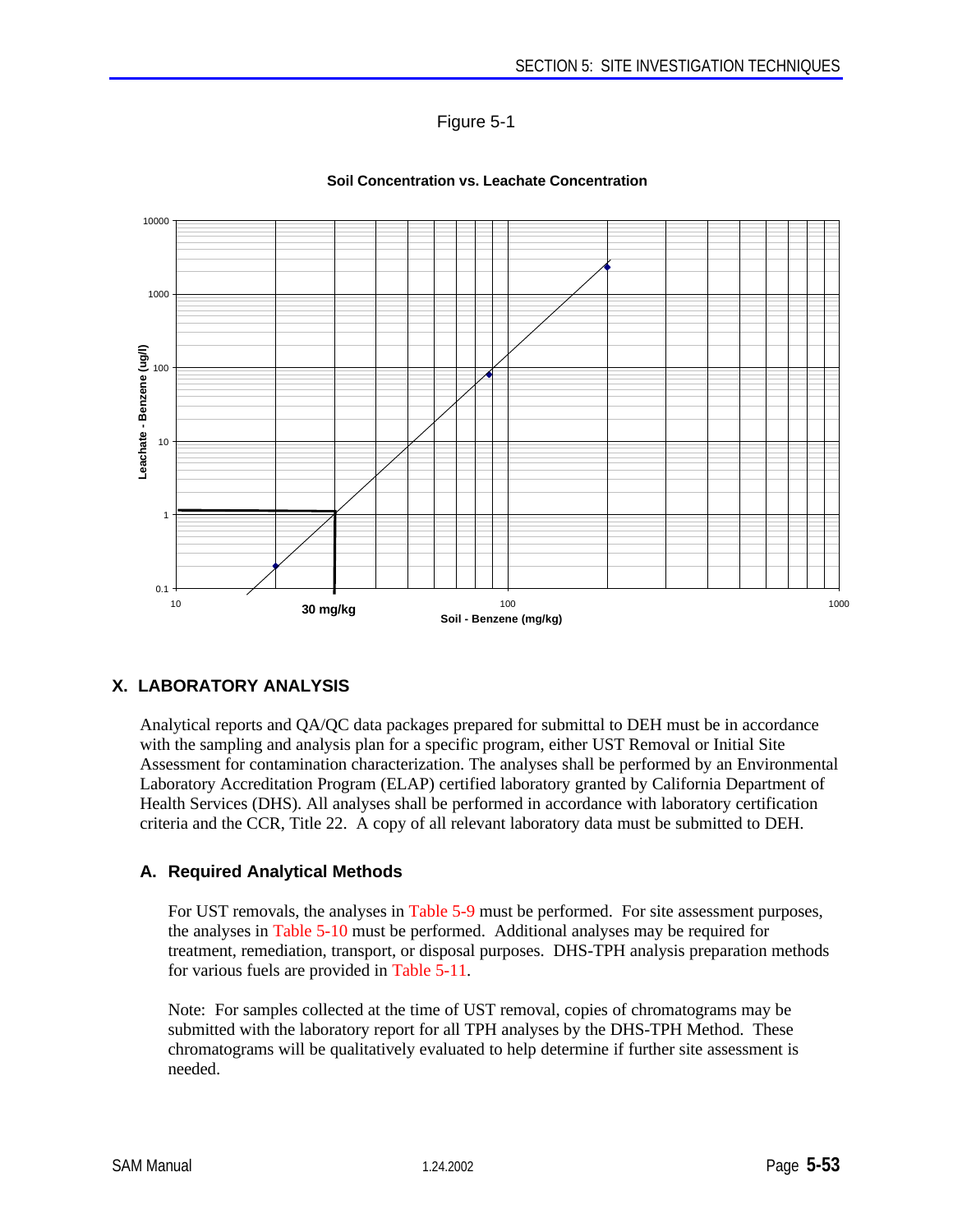| TABLE 5-9: REQUIRED ANALYSES FOR UST REMOVALS <sup>1</sup> |                                                    |                           |  |  |  |  |
|------------------------------------------------------------|----------------------------------------------------|---------------------------|--|--|--|--|
| <b>SUBSTANCE</b>                                           | <b>COMPONENT</b>                                   | <b>METHOD</b>             |  |  |  |  |
| <b>GASOLINE/DIESEL</b>                                     | <b>Total Petroleum Hydrocarbons</b>                | EPA $8015B$ or            |  |  |  |  |
|                                                            | (TPH $C_6$ -C <sub>30</sub> ) <sup>2</sup>         | <b>DHS-TPH Method</b>     |  |  |  |  |
|                                                            | <b>BTEX</b> and VOCs                               | EPA 8021, 8260 or         |  |  |  |  |
|                                                            |                                                    | 8010 and 8020             |  |  |  |  |
|                                                            | <b>MTBE</b>                                        | <b>EPA 8260B</b>          |  |  |  |  |
| <b>WASTE OIL</b>                                           | Total Recoverable Petroleum Hydrocarbons<br>(TRPH) | EPA 418.1                 |  |  |  |  |
|                                                            | BTEX and VOCs                                      | EPA 8021, 8260B or        |  |  |  |  |
|                                                            |                                                    | 8010 and 8020             |  |  |  |  |
|                                                            | <b>MTBE</b>                                        | <b>EPA 8260B</b>          |  |  |  |  |
| DRY CLEANING                                               | <b>Stoddard Solvent</b>                            | EPA 8015B or              |  |  |  |  |
| <b>SUBSTANCE</b>                                           |                                                    | DHS-TPH Method            |  |  |  |  |
|                                                            | <b>PCE</b>                                         | EPA 8021, 8260B, 8010, or |  |  |  |  |
|                                                            |                                                    | 8240                      |  |  |  |  |
| <b>OTHER</b>                                               | Submit a written plan to DEH with UST              | Various                   |  |  |  |  |
|                                                            | removal application                                |                           |  |  |  |  |

<sup>1</sup> Analyses are most commonly performed on soil samples. Water samples in areas of shallow groundwater may be requested.

<sup>2</sup> Upon request, copies of chromatograms should be submitted on 8.5 x 11 format. These chromatograms will be used qualitatively to help determine if further site assessment is needed.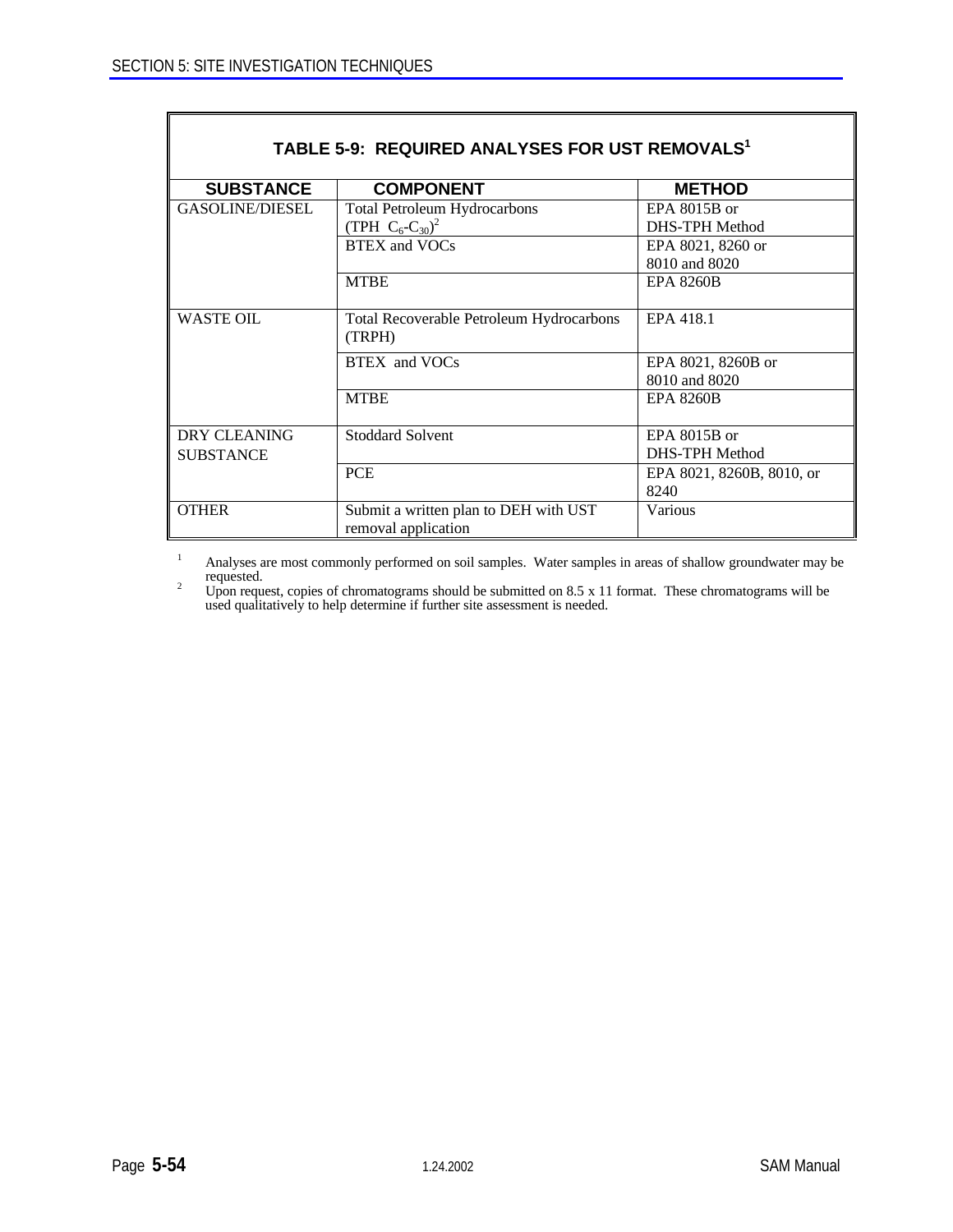| <b>TABLE 5-10: LABORATORY ANALYSES FOR INITIAL CONTAMINANT</b><br><b>CHARACTERIZATION</b> |                                                                     |                                         |  |  |  |
|-------------------------------------------------------------------------------------------|---------------------------------------------------------------------|-----------------------------------------|--|--|--|
| <b>SUSPECTED SUBSTANCE</b>                                                                | <b>COMPONENT</b><br>$A_{\cdot}$                                     | <b>METHOD</b><br>В.                     |  |  |  |
| <b>GASOLINE</b><br><b>DIESEL</b>                                                          | Total Petroleum Hydrocarbons (TPH) <sup>1,4</sup>                   | EPA 8015B or DHS-TPH<br>Method          |  |  |  |
| <b>JET A FUEL</b>                                                                         | Benzene, Toluene, Ethylbenzene, and<br>Xylene (BTEX) <sup>2,4</sup> | EPA 8021, 8260, 8020, or 8240,          |  |  |  |
|                                                                                           | Volatile Organic Compounds <sup>3</sup>                             | EPA 8021, 8260, 8020, or 8240           |  |  |  |
|                                                                                           | Total Lead <sup><math>2,3,4,7</math></sup>                          | EPA 6010, 7420, or 7421                 |  |  |  |
|                                                                                           | Organic Lead (Soil Only) <sup>3,5</sup>                             | DHS organic lead or EPA 3050<br>or 6010 |  |  |  |
|                                                                                           | MTBE <sup>2,4</sup>                                                 | <b>EPA 8260B</b>                        |  |  |  |
|                                                                                           | Other Oxygenates                                                    | EPA 8021 or 8260                        |  |  |  |
|                                                                                           | Polynuclear aromatics (PNAs) (Diesel Fuel)                          | EPA 8310 or 8270 <sup>7</sup>           |  |  |  |
| <b>WASTE OIL</b>                                                                          | <b>Total Recoverable Petroleum</b><br>Hydrocarbons (TRPH)           | EPA 418.1                               |  |  |  |
|                                                                                           | Benzene, Toluene, Ethylbenzene, and<br>Xylene $(BTEX)^2$            | EPA 8021, 8260B, 8020 or<br>8240        |  |  |  |
|                                                                                           | <b>MTBE</b>                                                         | <b>EPA 8260B</b>                        |  |  |  |
|                                                                                           | Chlorinated Hydrocarbons <sup>2</sup>                               | EPA 8021, 8260, 8010, or 8240           |  |  |  |
|                                                                                           | PCBs <sup>3</sup>                                                   | EPA 8082 or 8080                        |  |  |  |
|                                                                                           | Title 22 Metals <sup>2,3</sup>                                      | EPA 7000 or 6010                        |  |  |  |
|                                                                                           | Total Lead <sup>2, 3, 4, 7</sup>                                    | EPA 6010, 6020, 7420, or 7421           |  |  |  |
|                                                                                           | Organic Lead (Soil Only) <sup>2,3</sup>                             | DHS Method or<br>EPA 3050/6010          |  |  |  |
| KEROSENE, HEATING<br>FUEL, BUNKER FUEL                                                    | Total Petroleum Hydrocarbons (TPH) <sup>1,4</sup>                   | EPA 8015B or<br>DHS-TPH Method          |  |  |  |
|                                                                                           | PNAs $^{2,4}$                                                       | EPA 8310 or 8270 <sup>6</sup>           |  |  |  |
| OTHER (e.g., plating<br>facilities, agricultural sites)                                   | Submit written plan to DEH                                          | Various, per approved<br>Workplan       |  |  |  |
| <b>DRY</b><br><b>CLEANING</b>                                                             | <b>Stoddard Solvent</b>                                             | EPA 8015B or DHS-TPH<br>Method          |  |  |  |
| <b>SUBSTANCES</b>                                                                         | Perchloroethylene (PCE)                                             | EPA 8021, 8260, 8010, or 8240           |  |  |  |
|                                                                                           | Carbon Tetrachloride <sup>3</sup>                                   | EPA 8021, 8260, 8010, or 8240           |  |  |  |
|                                                                                           | Volatile Organic Compounds <sup>3</sup>                             | EPA 8240 or 8260                        |  |  |  |

The above analyses are for initial site characterization. Preliminary screening should be based on historical use, operational process, and nature of substance used at the site. Further analyses and monitoring of site activities will depend on the results of the characterization.

<sup>1</sup> The samples must be analyzed with an appropriate standard (Gas, Diesel, Jet Fuel, etc.) and the amount of **petroleum** hydrocarbons must be quantified between  $C_6$  and  $C_{30}$ . Report all carbon ranges discovered.

<sup>2</sup> The number of samples to be analyzed must be based on specific site conditions. At a minimum, analysis of the sample with the highest TPH or TRPH concentration will be required.

- <sup>3</sup> A written justification for omitting this analysis may be submitted for consideration.
- <sup>4</sup> Analyze for every water sample collected.
- <sup>5</sup> Analyze on the highest TPH gasoline sample only.
- Use Method 8310 PNA list of compounds only.

7 If the Total Threshold Limit Value for lead is greater than 50 mg/kg, run the Soluble Threshold Limited Concentration test and screen for organic lead.

NOTE: DEH prefers the use of GC/MS methods during the initial sampling at the beginning of the site assessment process to identify the contaminants of concern. GC/Non-MS detector methods are preferred for sample analyses during continued assessment and remedial activities, and during confirmation and verification activities at the conclusion of site activities. These methods are preferable due to the increased sensitivity of their detection limit.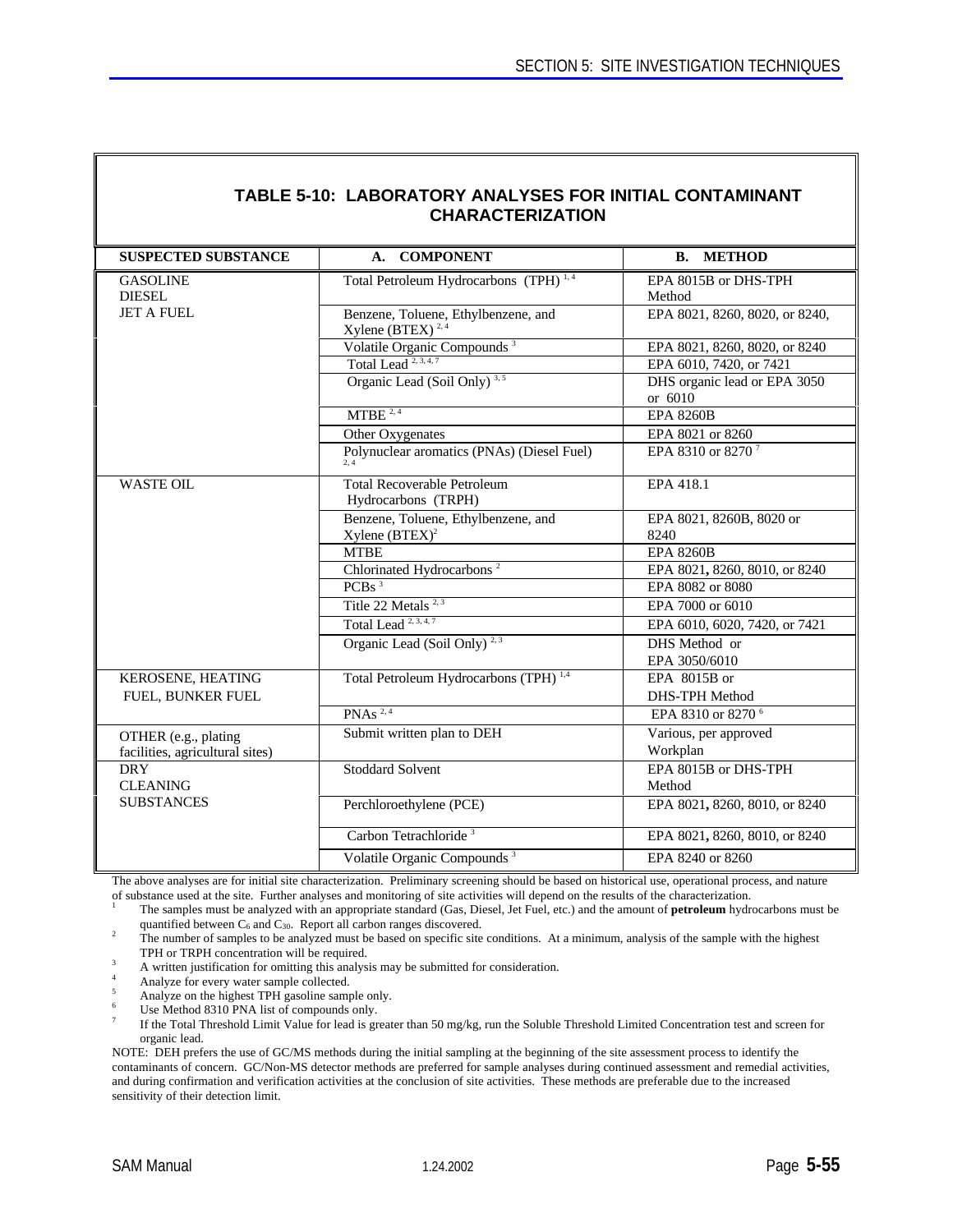| IABLE 5-11: PREPARATION METHODS        |                                                                                                                                                                                                       |  |  |  |
|----------------------------------------|-------------------------------------------------------------------------------------------------------------------------------------------------------------------------------------------------------|--|--|--|
| <b>SUSPECTED SUBSTANCE</b>             | <b>TPH METHOD</b>                                                                                                                                                                                     |  |  |  |
| Gasoline, Diesel, Jet A Fuel, Kerosene | DHS-TPH Method; EPA 8015B using a solvent<br>extraction; EPA 3510, 3540, or 3550 for diesel,<br>Jet A fuel, and kerosene; and EPA 5030 purge<br>and trap for gasoline followed by GC/FID <sup>1</sup> |  |  |  |
| Gasoline only                          | DHS-TPH Method, EPA 5030 using purge and<br>trap followed by GC/FID                                                                                                                                   |  |  |  |
| Diesel only                            | DHS-TPH Method, EPA 8015B using a solvent<br>extraction, or EPA 3510, 3540, or 3550<br>followed by $GC/FID1$                                                                                          |  |  |  |
| Lead                                   | EPA 3050/6010                                                                                                                                                                                         |  |  |  |
| <b>Stoddard Solvent</b>                | DHS-TPH Method, EPA 8015B using a solvent<br>extraction, or EPA 3510, 3540, or 3550<br>followed by $GC/FID1$                                                                                          |  |  |  |

# **TABLE 5-11: PREPARATION METHODS**

1 Laboratories may use extraction solvents that meet method QC guideline**s** such as carbon disulfide, methylene chloride, and pentane, as applicable. The procedure and solvent selected should be evaluated when considering the representativeness of analytical results.

The following information should be discussed with an analytical laboratory for analyses criteria not listed in this manual. Identify the substances or chemicals of concern, the breakdown products or components to be analyzed, and the recommended analysis methods. DEH will consider alternative analysis methods on a site-specific basis only. Alternative methodology should provide results that are as good and/or more representative than standard method results. Such alternative plans must be included in the scope of a corrective action workplan and submitted to DEH for review and approval. Written approval of such plans is required if the results will be submitted to DEH.

Analytical detection limits are presented in Table 5-12. It is recognized that high levels of contamination, dilution factors, or matrix interferences may result in higher detection limits. A written explanation should be provided to DEH upon request when the recommended minimum detection limits are exceeded. The detection limits used should not exceed the cleanup levels determined for the site. Unfortunately, neither DEH, nor environmental consultant, nor laboratory routinely knows these values prior to the site assessment activity. Therefore, use of these minimum detection limits is highly recommended. Analytical results will be evaluated in accordance with current technical information. For optimum representative results, consideration must be given to the method and extraction solvent selected.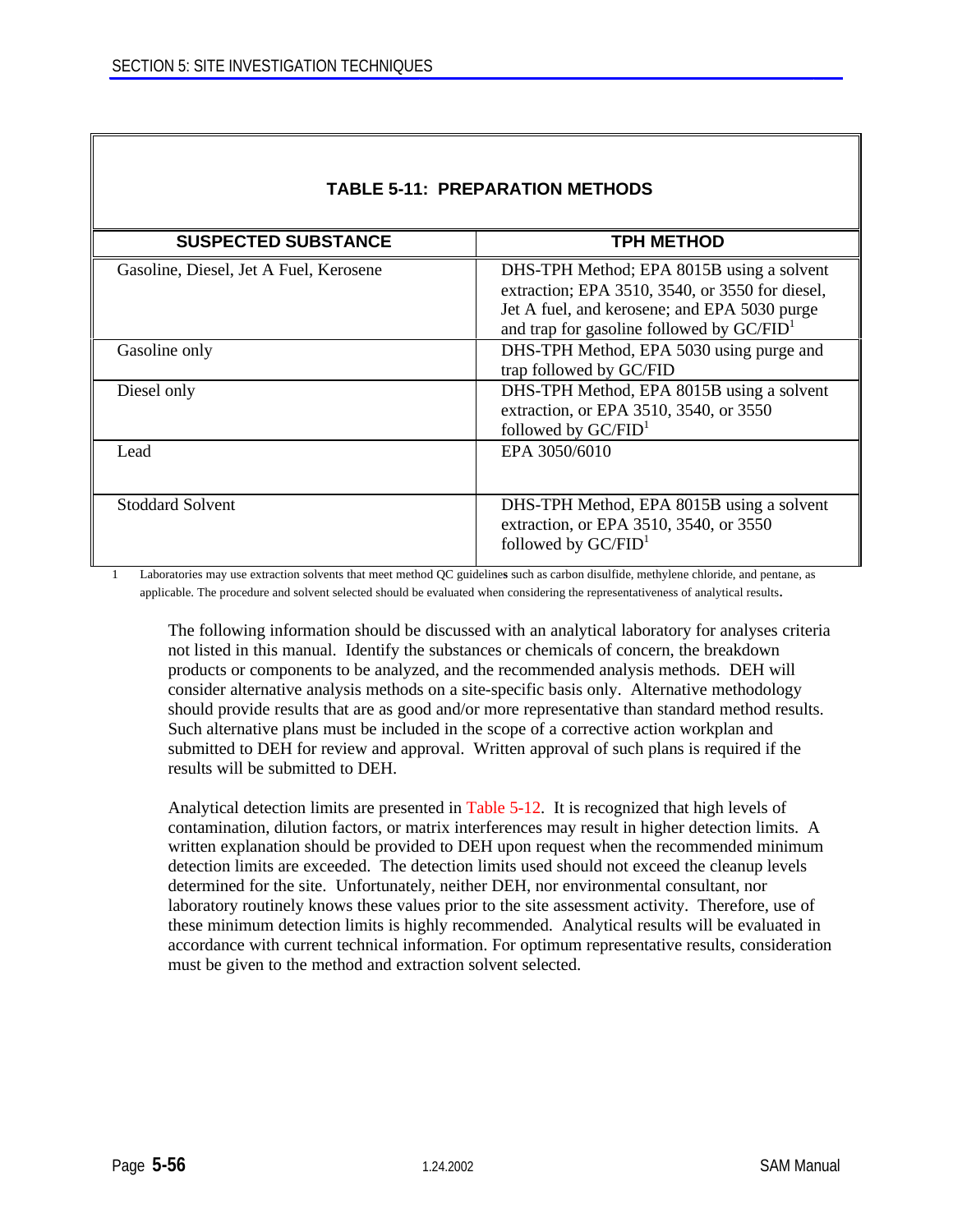| <b>CONTAMINANT (Method</b><br>Reference)            | <b>Matrix</b> | <b>Recommended Reporting Limit</b>                   |
|-----------------------------------------------------|---------------|------------------------------------------------------|
| Gasoline, Diesel, Jet A Fuel (DHS-                  | Soil          | $10.0$ mg/kg                                         |
| TPH or EPA 8015B)                                   | Water         | 500 ug/l                                             |
|                                                     | Vapor         | 1 ug/l-vapor                                         |
| Benzene                                             | Soil          | $0.05$ mg/kg                                         |
| (EPA 8020, 8021, 8240, or 8260)                     | Water         | $0.5$ ug/l                                           |
|                                                     | Vapor         | 1 ug/l-vapor                                         |
|                                                     | Soil          | $0.05$ mg/kg                                         |
| Toluene<br>(EPA 8020, 8021, 8240, or 8260)          | Water         | $0.5$ ug/l                                           |
|                                                     | Vapor         | $1$ ug/l-vapor                                       |
|                                                     | Soil          | $0.05$ mg/kg per isomer                              |
| Xylene                                              |               | 0.15 mg/kg isomer total                              |
| (EPA 8020, 8021, 8240, or 8260)                     | Water         | $0.5$ ug/l per isomer                                |
|                                                     |               | 1.5 ug/l isomer total                                |
|                                                     | Vapor         | 1 ug/l-vapor                                         |
| Ethylbenzene                                        | Soil          | $0.05$ mg/kg                                         |
| (EPA 8020, 8021, 8240 or 8260)                      | Water         | $0.5$ ug/l                                           |
|                                                     | Vapor         | 1 ug/l-vapor                                         |
| Volatile Organic Compounds<br>(EPA 8240 and 8260)   | Soil          | 5 ug/kg to 500 ug/kg depending on compound           |
|                                                     | Water         | 1 ug/l to 100 ug/l depending on compound             |
|                                                     | Vapor         | 1 ug/l-vapor                                         |
| Organic Lead<br>(EPA 6010, 3050, or 7421)           | Soil          | $0.5$ mg/kg                                          |
| <b>Total Lead</b><br>(EPA 6010, 6020, 7420 or 7421) | Water         | 5 ug/l (primary MCL for drinking water)              |
| <b>Total Recoverable Petroleum</b>                  | Soil          | $10.0$ mg/kg                                         |
| Hydrocarbons (EPA 418.1)                            | Water         | 500 ug/l                                             |
| MTBE (EPA 8260B)                                    | Soil          | $\overline{0.01}$ mg/kg                              |
|                                                     | Water         | $1 \text{ ug}/1$                                     |
|                                                     | Vapor         | 1 ug/l-vapor                                         |
| PNA/Naphthalene (EPA 8270 or                        | Soil          | 200-400 ug/kg                                        |
| 8260) and PNA (EPA 8270 or 8310)                    | Water         | $10 \text{ ug}/l$                                    |
|                                                     | Vapor         | 1 ug/l-vapor                                         |
| PCBs/Pesticides (EPA 8080 8081,<br>8082, or 8270)   | Soil          | SW-846 requirements/estimated quantitation<br>limits |
|                                                     | Water         |                                                      |
| Methane (EPA 8015 Mod)                              | Vapor         | 10 ppmv (0.001%)                                     |
|                                                     |               |                                                      |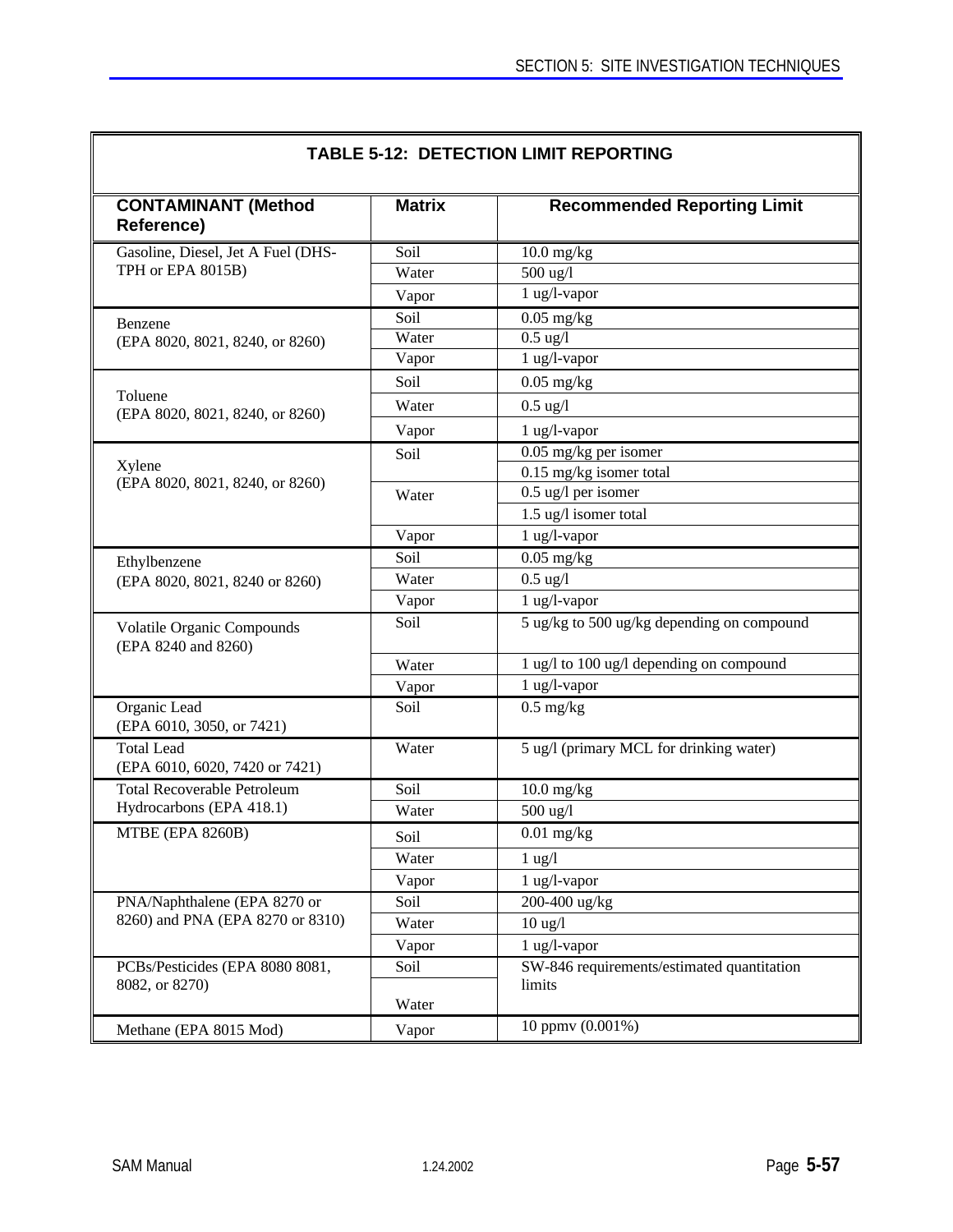# **B. Laboratory Report**

The complete laboratory report is typically attached as an appendix to the site assessment report. A summary table with field sample identifications, lab sample identifications, if different, and analytical results must be included in the main text of the site assessment report. All laboratory data submitted to DEH must include the following minimum information.

- 1. Site/job identification (e.g., site address, city)
- 2. Sample identification and laboratory identification

Official laboratory letterhead paper must be used. Mobile laboratories must indicate a "mobile laboratory" (or equivalent) and the location where analyses were performed.

3. Quality assurance and quality control (QA/QC) data

See Table E-1 in Appendix E.VIII.

- 4. Analysis method, extraction and preparation methods, units reported (e.g., mg/kg), and limits of detection
- 5. Copies of all analytical data
- 6. Submit a copy of the chromatogram of the highest concentration of each contaminant found in the initial site assessment report. For example, if the results indicate only gasoline is present, provide a copy of the chromatogram of the highest gasoline result detected. If the results indicate gasoline in some samples and a mixture of gasoline and diesel in other samples, submit at least two chromatograms.
- 7. Chain-of-custody and sample analysis request documents must be submitted with all laboratory analyses data reports. The analysis request may be reflected on the chain-ofcustody document. Date of sample collection must be clearly noted on the chain-of-custody document.
- 8. Remarks as necessary (e.g., condition of sample, appropriate container, excess holding times)

See Table E-1 in Appendix E.VIII for additional information.

9. Analytical results are expected to be within the laboratory's control limits. Written explanation will be required for analyses outside of these limits.

Note: Additional information for some issues may be necessary. If DEH requires additional laboratory or analytical information not outlined in this manual, the request will be made in writing to the responsible party (RP).

# **C. Laboratory QA/QC Reporting**

In the laboratory, quality assurance and quality control (QA/QC) are a set of protocols designed to verify and maintain a desired level of quality in the analytical process. QA/QC requires careful planning, continued inspection, and appropriate corrective action.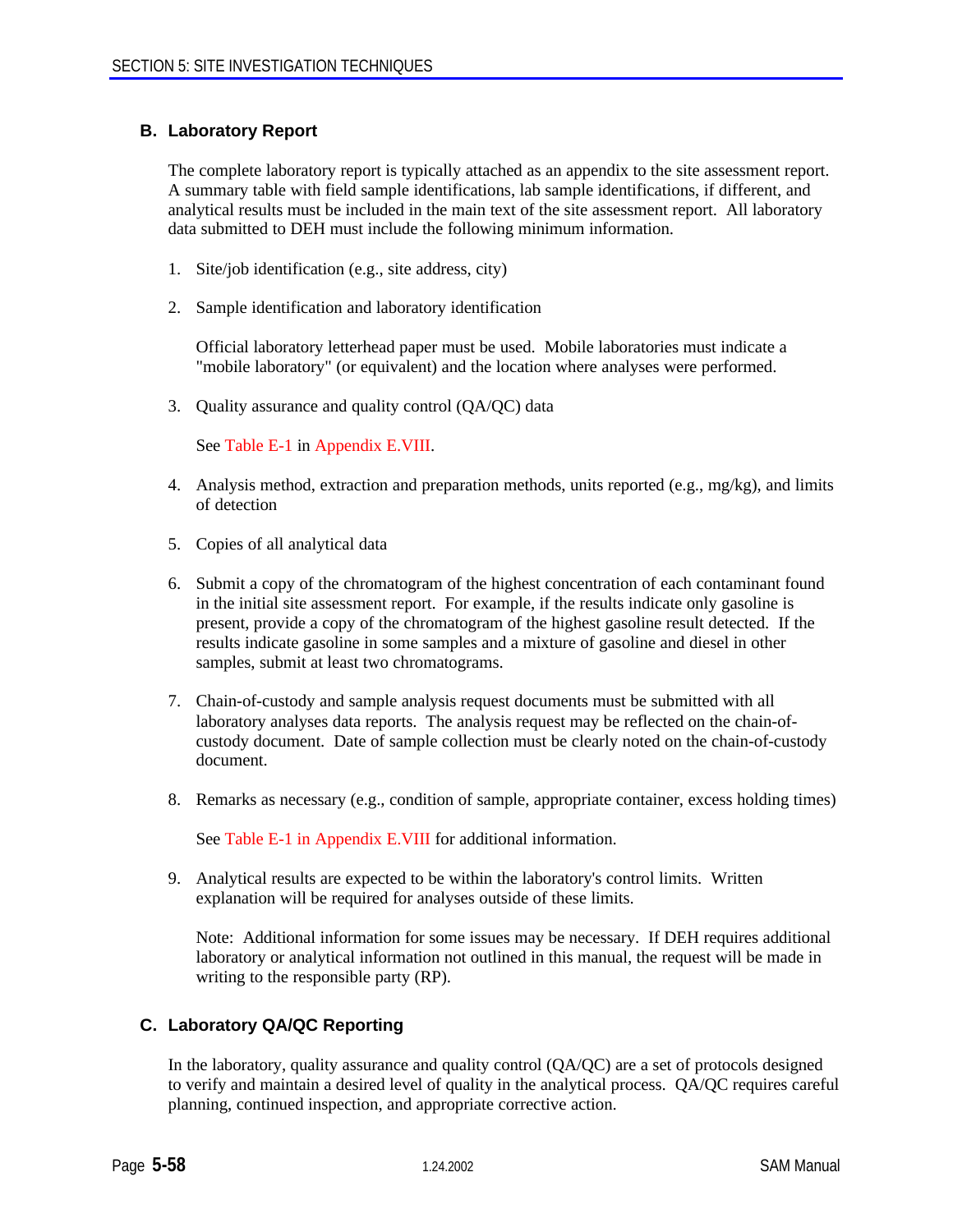The following information must be provided to DEH annually or as the information changes before laboratory data packages can be accepted from analytical laboratories.

- **DHS/ELAP** accreditation
- Summary of laboratory QA/QC information
- Laboratory control limits for the specified method
- Standard results/chromatograms for the specific method
- Sample laboratory report

Send the information to:

County of San Diego, DEH Site Assessment and Mitigation Attn: Laboratory Review P.O. Box 129261 San Diego, CA 92112-9261

Information submitted is for use of regulatory staff personnel. Copies of Standard Operating Procedures may be requested on an as needed basis. Consultants wanting to review this type of information must consult directly with the laboratory.

The QA/QC requirements for analyses submitted to DEH are summarized in Table E-1 of Appendix E.VIII.

# **D. Field QA/QC**

QA/QC in field work refers to field procedures that can affect sample results and methods used to check the quality of field techniques. The purpose of this guideline is to describe acceptable quality check procedures for use in routine environmental investigations carried out in San Diego County that are evaluated by DEH.

This guideline does not present detailed field procedures; these will be found in other sections of this manual and in published handbooks (e.g., EPA SW-846, RCRA Technical Enforcement Guidance Document [TEGD], SWRCB LUFT Manual). It is assumed that field workers will use their best professional practices when collecting samples. (Note: Do not assume that the procedures in this guideline are suitable for unusual cases, or that they will be accepted by other regulatory agencies.)

# **E. Blanks**

#### **1. Trip Blank**

A trip blank is a sample container of matrix material prepared in the lab, carried into the field, and returned to the lab with the samples without being opened. The purpose of the trip blank is to pick up any cross contamination between sample containers, and to show if the container or the preservative has added contamination to the sample. It must be the same type of container, from the same batch of containers, as is used to store the samples. It must be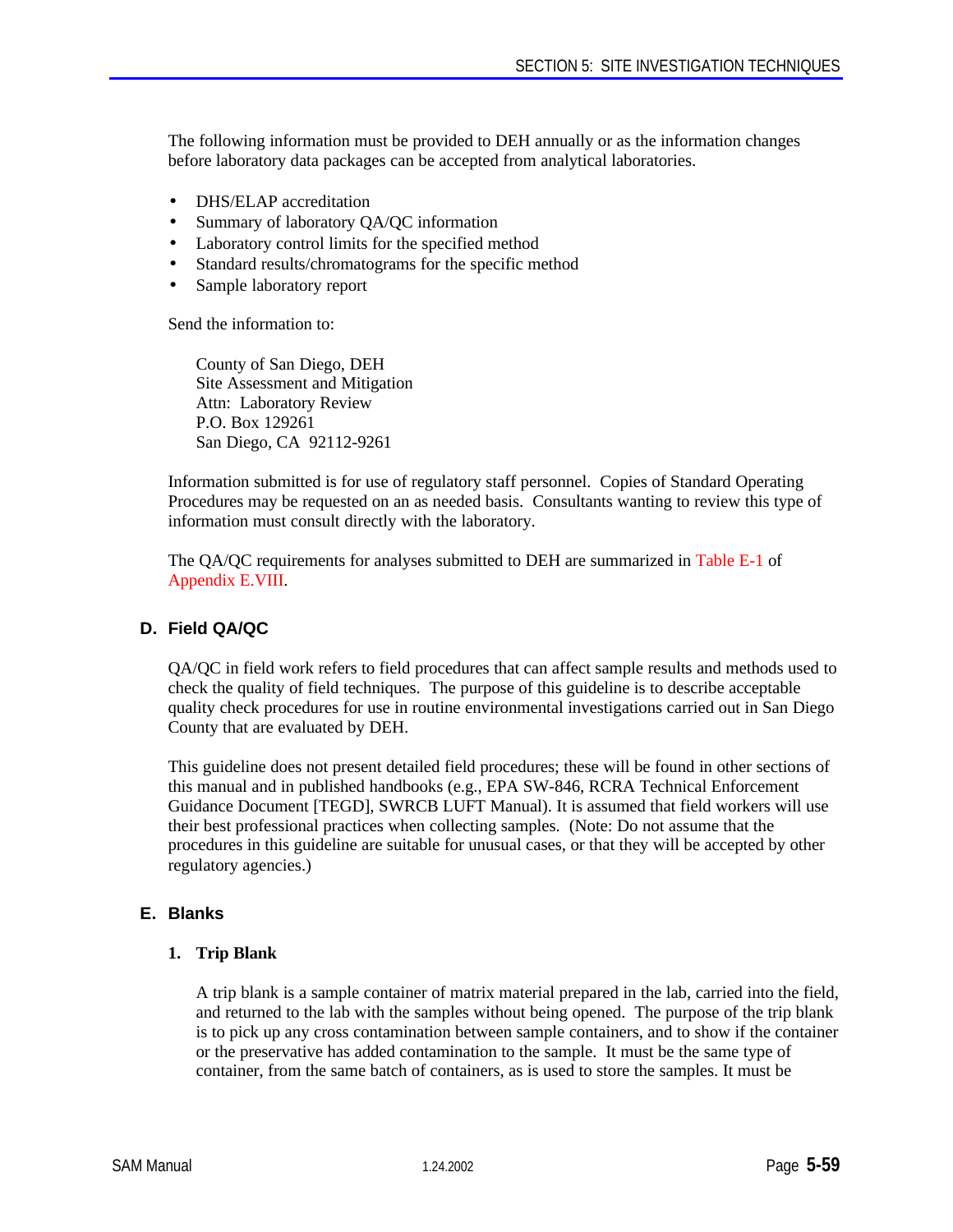prepared and sealed before arrival at the site. Preservation and packaging must match that of the field samples.

Trip blanks for water are straightforward to prepare and can be quite useful, since water cleanup levels are often close to the limits of analytical detection. One water trip blank for each unique combination of preservation and packaging should be carried during each groundwater-sampling event. The blank should be prepared with distilled water of known quality. Preparation must be done in an area free of airborne contamination.

Trip blanks for soil are difficult to prepare and of questionable value. The amount of contamination released from or adsorbed onto soil is dependent on the soil composition. Preparation of a functional soil blank requires detailed study of site soil characteristics. Therefore, no trip blank is necessary for soil.

To help avoid cross contamination during storage and transport, contaminated samples should be segregated from apparently clean samples, and water samples should be separated from soil samples. Blanks should travel with the clean(er) samples, since impact on those samples is more critical and detectable. Samples and blanks should be stored at the required temperature and preservatives used where required to prevent biologic degradation. These procedures are also to be followed even when mobile labs are utilized.

# **2. Equipment Blank**

An equipment blank is prepared on site by passing clean matrix material through decontaminated or factory-sealed sampling equipment. The water used must be free of volatile organic contaminants. Presumably, this picks up contamination from the equipment, from the air, from the sample container, and through sample cross contamination during storage and transport.

An equipment blank is needed for water analysis. One water equipment blank should be prepared for each day of water sampling at a site; it should be prepared after sampling has been completed. No equipment blanks are needed for soil for the same reasons as for trip blanks. Some published protocols call for field blanks, which check for contamination via air at a sampling site. DEH does not consider these necessary for hydrocarbon investigations.

#### **3. Analysis of Blanks**

Analysis of blanks may or may not be needed. If some sample analysis results are "nondetect," inadvertent contamination is obviously not systematic and there is no need to analyze the blanks. If all samples are grossly contaminated and confirm field observations, analysis of the blanks is not needed. Analysis of blanks can be useful if:

- Unsuspected materials are detected in the samples,
- All samples yield nearly equal results, or
- Sample results are borderline for opening or closing a case.

Prompt consultation with DEH staff is essential if any of the above conditions are encountered. Blanks must be analyzed within the specified holding time. The decision on the need for blank analysis is the responsibility of the consultant and RP. If the quality of data is suspect and blank results have not been provided, DEH may require re-sampling. Results of blank analyses are not used to correct analytical values. Rather, they indicate a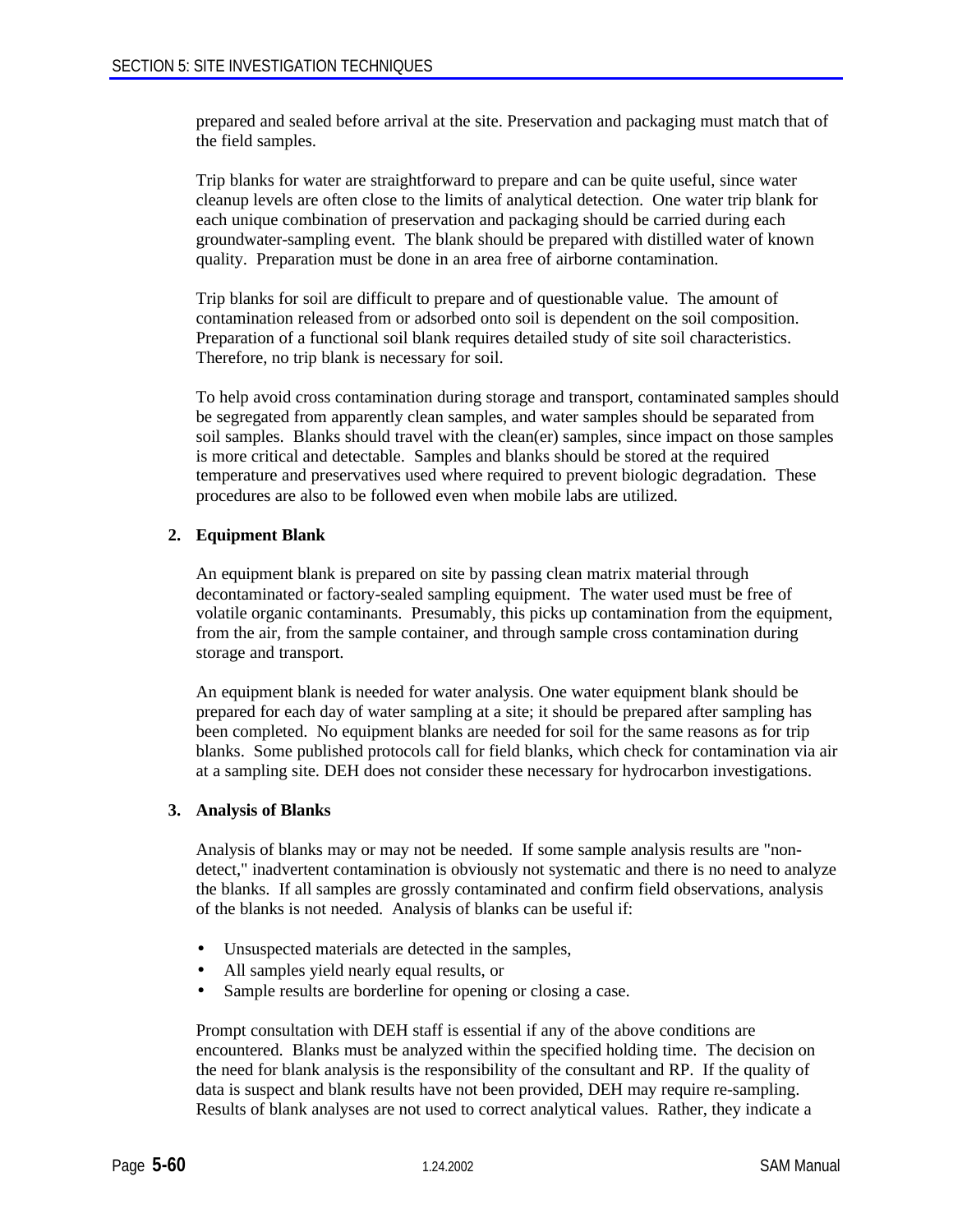need to find the source of the problem and to take corrective action, including re-sampling if necessary.

# **F. Duplicate Samples**

Duplicates are samples taken in sequence to show natural variability. Closely spaced soil or rock samples are expected to have variable contaminant chemistry. This can be caused by abrupt changes in soil characteristics that influence the amount of contamination retained. Knowing where a sample comes from in the geologic framework of the site is more valuable than arbitrarily taking a second sample adjacent to the first.

Sequential groundwater samples will vary in chemistry. This is influenced by sample collection method, well purging method, and well recharge characteristics. Because no acceptable difference between duplicates can be specified, and because trends over time and space are used to evaluate the condition of a contaminated site, duplicates are not required.

# **G. Background Samples (Required If Background Contamination Suspected)**

If background contamination is suspected, the contaminant needs to be quantified and confirmed as background. The consultant must defend any case of suspected background contamination. Background soil or rock samples must be in the same geological material as the contamination. Background water samples must be taken upgradient of, but close to, the contaminated area; they must be from the same water-bearing zone as the contaminated samples. (NOTE: In San Diego County, naturally occurring metals in soil, contaminated imported fill, and chlorinated solvents in groundwater have caused background problems.)

# **H. Containers, Preservation and Holding Time**

Correct handling of samples is needed to eliminate bias and cross contamination prior to laboratory analysis. See EPA SW-846 for correct handling procedures.

# **XI. WASTE CHARACTERIZATION**

Soil that is disturbed and accumulated at a contaminated site through excavation, drilling, or other means must be characterized to determine the concentration of any contaminants for proper disposition. Examples of stockpiled soil include:

- Excavated soil from a UST removal
- Excavated soil placed back into a UST pit
- Graded soil
- Soil cuttings from borings or well construction
- Imported clean soil mixed with contaminated soil

All stockpiled soil that is associated with an unauthorized release, spill, or other release, and that is not intended to be transported off-site or is to be transported to an unregulated site, must be sampled and analyzed in accordance with the following statistical procedure. This procedure provides a uniform approach for demonstrating the contaminant level within a uniform soil mass. Prior approval must be obtained from DEH and/or the RWQCB for off-site transport or reuse on-site of any soil associated with an unauthorized release, spill, or other release.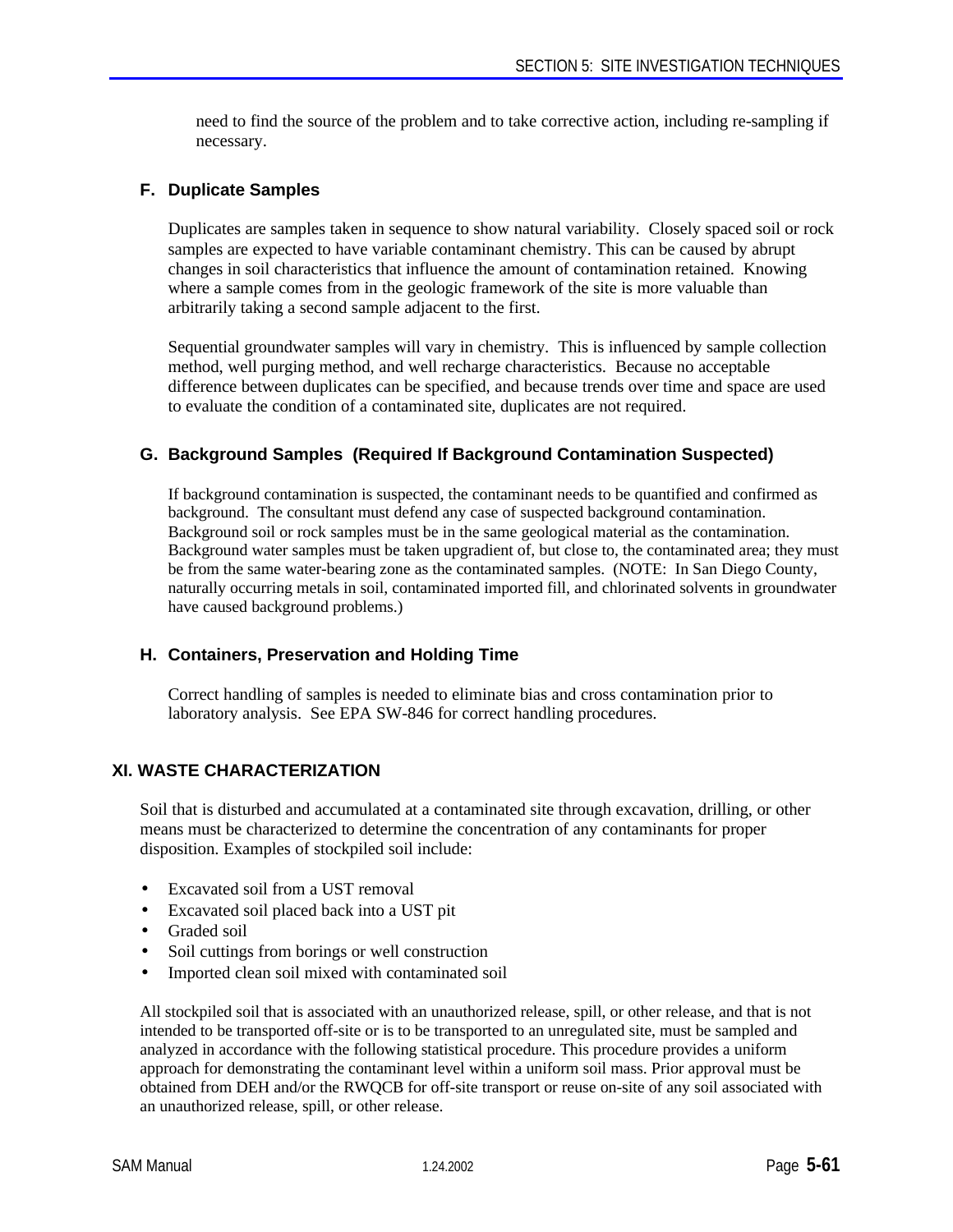# **A. Sampling Protocol for Stockpiled Soil**

- 1. Stockpiled soil that is designated for disposal to a permitted hazardous waste or specified waste facility, or to a treatment/recycling facility, must be sampled and analyzed in accordance with the receiving facility's requirements. These facilities may have different requirements than those presented below. Copies of all laboratory data and hazardous waste manifests, or other transportation documents generated for the soil treatment or disposal, must be submitted to DEH to demonstrate the proper handling and disposal of contaminated soil.
- 2. DEH will not accept composite soil samples for characterizing contaminated soil stockpiles. Only discrete samples will be accepted, because of the losses of volatile contaminants during sample handling and the dilution of non-volatile contaminants.
- 3. All stockpiled soil associated with an unauthorized release, spill, or other release that is not intended to be transported off site to a permitted facility, or has not been previously characterized through in situ sampling, must be sampled in accordance with the protocol outlined below. This protocol provides a uniform approach for demonstrating the contaminant level within a soil mass. Prior approval must be obtained from DEH and the RWQCB for off-site transport or reuse on-site of any soil associated with an unauthorized release, spill, or other release, including soil taken from areas of the site outside of the spill or release.
- 4. Procedures in EPA Publication SW-846 provide a method for determining the mean concentration of a given contaminant within a soil mass and the appropriate number of samples necessary to calculate this mean to within a specified confidence level. Initial sampling should generate a minimum number of samples/analyses as described below. Additional sample analyses may be required to meet the confidence levels given in SW846; therefore, archiving of samples may be appropriate. Archived samples must be appropriately preserved and analyzed within the maximum holding time specified in SW-846. The minimum number of discrete samples initially required is given below:
	- Stockpiles less than 10 cubic yards: a minimum of two (2) samples must be collected, one from each half of the stockpile. Select sample points randomly within each half.
	- Stockpiles from 10-20 cubic yards: a minimum of three (3) samples must be collected, one from each third of the stockpile. Select sample points randomly within each third.
	- Stockpiles from 20-100 cubic yards: a minimum of four (4) samples must be collected, one from each quarter of the stockpile. Select sample points randomly within each quarter.
	- Stockpiles from 100-500 cubic yards: a minimum of one (1) sample for each 25 cubic yards or portion must be collected (e.g., a 130-cubic yard stockpile would require 6 samples). Section the stockpile into 25 cubic yard portions and obtain a minimum of one (1) sample from each 25 cubic yard portion. Select sample points randomly within each 25 cubic yard portion of the stockpile.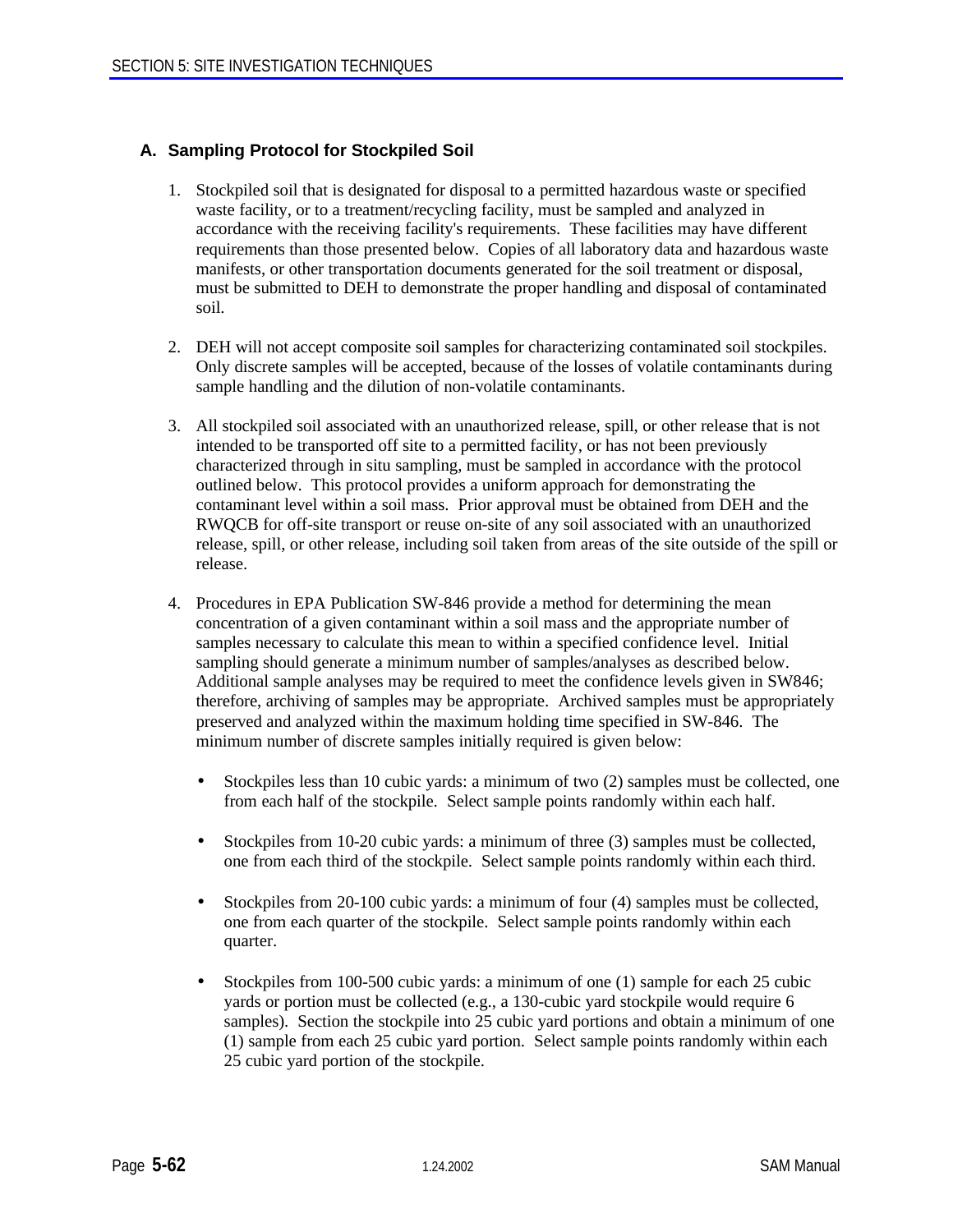- Stockpiles over 500 cubic yards: contact DEH for guidance on the minimum samples necessary.
- 5. Random sample points must be selected from locations on a three-dimensional grid. The presence of materials such as boulders, debris, etc., may make strict application of this requirement impractical. In such cases, it is appropriate to obtain the sample as close as possible to the randomly selected point without altering the spirit of the random selection process. For hydrocarbon contaminants, sample collection in either metal tubes or glass jars is acceptable, provided every effort is made to minimize the loss of volatile constituents. Metal tubes are preferred, since they will minimize aeration of the samples. Containers should be completely filled, capped, and placed on ice immediately.
- 6. Stockpiled soil is assumed to have a non-homogeneous distribution of contaminants. If a stockpile previously characterized by this protocol is split for any reason (such as to excise a portion expected to be highly contaminated from a non- or lesser-contaminated portion), the remaining mass must be re-sampled as a new stockpile per the previously described protocol to establish its mean contaminant concentration. Note that it is not necessary to consider each individual stockpile separately. At the discretion of the consultant, stockpiles expected to contain similar contaminant conditions can be considered part of the same soil mass for the purpose of SW-846 sampling.
- 7. Information on stockpiled soil evaluation must be submitted to DEH and must include the following:
	- An estimate of the volume of contaminated soil involved
	- A description of the contaminant (e.g., gasoline, diesel, aviation fuel)
	- A description of the sampling methodology and the sample location/selection process
	- A plot plan detailing the stockpile and sample locations
	- A copy of all sample results, chain of custody documents, and QA/QC supporting data
	- A one-page summary of the laboratory results for the stockpile sampling
	- Statistical calculations for all stockpiles greater than 20 cubic vards. Note: A Stockpile Statistics Worksheet (Table 5-13) and Tabulated Values of Students 't' (Table 5-14) are provided as an aid in completing these calculations.
	- A statement by the RP or by a registered professional (e.g., RG, RCE, Registered Environmental Health Specialist, or equivalent) certifying the level of contamination as determined using the SW-846 statistical process.
- 8. Data generated by field instrument methodologies such as photo-ionization and flame ionization detectors are not acceptable for quantifying contaminant concentrations.

# **B. Sampling Protocol for Containerized Soil**

The RP or consultant often chooses to manage soil by placing it in containers (e.g., storage bins, 55-gallon drums) for security or aesthetic reasons. The characterization of soil placed in storage bins will typically follow the same sampling protocol as described above for stockpiled soil. However, the characterization of soil placed in drums may require the review of boring logs and site sampling/analytical data, as well as the collection of soil samples from selected drums. Please contact the DEH caseworker for specific direction concerning the characterization of soil stored in drums.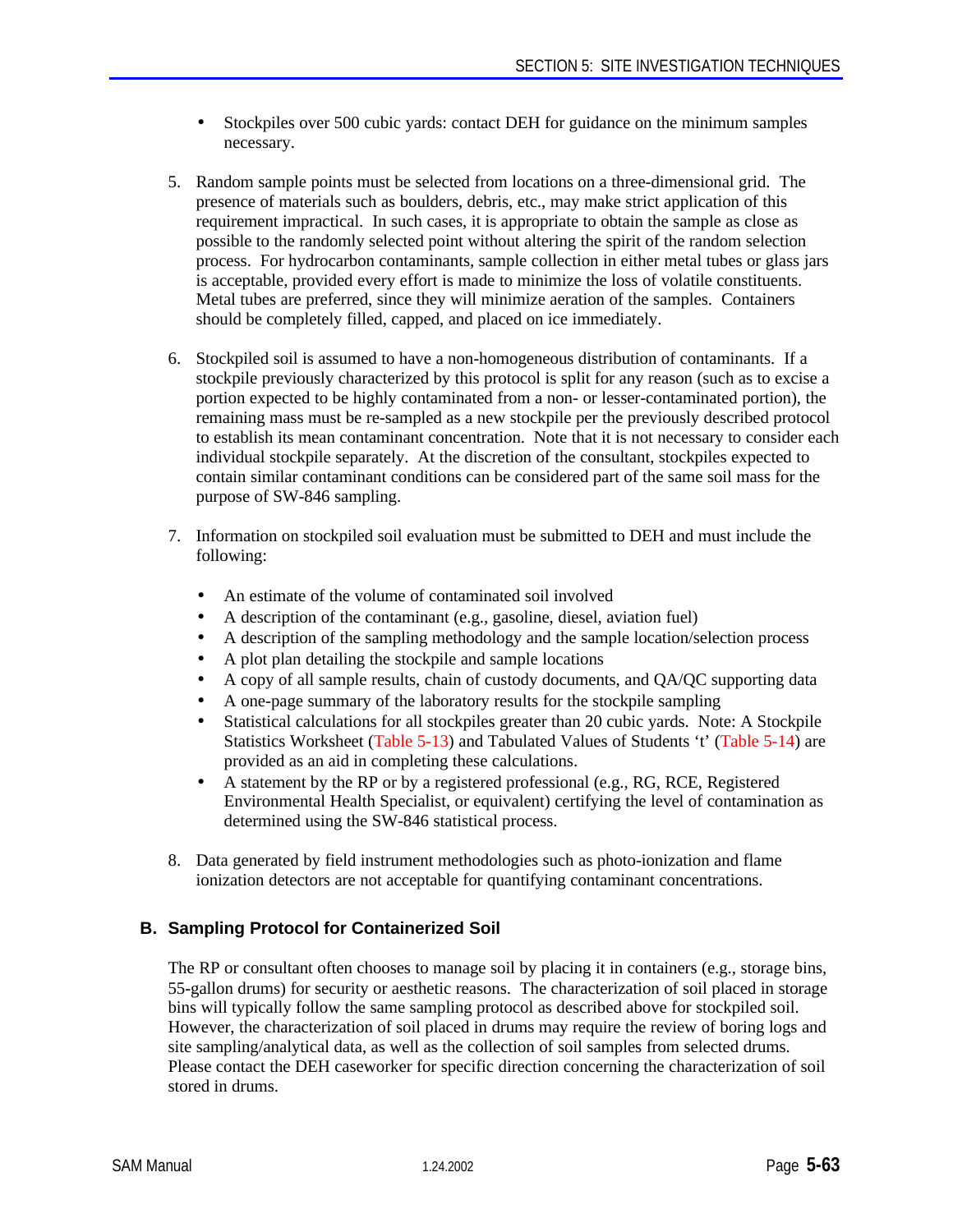| 1  | List sample results from laboratory                                                                |                                                                       | 1              | $\mathbf{z}$   | $\overline{\mathbf{3}}$ |
|----|----------------------------------------------------------------------------------------------------|-----------------------------------------------------------------------|----------------|----------------|-------------------------|
|    | Analytical Method:                                                                                 |                                                                       | $\overline{4}$ | s.             | G                       |
|    | Units (e.g., mg/kg):                                                                               |                                                                       | $\mathbf{7}$   | $\blacksquare$ | $\circ$                 |
| 2  | Determine number of sample values                                                                  | n                                                                     | $\pi$          | 29 C           |                         |
| 3  | Calculate sample mean with<br>$n =$ number of sample<br>measurements                               | $\bar{x} = \frac{\sum_i x_i}{\sum_i x_i}$                             | $\overline{x}$ |                |                         |
| 4  | Calculate sample variance                                                                          | $s^2 = \frac{\sum_{i=1}^n x_i^2 - \frac{(\sum_{i=1}^n x_i)^2}{n}}{n}$ | $s^2 =$        |                |                         |
| 5  | Calculate sample standard deviation                                                                | $s = \sqrt{s^2}$                                                      | $S =$          |                |                         |
| 6  | Calculate degrees of freedom                                                                       | $df = n-1$                                                            | $df =$         |                |                         |
| 7  | Calculate standard error of the mean                                                               | $s_{\overline{x}} = \frac{s}{\sqrt{n}}$                               | $S_{2} =$      |                |                         |
| 8  | Obtain student's t value corresponding to<br>the degree of freedom value determined<br>in #6 above | (See attached table of<br>values on next page)                        | $t_{20}$       |                |                         |
| 9  | Calculate the confidence interval                                                                  | $CI = \bar{x} * t_{20} s_{\bar{x}}$                                   | $Cl =$         |                |                         |
| 10 | Obtain regulatory threshold for the<br>contaminant of concern                                      | RT                                                                    | $RT =$         |                |                         |
| 11 | Calculate                                                                                          | $A = \overline{AT} - \overline{X}$                                    | A=             |                |                         |

<sup>1</sup> In accordance with the California Code of Regulations, Title 22, Section 66694, DEH follows the sampling guidelines set forth in *Test Methods for Evaluating Solid Waste, Physical/Chemical Methods, SW-846, Third Edition,* US Environmental Protection Agency, 1986. This worksheet is based on information found in Volume II, Part III, Chapter 9 of *"SW-846"* and is provided as an aid for stockpile characterization. For circumstances requiring data manipulation beyond that indicated on the worksheet, refer to *"SW-846."*